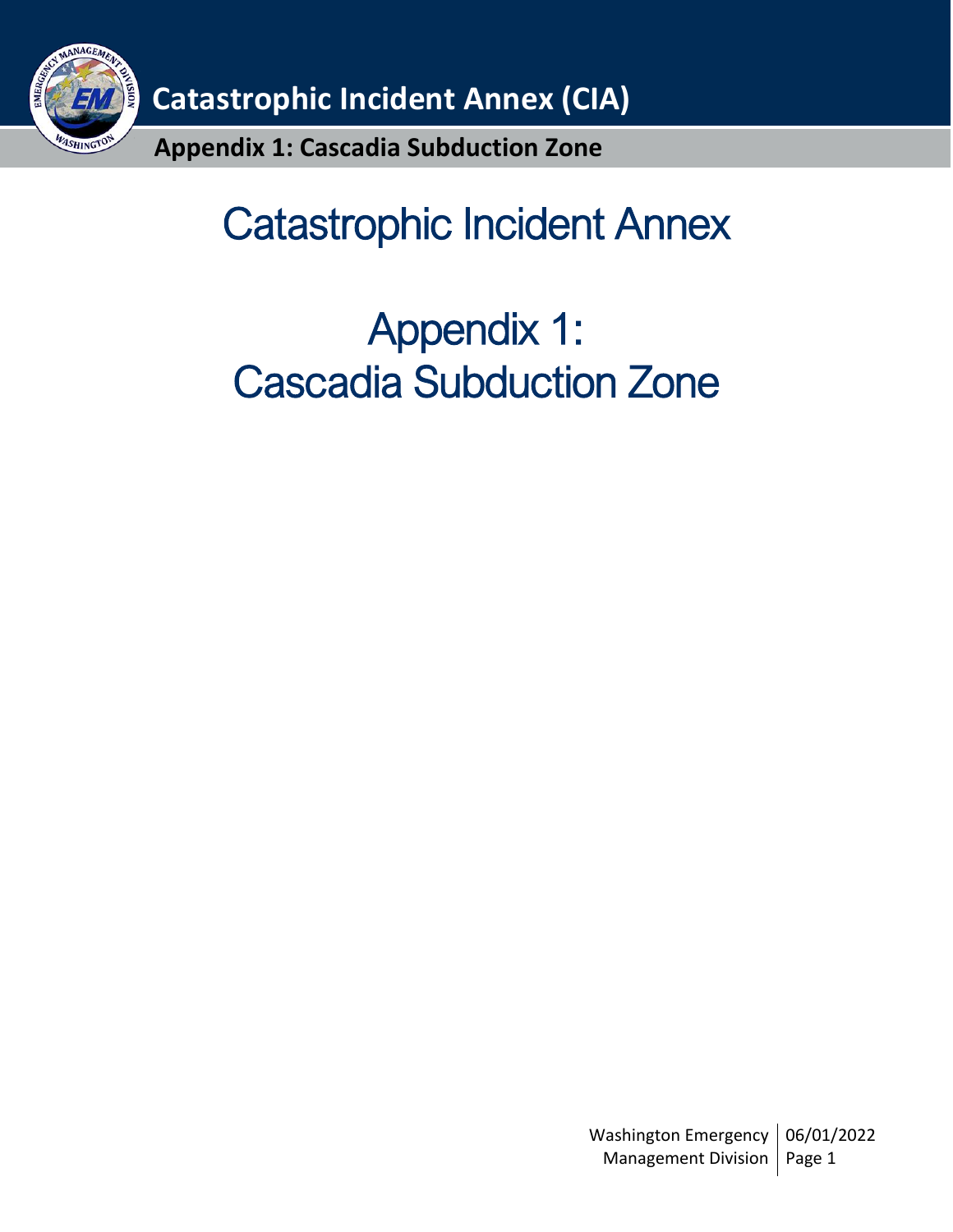

**Appendix 1: Cascadia Subduction Zone** 

## **Table of Contents**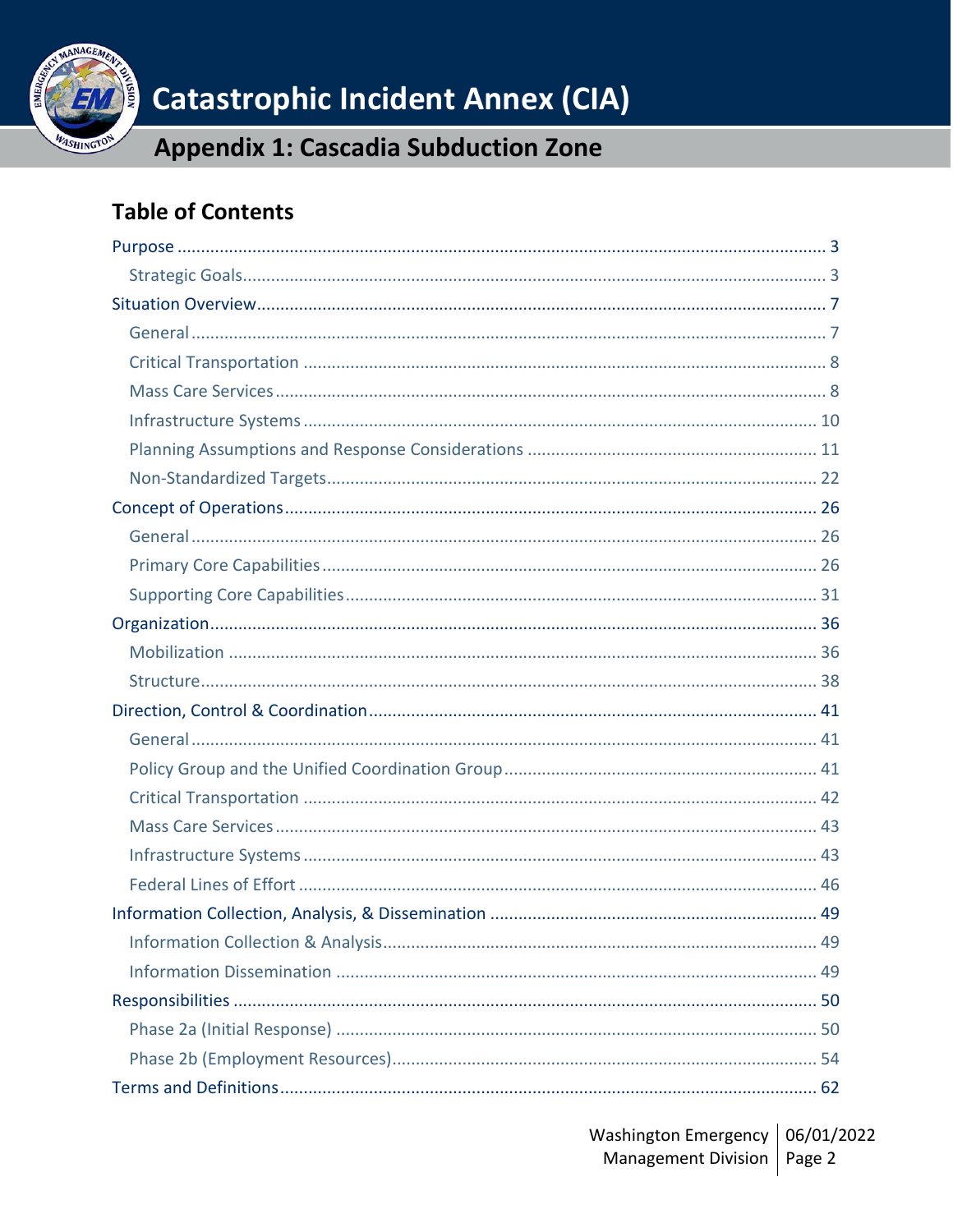

**Appendix 1: Cascadia Subduction Zone**

### <span id="page-2-0"></span>**Purpose**

This appendix provides detailed information concerning a Cascadia Subduction Zone incident and subsequent response and reflects the catastrophic planning that has taken place across the state for its associated Critical Tasks. Through the incorporation of the response considerations outlined throughout the Catastrophic Incident Annex and core capability Tabs<sup>1</sup>, this appendix incorporates the unique assumptions, considerations, and actions that will be involved during this catastrophic incident.

### <span id="page-2-1"></span>**Strategic Goals**

### *Life Safety*

### **Priority Routes**

- 1. Identify the routes critical for response including routes to hospitals, emergency services, mass care shelters, CPODs, staging area, and points of entry including connections to adjacent communities, the states "Seismic Lifeline Routes" and air and water ports.
- 2. Coordinate the deployment of resources that can assist local jurisdictions with assessment and inspection of transportation infrastructure needed for response operations.
- 3. Coordinate debris clearance from priority routes needed for response operations.
- 4. Align routes used to move resources with Priority Route planning.

### **Priority Activities<sup>2</sup>**

- 5. Provide assistance with local and Tribal sheltering needs through available state resources and facilities.
- 6. Provide assistance with feeding and hydration for local and Tribal needs through procurable resources<sup>3</sup>.
- 7. Provide assistance with the bulk distribution of disaster supplies to impacted communities through existing government programs and services.
- 8. Facilitate the movement of mass care resources from donated, procured, and federal sources into local and Tribal staging areas.

### **Water Services**

9. Provide sufficient and sustained support for water services to meet lifesustainment incident objectives.

<sup>&</sup>lt;sup>1</sup> Statewide planning has not yet addressed the Public Health, Healthcare, and EMS; and Fatality Management Services core capabilities yet. These core capabilities will be integrated into this appendix when complete.

<sup>&</sup>lt;sup>2</sup> Priority Activities should emphasis those activities and locations which are along state and local Priority Routes. <sup>3</sup> The state does not maintain these resources and would have to procure resources using contracts and private vendors to support impacted communities.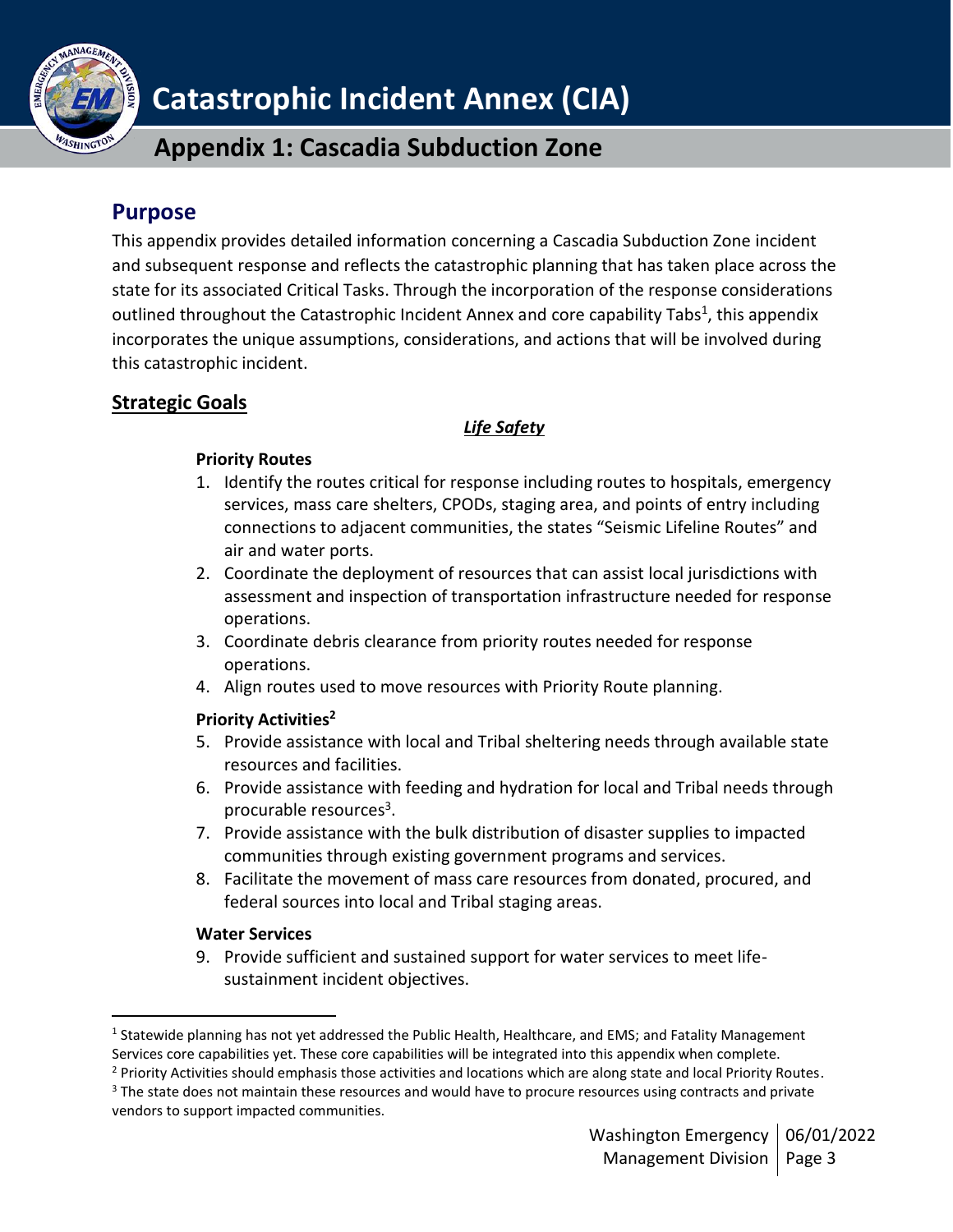

### **Water Systems**

- 10. Assist local jurisdictions with the prioritization of water system restoration by those critical consumers who are needed to respond to and stabilize the incident.
- 11. Identify local jurisdiction resource needs for system restoration and assist to the extent possible under legal guidelines for providing resources to public and private entities.

### **Vertical Integration**

- 12. Response operations involving some or all of the jurisdictions and Tribal partners in the state will require an extraordinary level of coordination. This coordination will require the vertical integration of all levels of government to effectively respond and stabilize from the results of a catastrophic incident.
- 13. Communicate with all levels of government during a catastrophic incident to effectively gain situational awareness through assessment and reporting.
- 14. Establish sufficient communication to enable timely and coordinated assistance to local jurisdictions.
- 15. Establish a shared situational awareness and understanding of the communications operating environment.
- 16. Integrate state-owned and private sector communications equipment with local jurisdictional communications systems to facilitate interoperable communications between the state and local response resources.

### **Horizontal Integration**

- 17. Communicate key findings which directly threaten or affect life safety and sustainment across agencies and partners to inform overall response efforts and identify potential policy decisions.
- 18. Establish or reestablish communication systems between state agencies, private sector entities, critical infrastructure sectors, and other responding organizations to facilitate operational coordination.

### **Information Analysis**

- 19. Facilitate a rapid assessment capability immediately following an incident and determine life-threatening situations and imminent hazards.
- 20. Facilitate the collection of information and other activities such as predictive modeling, remote sensing, and reconnaissance.

### **Evacuation**

21. Provide resource support for local evacuations from heavily impacted areas and other areas which threaten life safety.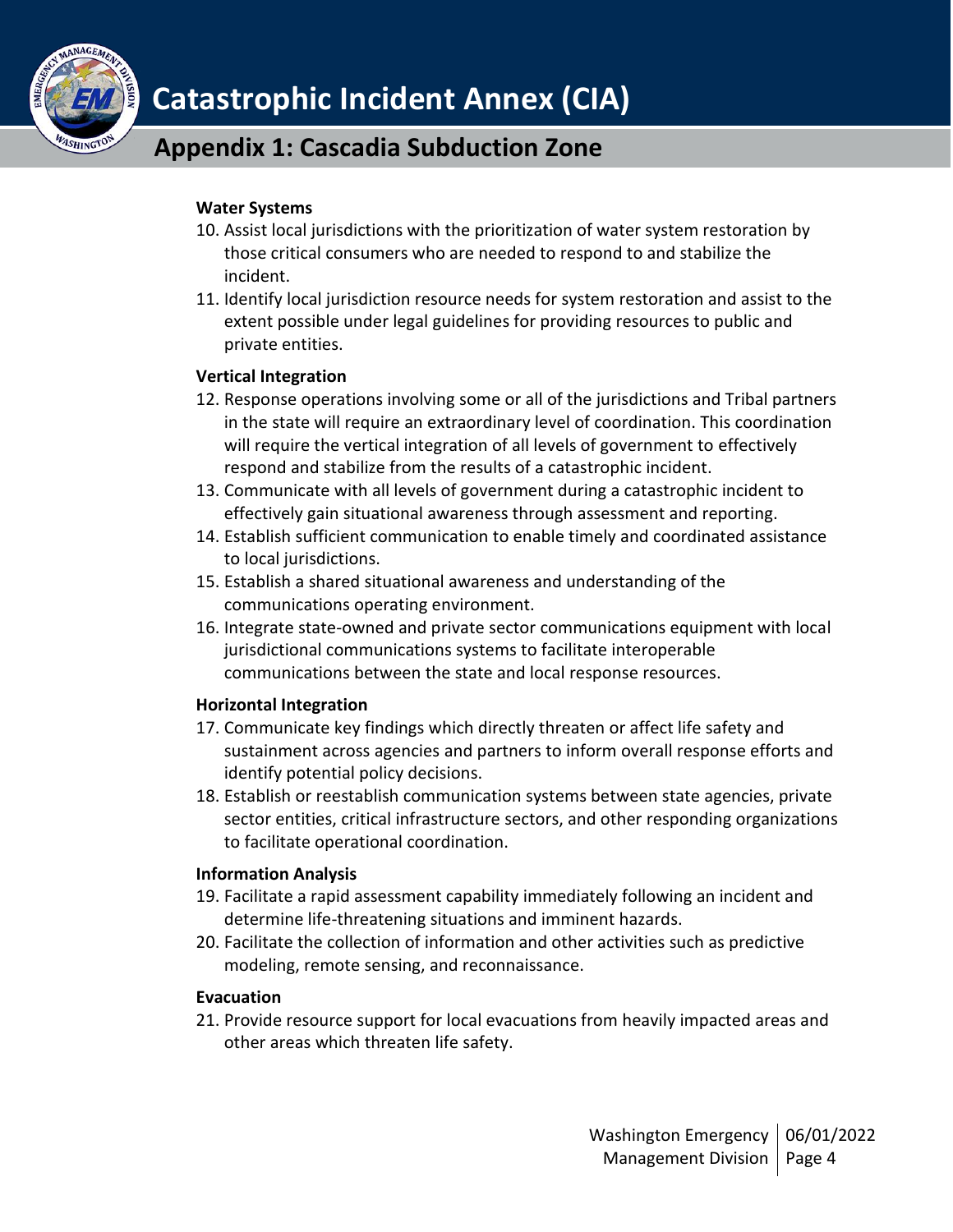

### *Incident Stabilization*

### **Situational Awareness**

- 22. Assess the condition of the transportation network starting with priority routes and situational requirements.
- 23. Determine resource shortfalls.
- 24. Determine effects to the Community Lifelines due to impacted transportation infrastructure.
- 25. Monitor shelter conditions across all activated shelters.
- 26. Monitor and assess sheltering shortfalls for capacity, personnel, equipment, supplies, accessibility, and specialty needs.
- 27. Continuously assess sheltering needs, food and hydration availability, and bulk distribution through local and Tribal situation reports, the shelter manager or the regional shelter manager/supervisor<sup>4</sup>.
- 28. Monitor supply chain deficiencies for mass care resources (as reported by local and Tribal jurisdictions, vendors involved in state procurement, and federal logistics support).

### **Water Services**

29. Sustain water resource assistance to protect life and safety of the Whole Community.

### **Water Systems**

- 30. Assist local jurisdictions with mutual aid resource requests to restore the functionality of community systems.
- 31. Assist local jurisdictions with meeting approved water quality standards.
- 32. Assist local jurisdictions by addressing environmental impacts degrading water source impacts.

### **Direction, Control, and Coordination**

- 33. Facilitate a coordinated response that encompasses federal, state, Tribes, local jurisdictions, the private sector and private non-profits through identified strategies and objectives.
- 34. Sustain the collection, analysis, and dissemination of essential elements of [assessment] information which support decision makers situational assessment to guide incident direction, control, and coordination.
- 35. Coordinate operational communications response planning among whole community partners.
- 36. Provide State Emergency Operations Center responders with mission-critical communications systems.

<sup>&</sup>lt;sup>4</sup> This could include the Red Cross liaison or mass care lead at the local level.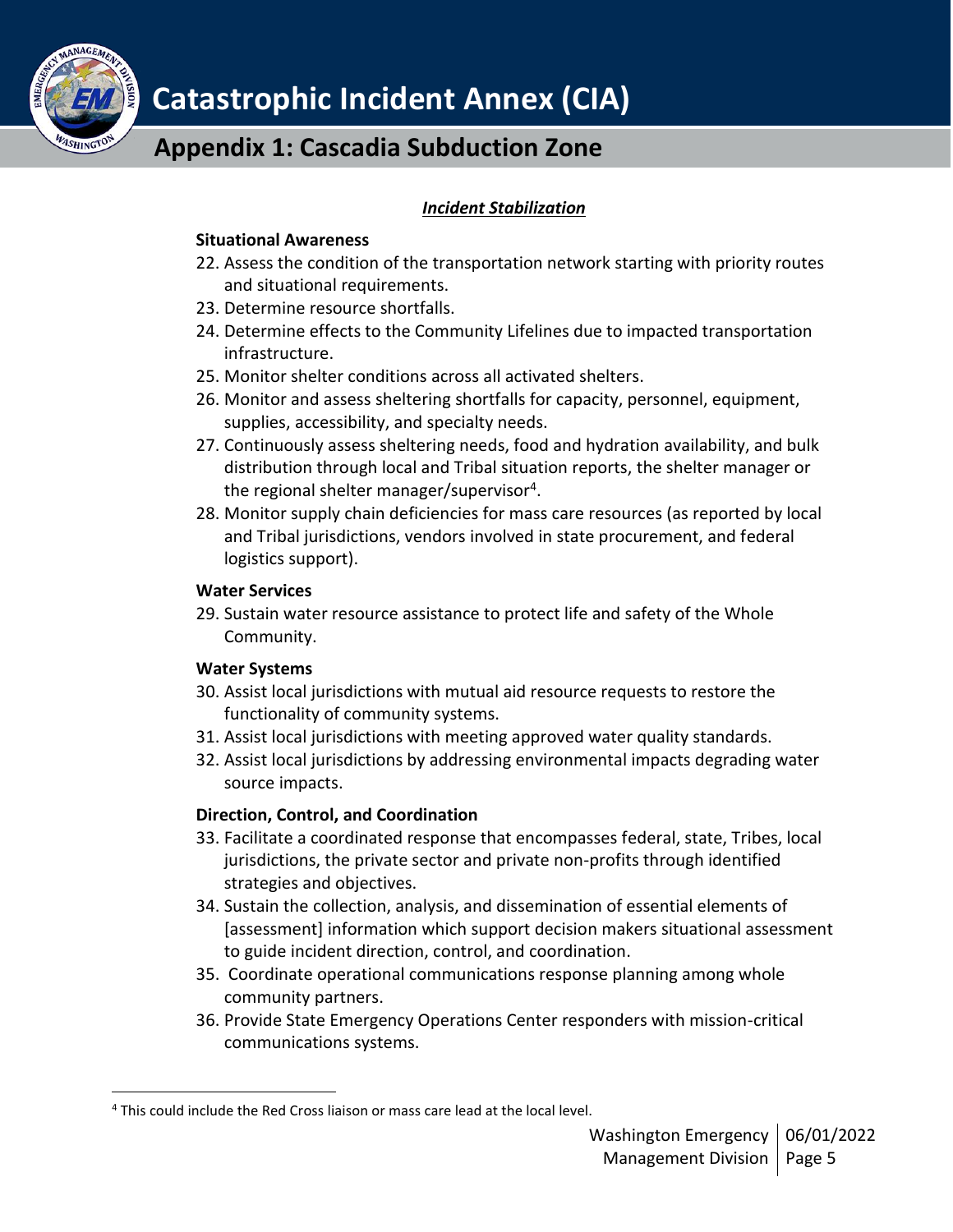

- 37. Monitor for communications support requests aimed at providing support for essential services.
- 38. Identify infrastructure barriers preventing the reestablishment or sustainment of communications systems and functionality.
- 39. Establish primary, alternate, contingent, and emergency (PACE) backup communications capabilities and share the status of an agency's capabilities with partner organizations.

### **State Staging Areas**

- 40. Establish and sustain State Staging Areas.
- 41. Establish connections with Federal Staging Areas and Local Staging Areas.

### **Resource Requests**

- 42. Establish prioritization methodology for the distribution of limited and scarce resources.
- 43. Identify supply chain disruptions for requested resources.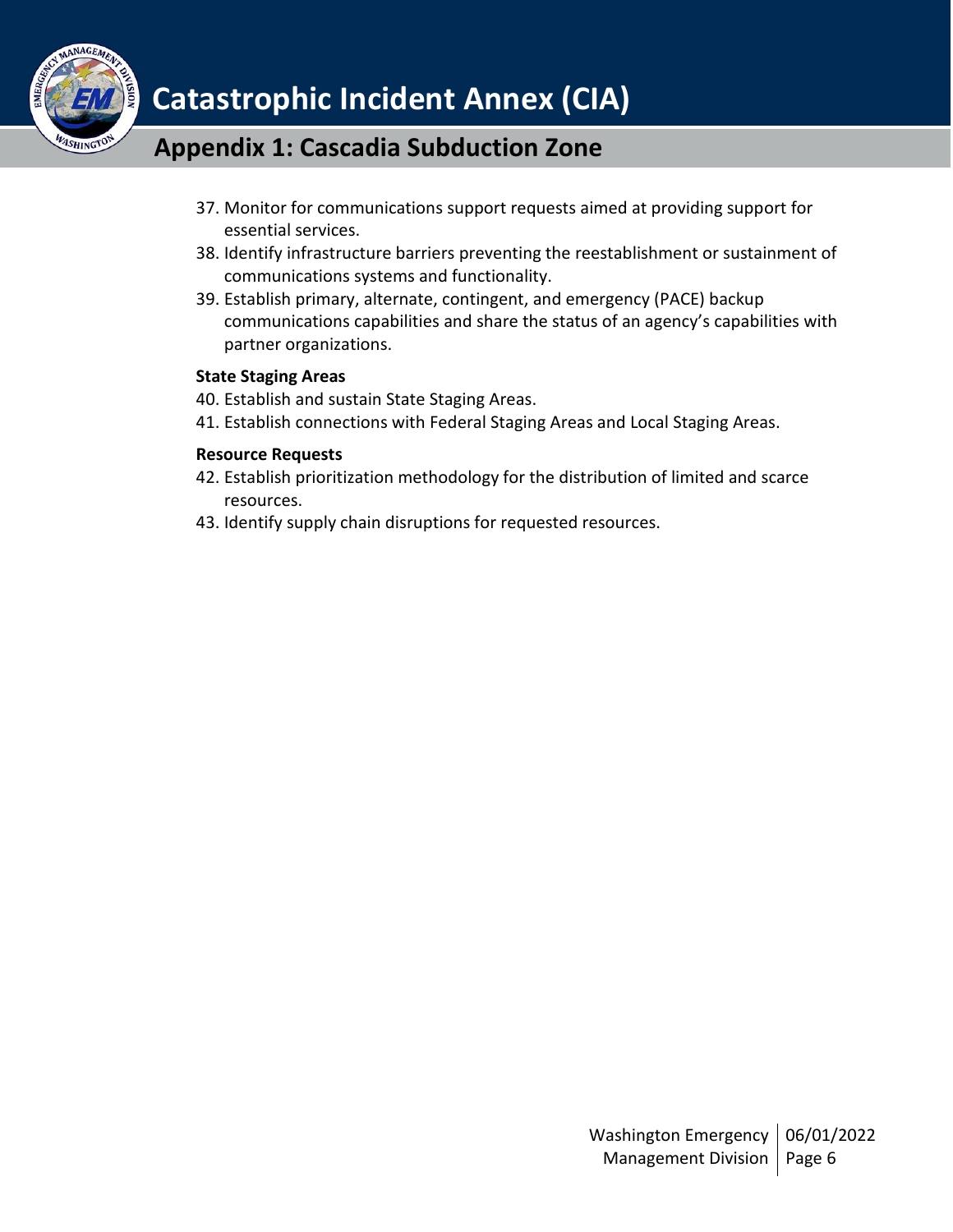

### <span id="page-6-0"></span>**Situation Overview**

### <span id="page-6-1"></span>**General**

The Cascadia Subduction Zone (CSZ) is an approximately 800-mile "megathrust" fault stretching from the northern half of Vancouver Island in British Columbia to Cape Mendocino in Northern California; ranging between 50 to 80 miles off the coast of the Pacific Northwest. A full rupture of the CSZ fault line could generate an earthquake exceeding magnitude 9.0 that lasts for five minutes or longer, as well as subsequent aftershocks and local source tsunamis.

The CSZ fault is formed by the convergence of the Juan de Fuca Plate and North American Plate. Subduction occurs as one tectonic plate moves under another. The Juan de Fuca Plate is subsiding beneath the North American Plate, as seen in Figure 1, thereby creating the CSZ (illustrated with a red line).



Scientific research and consensus indicate an earthquake along the CSZ



megathrust fault will occur with little or no advance notice. While analytical modeling of such an incident predicts devastating and disruptive affects throughout the entire state: both the western and eastern sides. Further, a full rupture of the CSZ has a national impact in terms of economic disruption and cessation of commercial supply chains.

Due to the extent and severity of damage anticipated, the CSZ is Washington State's hazard of greatest concern; representing both the highest risk, and "maximum-of-maximum" threat or hazard facing the State of Washington.

### **Geography**

The diverse geography of Washington State compounds isolation and limited access problems during disasters, posing challenges to planning and response efforts. Mountain ranges act as natural barriers to ingress and egress from impacted areas. The most densely populated areas are found between the Cascade Mountains and the coastal regions. The Columbia River, the Pacific Ocean, and Puget Sound will create additional geographic obstacles due to the number of bridges which will be affected by the earthquake.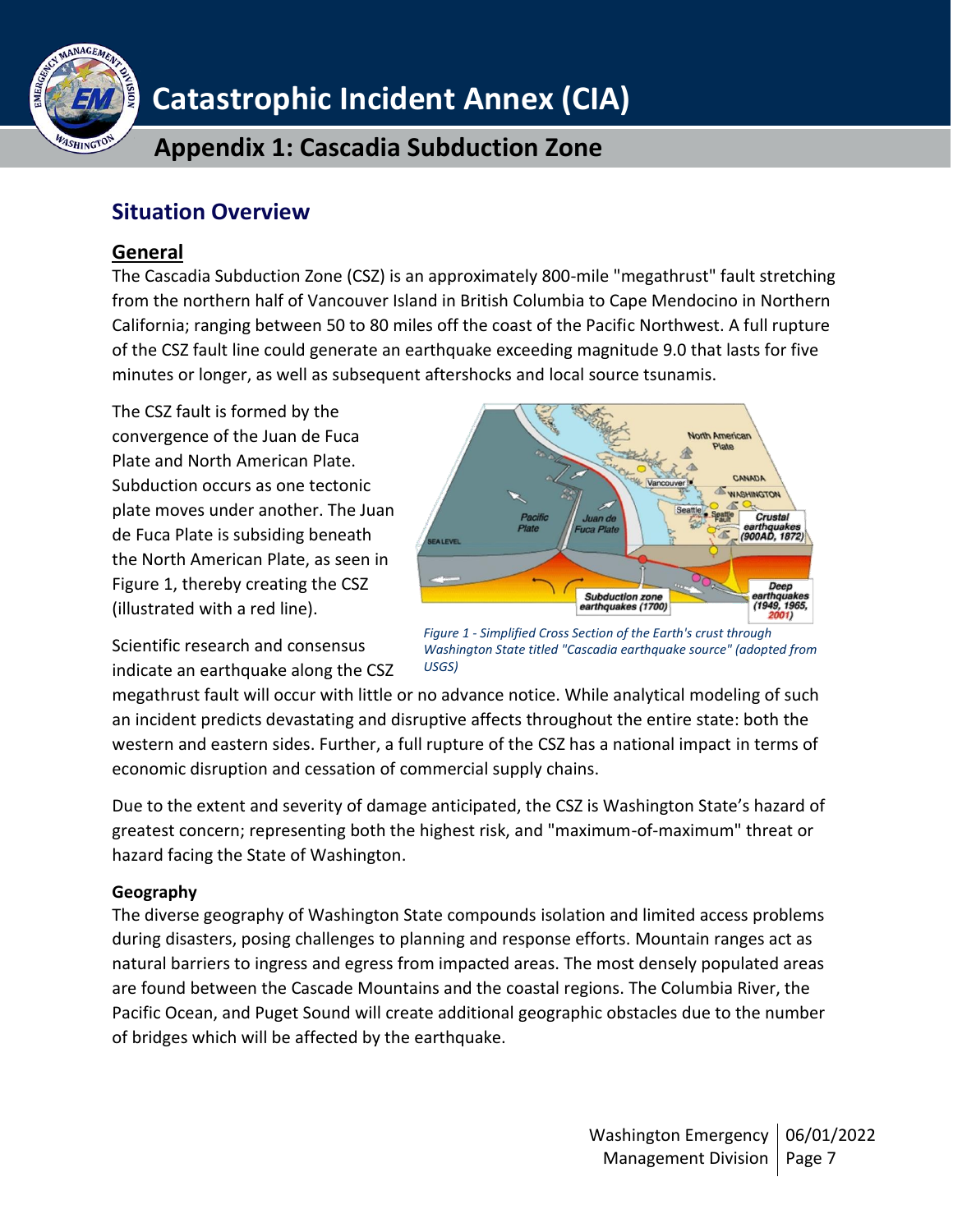

### **Appendix 1: Cascadia Subduction Zone**

### **Isolated Communities**

A CSZ incident will create isolated communities that are characterized by pockets of populations which have severely damaged transportation infrastructure and a degraded or nonoperational public services which can provide lifesaving or life-sustaining support.

### **Estimated Impacts**

*This section serves as a placeholder until the latest HAZUS run has been completed.*

### <span id="page-7-0"></span>**Critical Transportation**

A CSZ incident will cause the failure of transportation on the east side of the side in many places. Many communities will find themselves cut off from interior and exterior access due to damaged roads, bridges, train lines, ferries, and ports. These transportation impacts will degrade or prevent the movement of resources into impacted areas.

Due to the large area of the state that will be impacted, it is expected that this incident will exceed the capacity of state and local transportation resources and require a significant amount of time for response efforts to make progress. There will also be a need for required specialized resources that are either not available in significant quantities (temporary bridges) or require a systematic approach to conduct initial response (repairing one bridge to access another).

There will be an immediate need to prioritize, conserve and deconflict resource requests across the state to both meet the immediate needs of life safety and sustainment operations taking place. State, local, and Tribal resources will need to prioritize their transportation infrastructure assessment, inspection, repair, and restoration activities in relation to their immediately available resources to enable access along priority routes which connect to emergency services, critical infrastructure, mass care sites, logistical sites, and key access points in and out of jurisdictions.

### <span id="page-7-1"></span>**Mass Care Services**

Mass Care activities post-CSZ will be one of the greatest challenges facing the state, Tribal partners, and local jurisdictions. These challenges are centered on the following factors:

- Limited capabilities to purchase and store mass care resources (i.e., food, water, supplies) before an incident which will place a tremendous and unprecedented demand on these resource
	- $\circ$  Coordination with the private sector will require personnel, communications, and transportation resources which will likely be unavailable or severely limited during the initial days following the incident
- Few internal personnel with training and experience to manage mass care incidents (when compared to the demands of a catastrophic incident)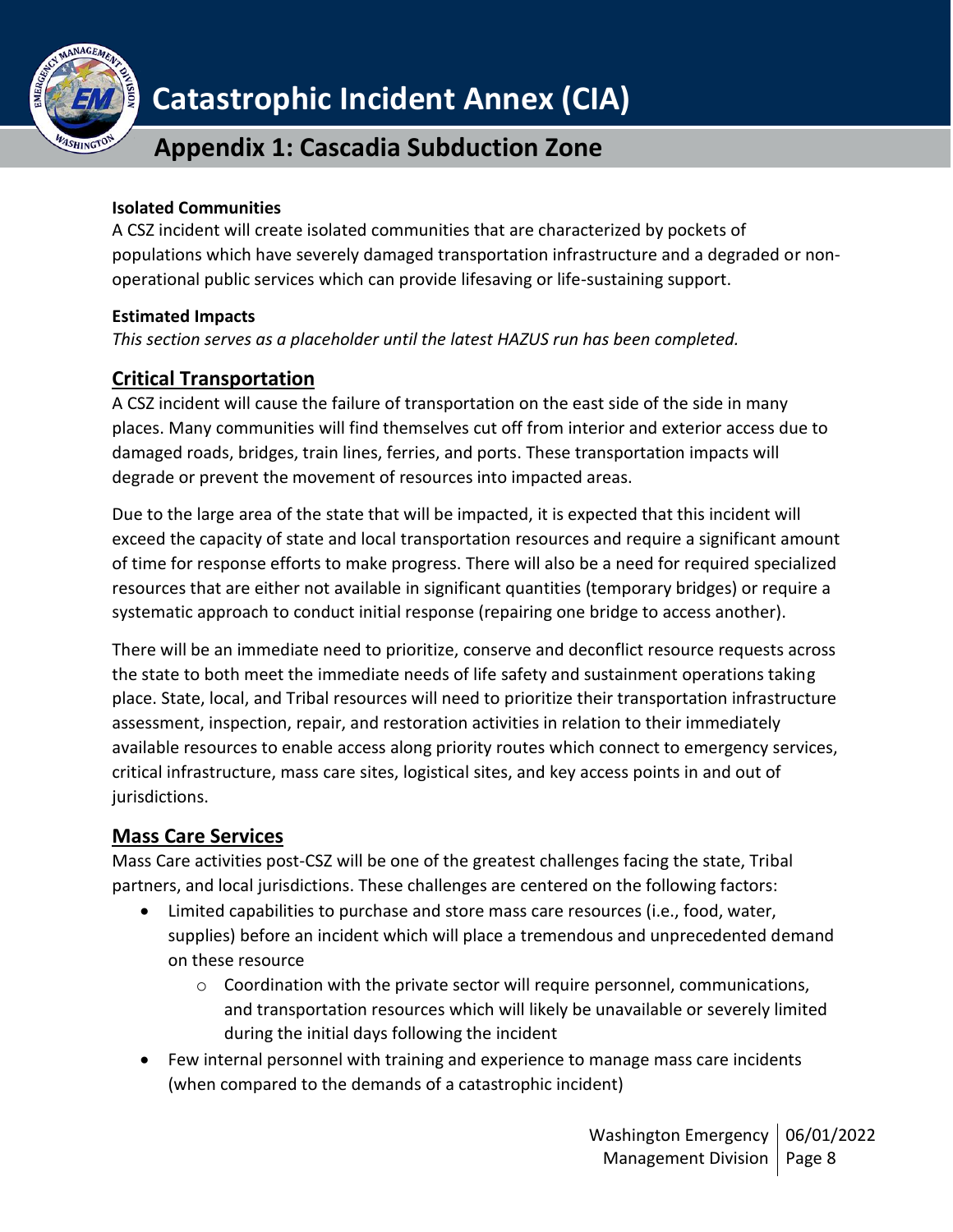

- $\circ$  Jurisdictions will need to identify available personnel resources who can assist with Just-in-Time training of other employees and volunteers
- Reliance on NGOs and VOADs to perform mass care functions
	- o Traditional mass care providers and partners will be unavailable for many days and weeks as those located within impact areas will be victims themselves
		- All volunteer mass care resource types will take days to weeks to organize and move into affected areas
- Transportation impacts will degrade or prevent the movement of both internal and external resources into affected areas to provide and support mass care
- Specialized resources necessary to support AFN populations will have difficulty addressing the full need and accessing impacted areas
- Damage to communications will limit the ability to gather situational awareness and assess jurisdictional needs

A CSZ incident will very quickly exceed the capacity for impacted jurisdictions to respond and sustain mass care functions. Even with support from vertical partners and mutual aid, the need for services will outweigh the capabilities at all levels to support initial operations.

There will be an immediate need to conserve, prioritize, and deconflict resource requests across the state to both meet the immediate needs of life safety and sustainment operations taking place. Many requestors will be unaware of their reliance on the same resource vendors and will request assistance from the state for mass care activities very early after the occurrence of the incident.

Mass care sheltering activities require a specialized set of planning to identify multiple locations for:

- Sheltering
- Facilities capable of providing a wide range of services (e.g., AFN, service animals & pets, basic first aid, etc.)
- Trained staff that can be provided to support operations, communications support for facilities
- Infrastructure support (i.e., power and water)
- Fuel support for generators
- Transport access for both population access and resource support.

Mass care bulk distribution also require a specialized set of planning to identify multiple locations for setting up Community Points of Distribution (CPODs) and other sites where communities may need to access to receive food, water, and supplies. Larger sites such as CPODs need to account for transportation access for both the population and for the resources

> Washington Emergency | 06/01/2022 Management Division | Page 9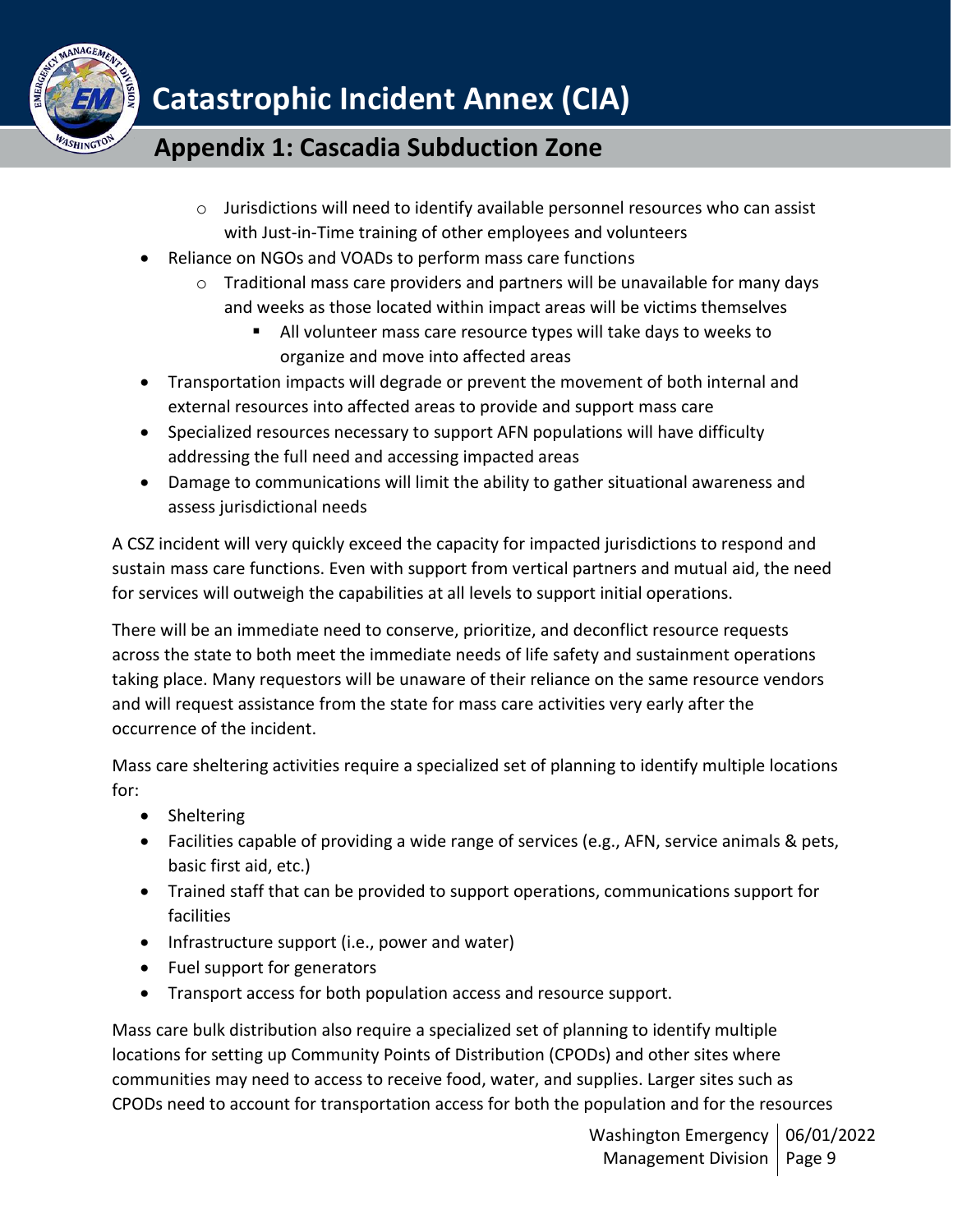

moving into the area, which are in turn supported through either local staging access or state staging areas.

The state does not maintain a supply of mass care food, water, or sheltering resources available to support local jurisdiction resource requests and if a request is made for these resources, a combination of private sector contracts, intrastate mutual aid through the Washington Intrastate Mutual Aid System (WAMAS), state to state mutual aid through the Emergency Management Assistance Compact (EMAC), and federal support (if a federally declared disaster) will need to be employed to meet the need. Acquiring and moving of these resources will take several days to reach disaster areas and will require that local jurisdictions to address immediate needs by utilizing every appropriate local resource in the surrounding areas.

### <span id="page-9-0"></span>**Infrastructure Systems**

### **Water**

Water will be an immediate need following a CSZ incident. Utilities that have infrastructure components which are in liquifiable soils, river valleys, or utilize non-seismically retrofitted pipe bridges are highly vulnerable to disruption. Impacts experienced to water infrastructure may negatively impact other Critical Infrastructure and Lifeline Sectors involved in immediate response operations. Conversely, impacts to other Critical Infrastructure or Lifeline Sectors may adversely impact or impair the ability of water utilities to function. For example:

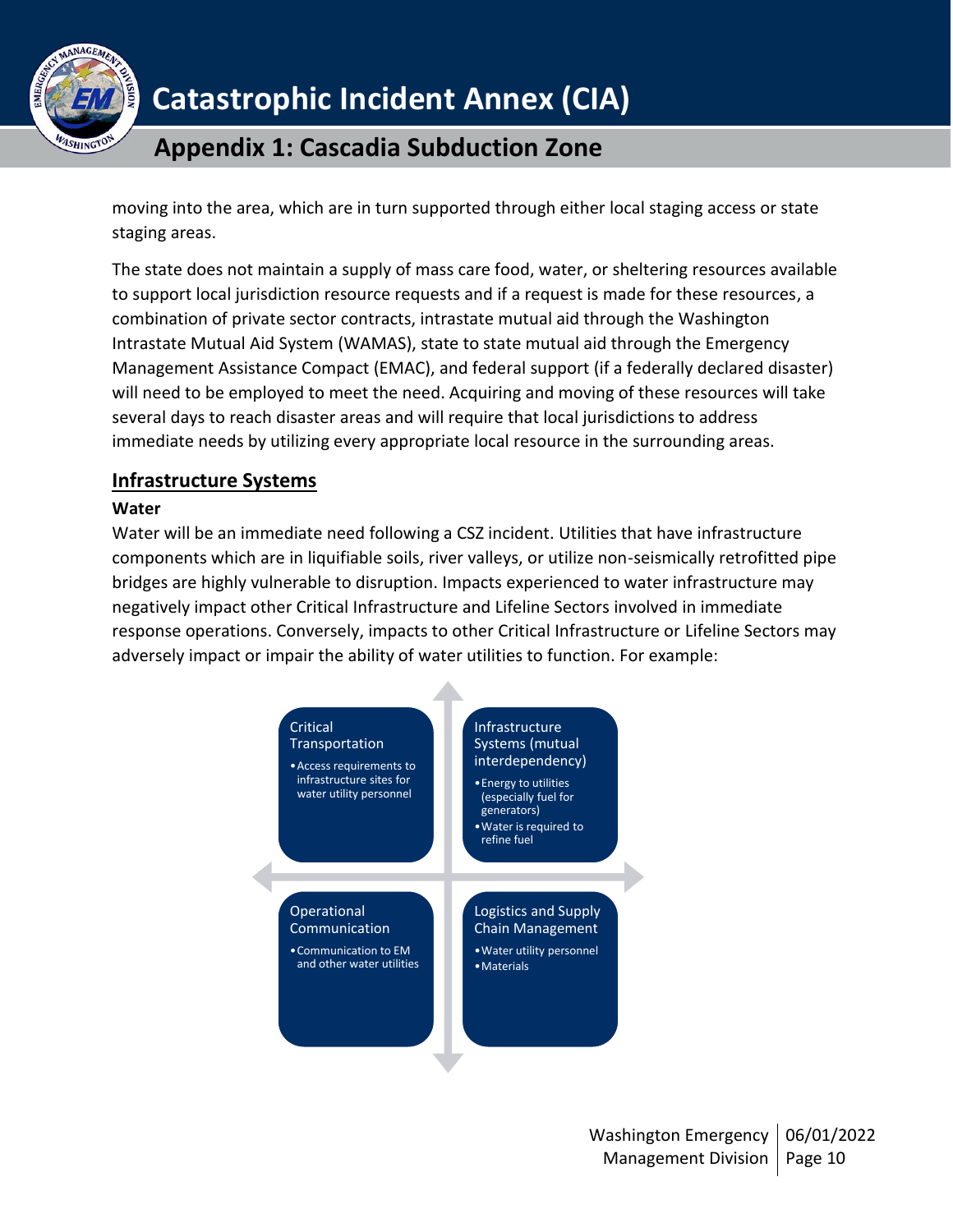

### **Public Health, Healthcare, and EMS**

*This core capability is part of long-term planning objectives for catastrophic and has not yet been addressed.*

### **Fatality Management Services**

*This core capability is part of long-term planning objectives for catastrophic and has not yet been addressed.*

### <span id="page-10-0"></span>**Planning Assumptions and Response Considerations**

CSZ pre-planning and response planning requires planners to make informed assumptions describing the affects and situations following the catastrophe. The below planning considerations are required to occur to implement this plan:

- Federal assistance is immediately needed as the initial response to a catastrophic incident is beyond the capability of the State of Washington.
- There will be a Governor's Proclamation of a State of Emergency and a Presidential Major Disaster Declaration.
- Responding to the impacts of a statewide catastrophic incident becomes the first priority of Washington State government, until transition to response activities within the Comprehensive Emergency Management Plan (CEMP) and recovery begins.
- Response to a catastrophe is recognized as outside the scope of the current CEMP base plan.
- Regardless of where it is physically located, the Washington State Emergency Operations Center (SEOC) remains the statewide central coordination point for receiving incident-related information and requesting federal or state resources during catastrophic incidents impacting Washington State.
	- $\circ$  Catastrophic incidents may limit or prevent response personnel from initialing filling roles within the SEOC.
	- o The process of coordinating a statewide response over many geographical areas can reduce the effectiveness of direction, control, and coordination if routine disaster management practices are employed.
	- o There will be limited to no capability for supporting out-of-region resources and staff; temporary billeting will be required immediately post-event for survivors and responders.
- Implementation of the Community Lifelines system can focus response efforts on objectives and tasks which present the highest level of threat and also those which represent key enabling functions or serve as bottlenecks and limitations.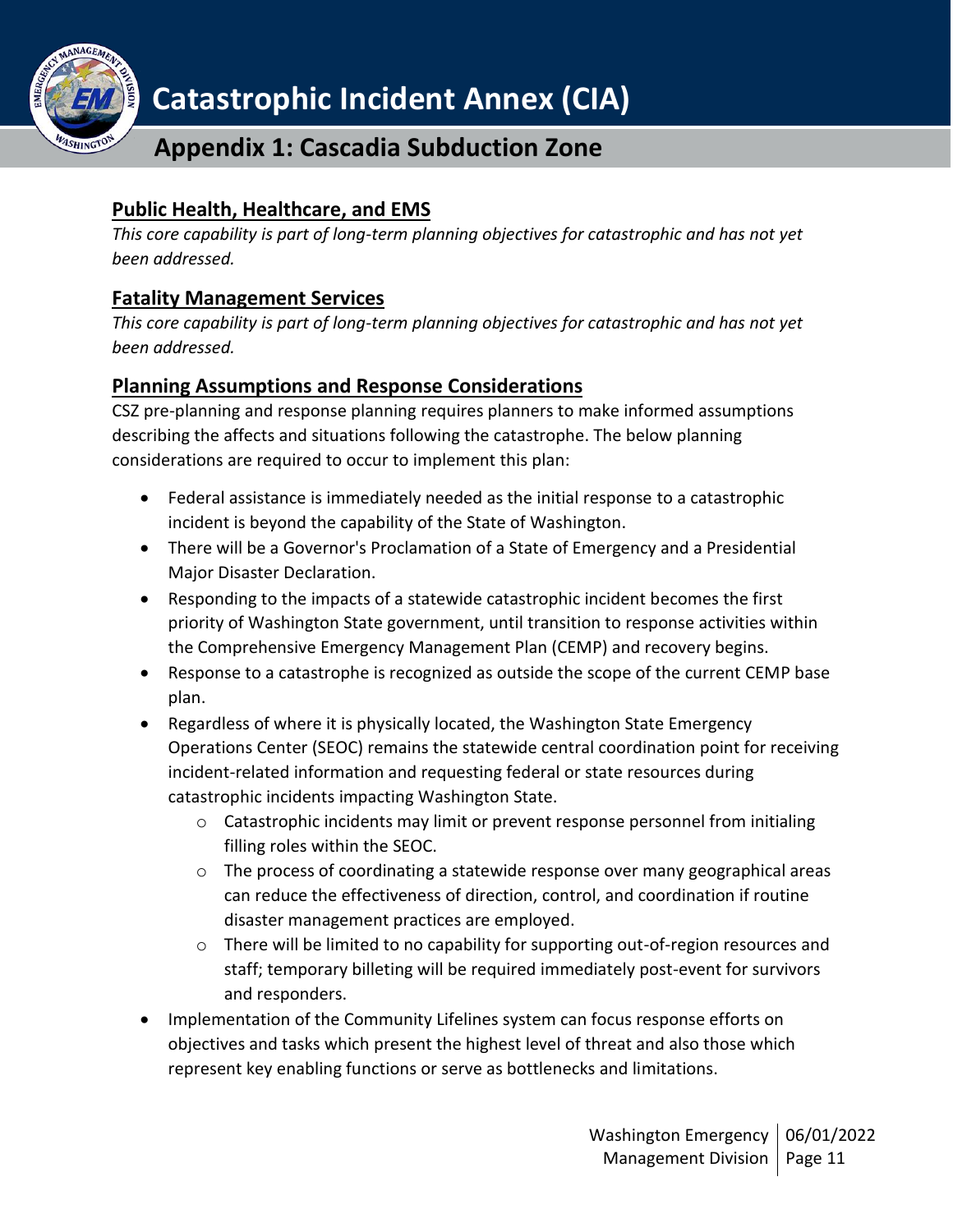

- $\circ$  The collection and dissemination of data and information from local jurisdiction is not sufficient to maintain shared situational awareness. Analysis and processing of data and information into projections and forecasts of future events, and preparation of situation summaries will be required for decision makers to make use of the situational assessment.
- o Initial situational awareness will likely be limited until the SEOC is able to establish communications with local emergency management.
- Local and regional supply chains and infrastructure have been significantly disrupted, destroyed, or over-extended.
	- $\circ$  Demand may exceed supply, evidenced through shortages of response teams, first responders, equipment, and supplies. A viable resource allocation and adjudication system must be immediately in place to get the maximum benefit of critical resources.
	- $\circ$  There will be multi-state and multi-regional demands for the same national resources.
- Early in a catastrophic incident, critical resources will be "pushed" directly into the impacted areas via a coordinated federal response.
	- o As the incident matures, logistics flow will transition from "pushed" to "prioritized pull" system and eventually reestablish pre-incident supply chains.
- Requests for resources can be expected to exceed all available sources and will include requests for resources that the state does not have access to or typically utilizes in a response.
- Some physical communications infrastructure may fail or become destroyed during the incident and disable one or more methods of communication
	- $\circ$  Some communication infrastructure sites are in difficult to reach locations and require special transportation capabilities to access to repair or refuel
	- o Bringing in telecommunications crews and resources from unaffected areas requires significant coordination and can be complicated by infrastructure conditions.
	- $\circ$  Damage to interdependent communications systems (landline, cell tower, radio tower, and microwave) affects restoration of all critical infrastructure sectors and hampers situational awareness.
- There may be a need to develop a communication precedence or an order in which a response organization will move through available communications systems until contact is established.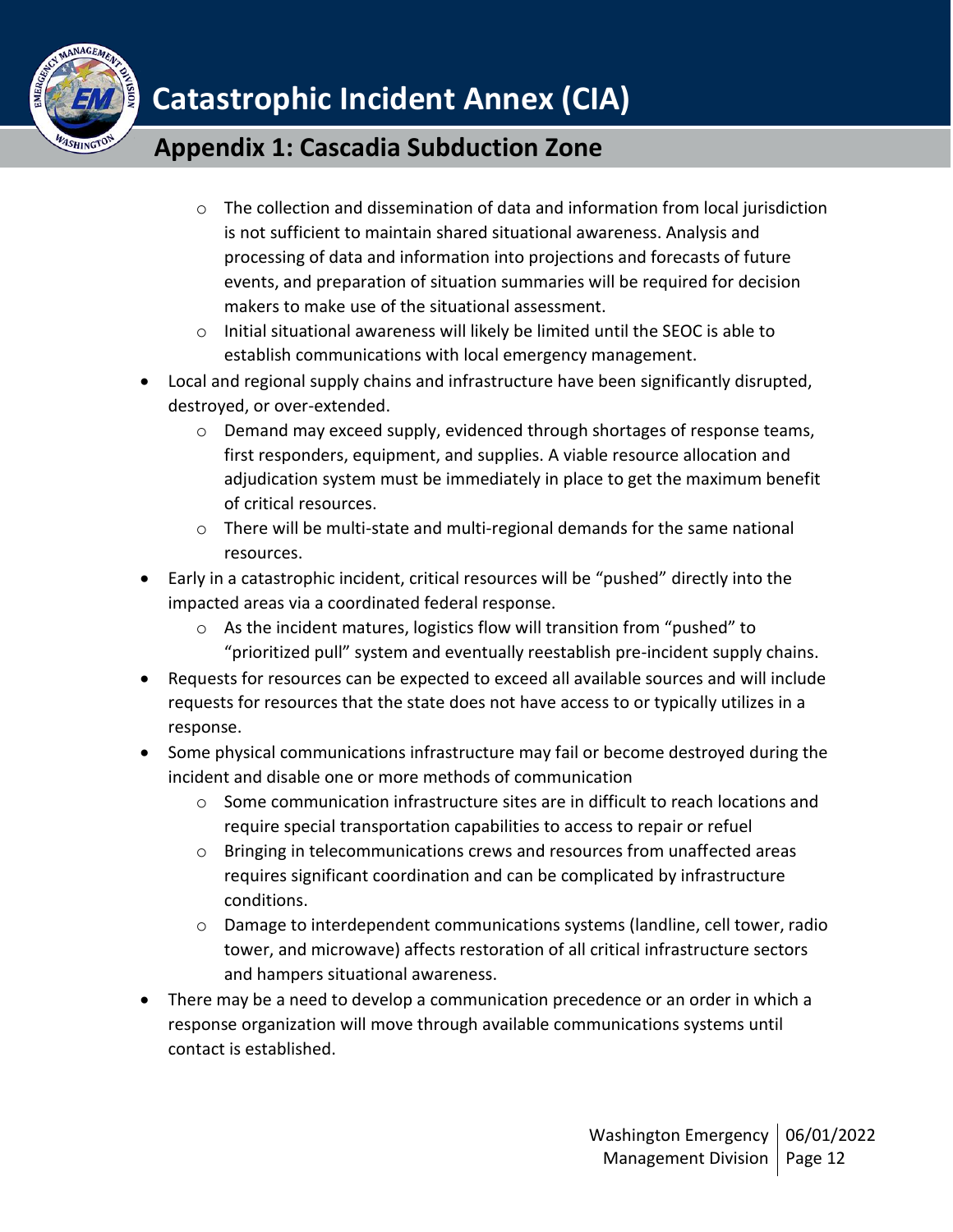

### **Appendix 1: Cascadia Subduction Zone**

Generalized assumptions concerning or applying to catastrophic incidents are covered within each Core Capability Tab within this plan. This appendix outlines only those assumptions which are unique or most concerning for a CSZ incident.

### Roadways and Bridges

- Potential impacts to transportation infrastructure are heightened along the coast, in the coastal mountains, and along the Interstate 5 (I-5) corridor due to ground shaking (liquefaction), and all types of slides.
	- o If many road segments and bridges sustain damage, the potential for viable alternate routes exists, enabling some degree of movement, but with longer travel times and more congestion.
	- $\circ$  Some road systems may be impassable due to damage or secondary effects (e.g., landslides, liquefaction, subsidence, hazardous materials, flooding, etc.)
- Assessments are required for all transportation infrastructure in affected areas.
	- $\circ$  The extent of damage and debris limit access to conduct assessments and repair.
	- $\circ$  Assessment resources for transportation infrastructure will be insufficient, requiring prioritization of this resource type.
	- o Repair times may not accurately reflect the situation when there are many segments in need of repair.
	- $\circ$  The number of significantly damaged and blocked roads, railways, airports, and seaports may overwhelm the limited number of personnel available to conduct assessments and inspections.
	- $\circ$  Transportation impacts and limitations will delay situational assessment and early attempts to move resources.
	- o Priority Routes designations for assessment may not necessarily share the same priority for repair to account for actual damage states, conditions, and response objectives.
- Local capabilities are likely inadequate to repair transportation infrastructure.
	- $\circ$  Any resources brought in to assist restoration operations will need to be selfsufficient.
	- o Fuel requirements for assessment and repair crews may exceed local capabilities.
	- $\circ$  Repairs to infrastructure may require that one location be repaired first to access further locations.
	- o Significant repairs and replacements to transportation infrastructure will take weeks, months, and years rather than days.
	- $\circ$  Some bridges may require specialized resources to repair which are unavailable during the early stages of incident response

Washington Emergency | 06/01/2022 Management Division | Page 13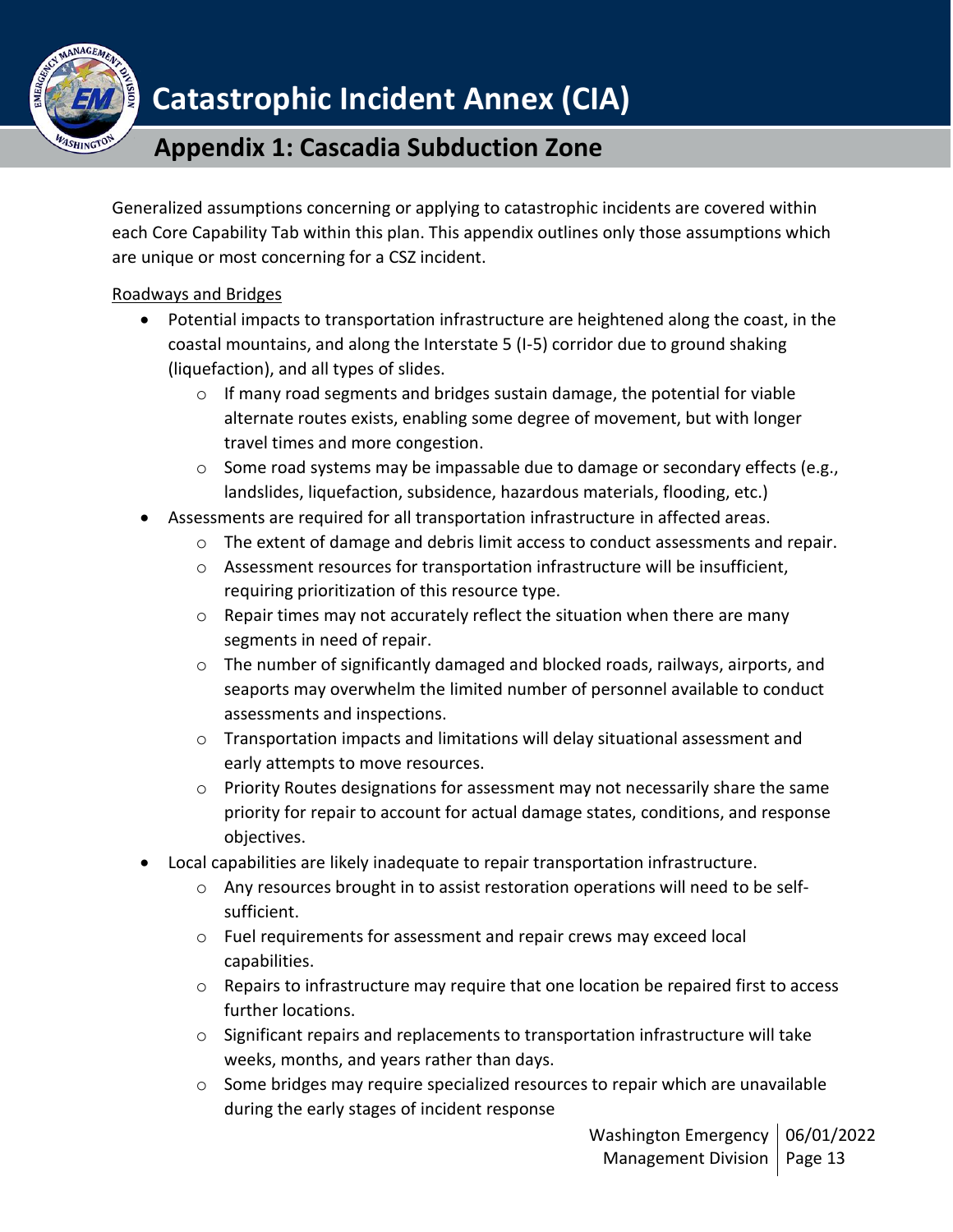

### Airports, Maritime, and Rail

- Port, Airport, and Rail operations do not have the equipment or personnel to run 24 hour a day operations needed to support the response.
- Airports that can be used to move and deliver resources are limited to those that can accommodate larger aircraft, sustain limited damage, have useable and repairable connections to the ground transportation systems, and have the capacity for multiple large aircraft to be on the ground at one time. $5$ 
	- o Airport functionality is dependent on the ability to provide necessary support and wraparound services (e.g., power, water, sanitation, fuel, and communications).
	- o Helicopters may be needed to meet the transportation needs of isolated communities where landing areas are too small for fixed-wing aircraft. Compared to fixed-wing aircraft, helicopters carry fewer supplies, are slower, and have a shorter range.
	- o Small airports may be able to support helicopter operations.
	- o Commodities may pile up at airport landing zones if shortages in supply movement capabilities occur.
- Seaports are at risk to sustain major or complete damage.
	- $\circ$  Maritime resource movement may be unavailable to many locations due to damage to ports, debris in the water, and changes to underwater topography.
	- $\circ$  Processes for re-establishing maritime routes will be entirely dependent on the state of the waterway and ports; and the specialized resources needed to make it navigable.
- Ferries are critical links between the east side of Puget Sound, to the Kitsap and Olympic Peninsulas, and the San Juan Islands.
	- o Ferries are the primary means for vehicles (both commercial and personal) to travel between the mainland and several islands within the Puget Sound and Salish Sea (e.g., Vashon Island, the San Juan Islands, Anderson Island, etc.).
- If key rail bridges in Seattle, Tacoma, Vancouver, and Portland sustain significant damage, then rail transportation is not possible along the I-5 corridor or spurs to the west.
	- o The majority of rail facilities in (train stations, dispatch facilities, and fuel facilities) are along the I-5 corridor and are on liquefiable soils.
	- $\circ$  Rail lines coming from the east may be significantly impacted by landslides.

 $5$  Although the qualification listed in this statement are the most desirable, there may instances of using other airfields if options are limited and life safety and sustainment is at risk.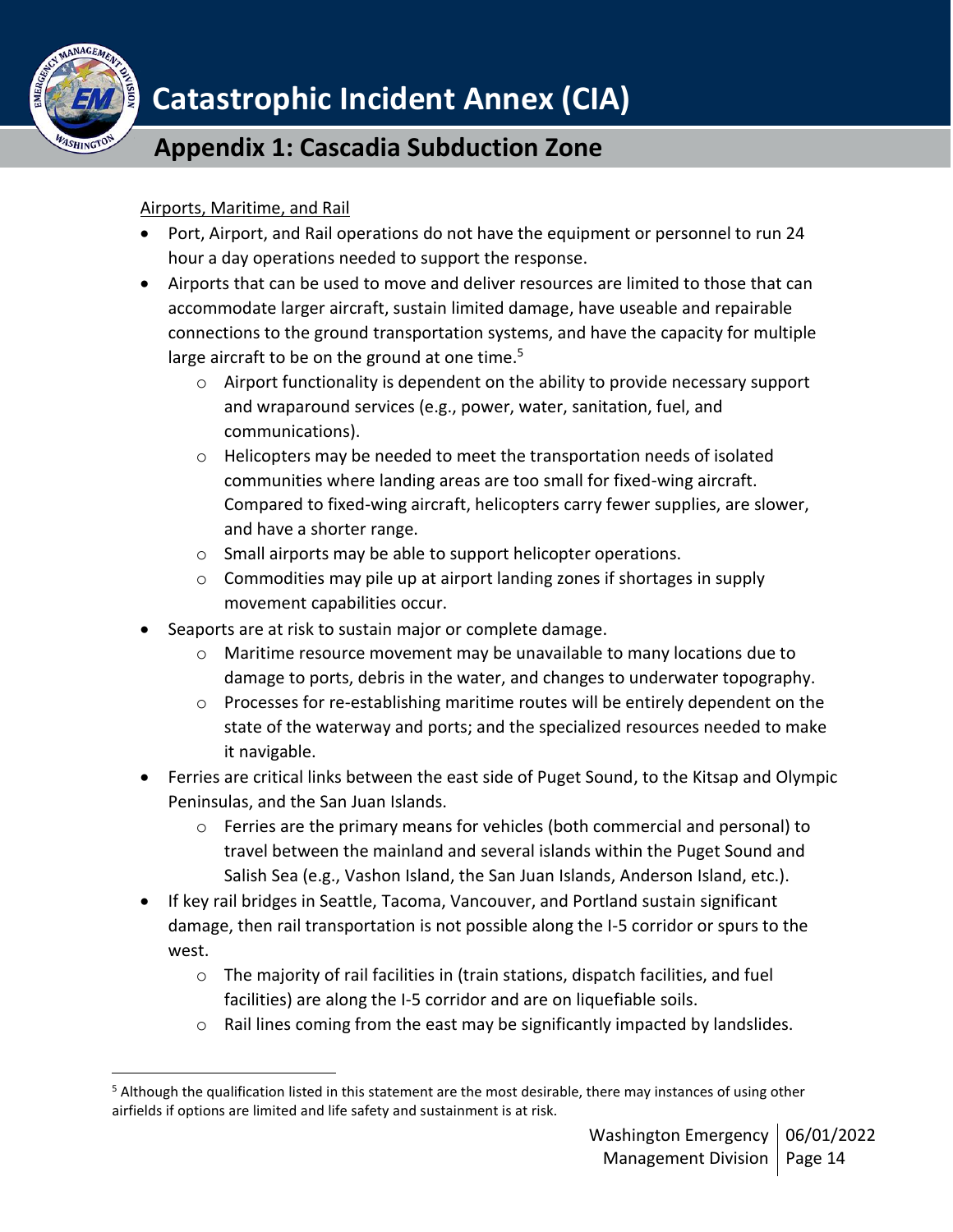

### **Appendix 1: Cascadia Subduction Zone**

#### Mass Care

- There will not be enough trained shelter staff to support all operations.
	- $\circ$  Shelter staff will be disaster victims themselves and will require the same services and resources as those in the shelters.
	- o Ad hoc shelters/undesignated, impromptu shelters will be established and there will be a need to identify those shelters.
- Pre-designated mass care sites may suffer damage and require cleaning and repairs before being utilized.
	- $\circ$  Major aftershocks may result in the need for additional building inspections or re-inspections before a facility can be used or continue operations
	- o Some designated shelter facilities may be retrofitted and/or have emergency backup power.
	- o Depending upon the number and condition of shelters in the impacted area, damage to infrastructure, access to communication and life-sustaining resources and services and other factors, there will be a need to evacuate disaster survivors to host jurisdictions.
	- $\circ$  Within impacted areas, there will not be officially managed shelter facilities if the damage to the area is beyond the ability to provide life sustaining resources.
	- $\circ$  Some sheltering locations (official and ad-hoc) which were ADA compliant, may not be compliant after sustaining damage from an incident.
- Some shelter locations may or may not have backup generator capabilities.
- Fires or aftershocks may require the relocation of shelters that become threatened.
- There is the potential that disaster survivors will be afraid to seek shelter in buildings after a catastrophic earthquake.
	- $\circ$  It will be necessary to ensure the public knows the buildings have been inspected for structural integrity.
- Disaster survivors may self-relocate or shelter-in-place rather than stay in shelters.
	- o Mass care services will need to be provided to survivors relocating to host jurisdictions.
	- $\circ$  There might be people who have Sheltered in Place at home, who may need additional care/resources when their resources run out.
		- These resources will run out at various times after a disaster.
		- There is the potential for those sheltering in place to have unmet needs that will need to be addressed.
	- $\circ$  Displaced populations may choose to stay on or close to their properties by camping in parks, RVs, or trucks located in parking lots and other open spaces
		- They will require sanitation, feeding, and medical support.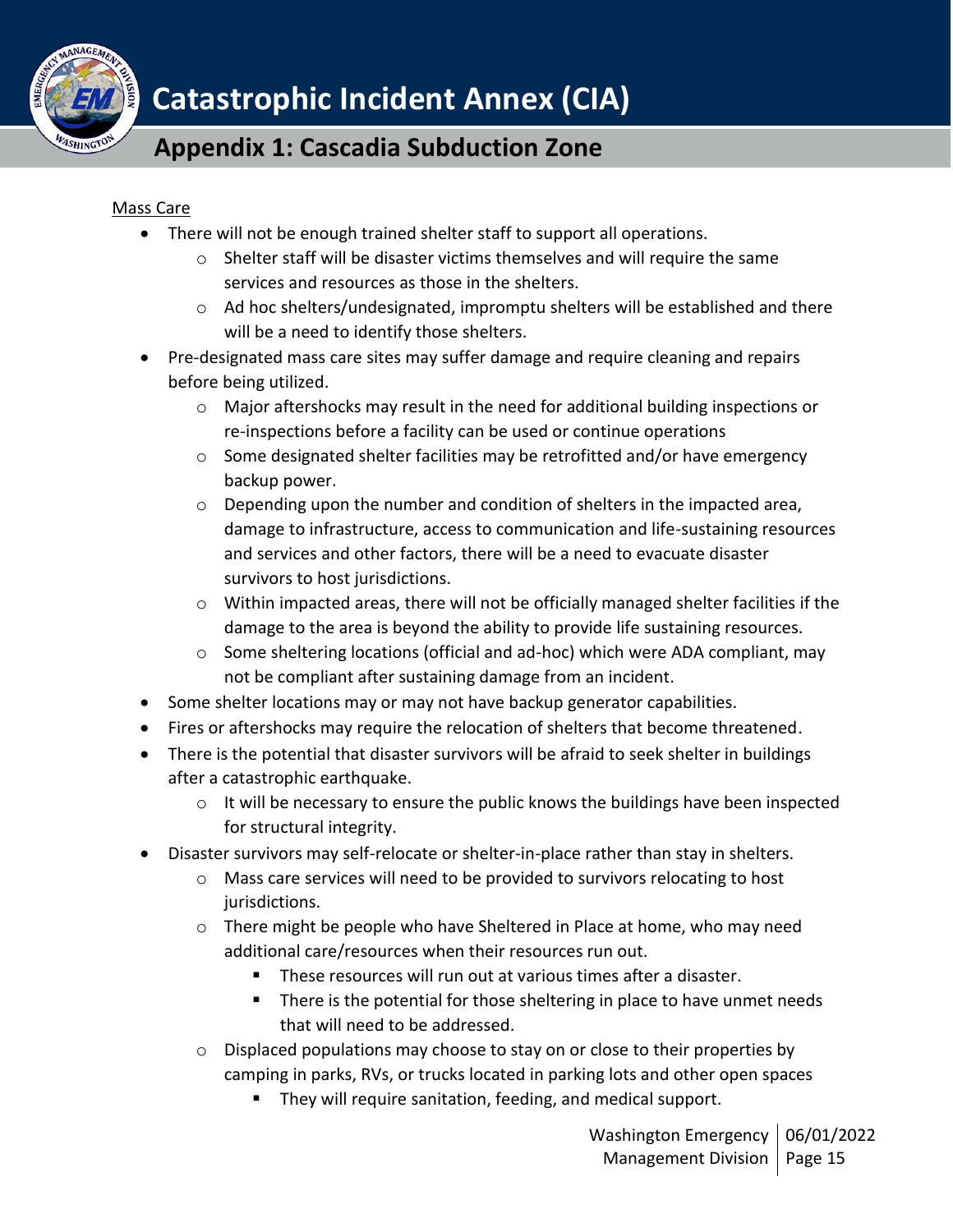

## **Appendix 1: Cascadia Subduction Zone**

- A small percentage of the rural population is self-sufficient for a short period of time, but the larger, more metropolitan populations are not.
- Coordination with SAR will be necessary to ensure rescued survivors are provided food, water, and shelter.
- Assistance from outside the impacted area will take time to organize and mobilize, leaving only internal community resources available for response.
- The inability to get messages to the public about mass care resources and services; and communication between response stakeholders will decrease the ability for the state to perform mass care
- There is the potential for critical lifesaving services to be unavailable to the population for a period.
	- $\circ$  There will be areas that, due to a loss of some or all of the community lifelines, mass care operations will be unable to be performed due to issues surrounding survivor and responder safety, and/or inaccessibility.
	- $\circ$  Disaster survivors arriving at mass care sites may present with minor injuries, pre-existing chronic or contagious diseases, or other medical conditions that require evaluation and treatment, isolation or quarantine, or referral.<sup>6</sup>
- Tourists and visitors staying in hotels or other accommodations that become uninhabitable utilize evacuation centers until transportation systems can support their evacuations.

### Feeding, Hydration, and Bulk Distribution $7$

- Mass care service providers will be challenged to acquire and receive food to serve shelter populations and to prepare it without continuous coordination and support. Additional challenges include:
	- o Meeting diverse cultural and dietary needs (e.g., food allergens, medicallyrequired limitations<sup>8</sup>, vegetarian/vegan, halal, kosher) of the affected population
	- o Providing appropriate feeding for service animals and household pets.
- Disruption of water, power, communications, transportation and other critical infrastructure sectors will impact people's ability to move to sheltering locations and receive or go to goods and services.

<sup>6</sup> Future planning efforts for the Public Health, Healthcare, and EMS will address this consideration.

 $<sup>7</sup>$  Bulk Distribution is also referred to as Commodities Distribution. Bulk distribution is a functional area within the</sup> MCS core capability, while Commodities Distribution is a federal LOE. For the purposes of this plan, they are complimentary.

<sup>&</sup>lt;sup>8</sup> Among others, this may include such restrictions as low sodium and low fat. This may also include those who are unable to eat or drink by mouth and require Total Parenteral Nutrition (TPN).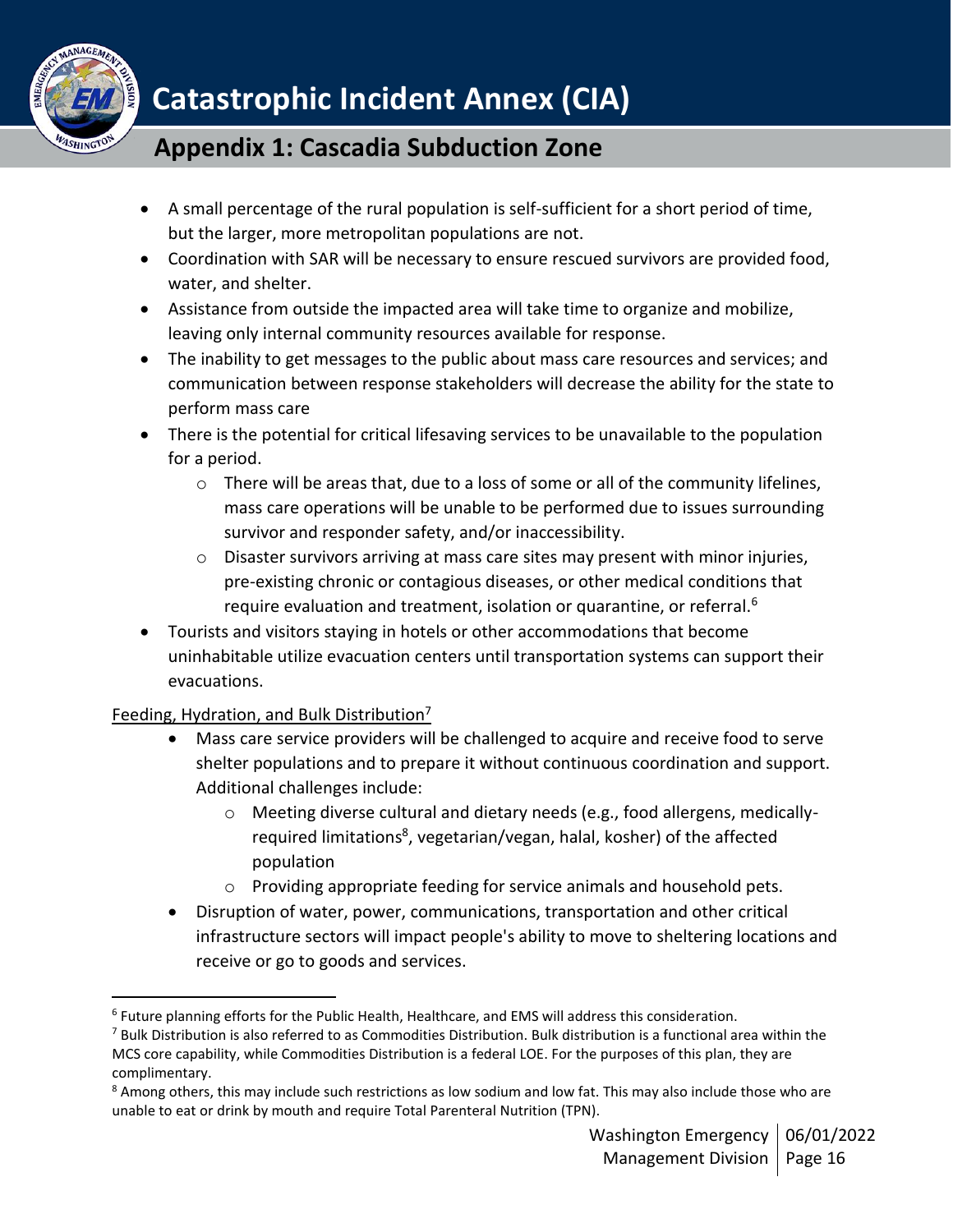

- Resources to support household pets and service and assistance animals in the impacted area will be insufficient (e.g., appropriate vehicles, cages, food, and veterinary care).
- The scarcity of appropriate vehicles (e.g., ambulances, paratransit, canteens, box trucks, refrigerated trucks, passenger vans/buses) to provide mass care services will hamper the delivery of life-sustaining services and the coordination of response and recovery activities to disaster survivors.

#### Water

- The resources available post-incident may be insufficient to concurrently provide services and restore systems.
	- o Essential water utility personnel will likely not be available in sufficient numbers to operate, maintain, repair, and restore significant portions of the water system for the first few weeks of the incident.
	- o There may be insufficient personnel, equipment, and materials (both specialized and general) to accomplish incident objectives due to resource competition with other response activities.
- A water provider's service area is likely not consistent with jurisdictional boundaries
	- $\circ$  A coordinated response involving water services may require the coordination of many different providers for a single community
- Water systems in dense urban settings may be out of water within 24 hours if significant damage is experienced to the infrastructure.
- Communities that are located at the "end of line" or on peninsulas may need immediate assistance to provide outside or alternative water resources.
- Populations may need to be moved from areas where water infrastructure is nonfunctioning and water services either cannot meet the demand or are beyond the response capacity to support it.
	- o Some impacted individuals, households given no alternatives, will use potentially contaminated source water.
- Damage assessments can take a week to occur and are dependent on time of occurrence.<sup>9</sup>
- Smaller utilities may be more vulnerable than larger utilities due to:
	- o Fewer materials and equipment available on hand
	- o Less seismic planning
	- o Less seismic retrofits
- Water reservoirs may be quickly depleted of water following a significant incident that causes damage to the system.

<sup>&</sup>lt;sup>9</sup> Estimation provided by water infrastructure subject matter experts during the planning effort for this core capability.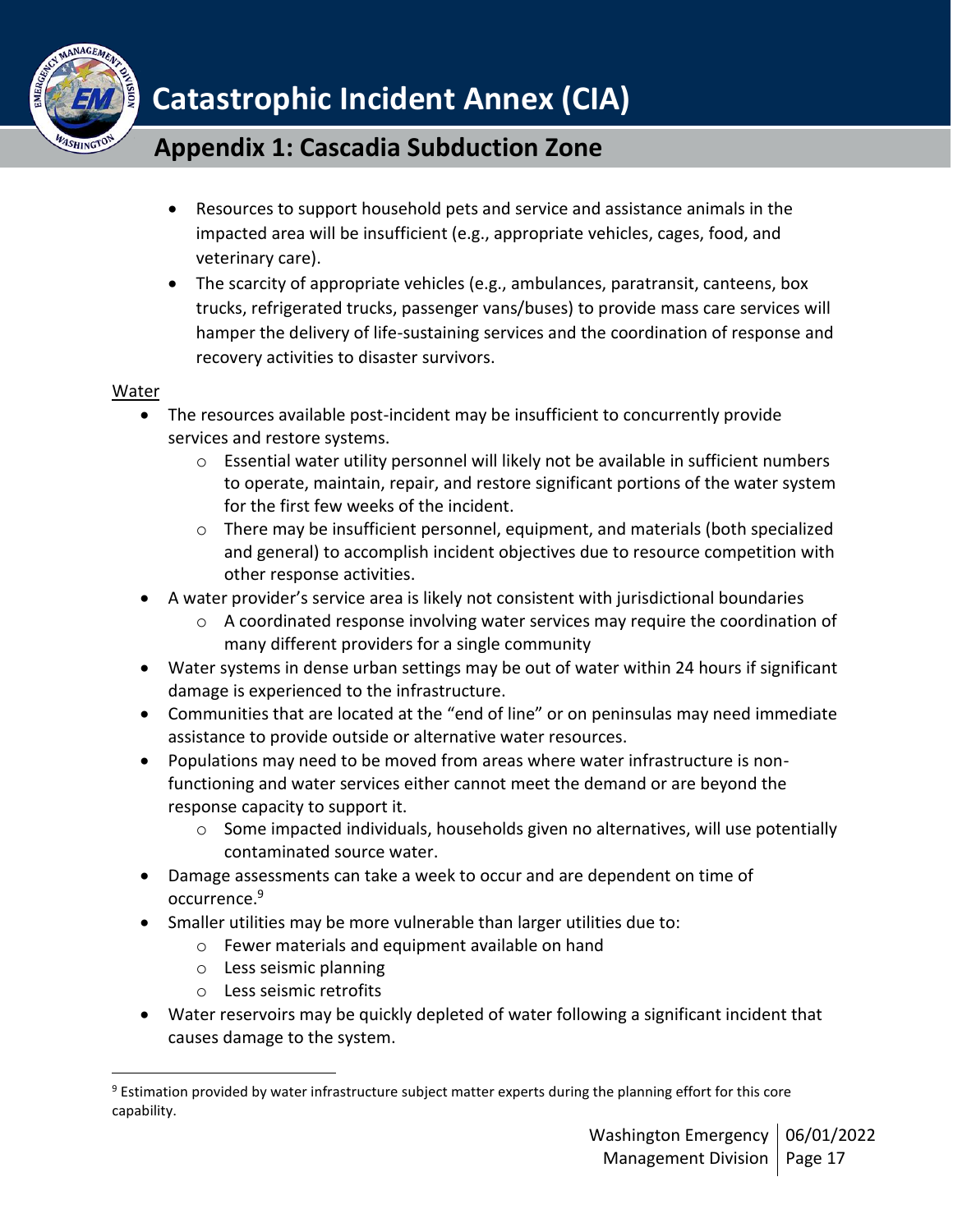

- The period between onsite water quality testing and laboratory testing may take several days.
	- $\circ$  Larger utilities may test and determine water quality faster than smaller utilities.
	- $\circ$  Utilities who depend on private labs for water quality testing may have to seek alternatives post-incident.
- Water utilities may be able to operate 2 to 4 weeks with water treatment chemicals on hand.
- Local utilities and water providers should have a list of available sources for alternative water resources in their response plans.
- Water infrastructure (utility operators) will require the functioning of other services in order to maintain operations, provide additional services (community collection points), and repair and restore damaged systems.
	- $\circ$  The ability to repair or restore water systems and/or provide water services is directly correlated to the condition of the transportation system.

### Wastewater

- Alternate wastewater services may include interconnections with neighboring wastewater utilities or providing portable toilets.
- Protecting utility facilities, equipment, and vital records is essential to restoring operations once an incident has occurred.
- Inoperable pumps at a wastewater utility can lead to sewage overflows that damage the environment, wastewater treatment technologies and threaten public health.
- Wastewater contamination emergencies could result in a surge of water sampling and analysis that can quickly overwhelm resources or require laboratory expertise unavailable to most utilities.
- Utility pipes may be contained in common structures (e.g., utilidors, utility corridors, etc.) that can result in one system disrupting others.
- There exists the potential for a higher risk of disease and illness without a working wastewater system.

### Energy

- Except for some agency specific uses, the State of Washington does not own or operate any significant energy supply facilities, nor is it involved in any wholesale or retail energy transactions or businesses.<sup>10</sup>
- Aftershocks will continue for months after the main incident, potentially degrading any repair work already done.

 $10$  With the exception of rate regulation by the Washington Utilities and Transportation Commission (UTC), the State does not regulate energy financial transactions. Energy supply and distribution is a function almost entirely of the private sector or local jurisdictions (such as Public Utility Districts or municipal utilities).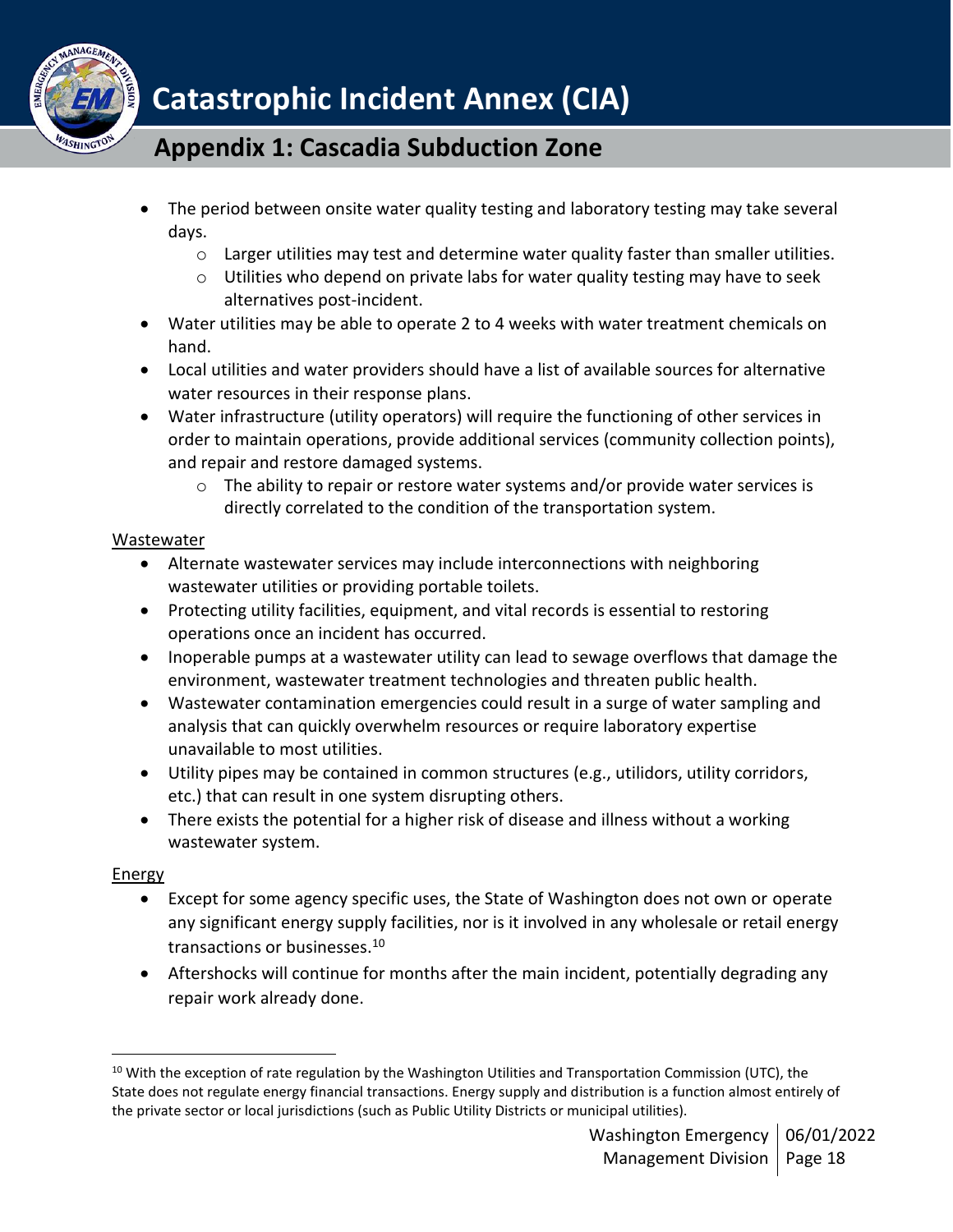

## **Appendix 1: Cascadia Subduction Zone**

- Critical infrastructure sectors including, but not limited to, water treatment, wastewater treatment, communications, natural gas, hospitals, fire, emergency medical services, gas stations, grocery stores, financial institutions, etc. are dependent on power to fully function.
- Local fuel resupply is limited (Tacoma to Everett)
- Useable fuel inventories are low
- Unrationed fuel use is expected to exceed supply (prioritized rationing required)
- Bulk fuel deliveries will require significant coordination to move throughout the regions
- Fuel Points of Distribution (F-POD) may be implemented to facilitate deliveries within local jurisdictions
- The ability for energy providers to request mutual aid assistance through normal channels will be disrupted
- Issues within the transmission corridor must be addressed in combination with issue in the distribution system
- Transmission cannot be fully reestablished until distribution lines are ready to accept load
- Initial system safe shutdowns (breakers tripping due to shorts) may cause statewide blackouts that could impact transmission throughout the region covered by the Western Electricity Coordinating Council
- Short term distributed generation (generators) will be required to provide energy to critical facilities
- The use of generators will require short and long-term prioritization of fuel distribution
- Large scale above ground and underground storage can experience structural damages, impacting seasonal natural gas availability
- Pipelines may experience breaks and leaks, impacting product availability in the western US
- Restoration of fuel refinery operations will require both water and electricity (to include replacement of components)
- Damage to petroleum ports and rail may impact crude stock for refineries
- Damage to refined product pump stations will impact end consumers
- Fuel stations with generators are limited and consumers may not be able to easily access gasoline for evacuation or small generators $11$
- Damage to transportation corridors may reduce the overall demand for petroleum products, however fuel demand for response and recovery efforts will increase

 $11$  There should also be secondary considerations made for impacts to payment systems as many individuals rely on electronic payment, which may be inoperable.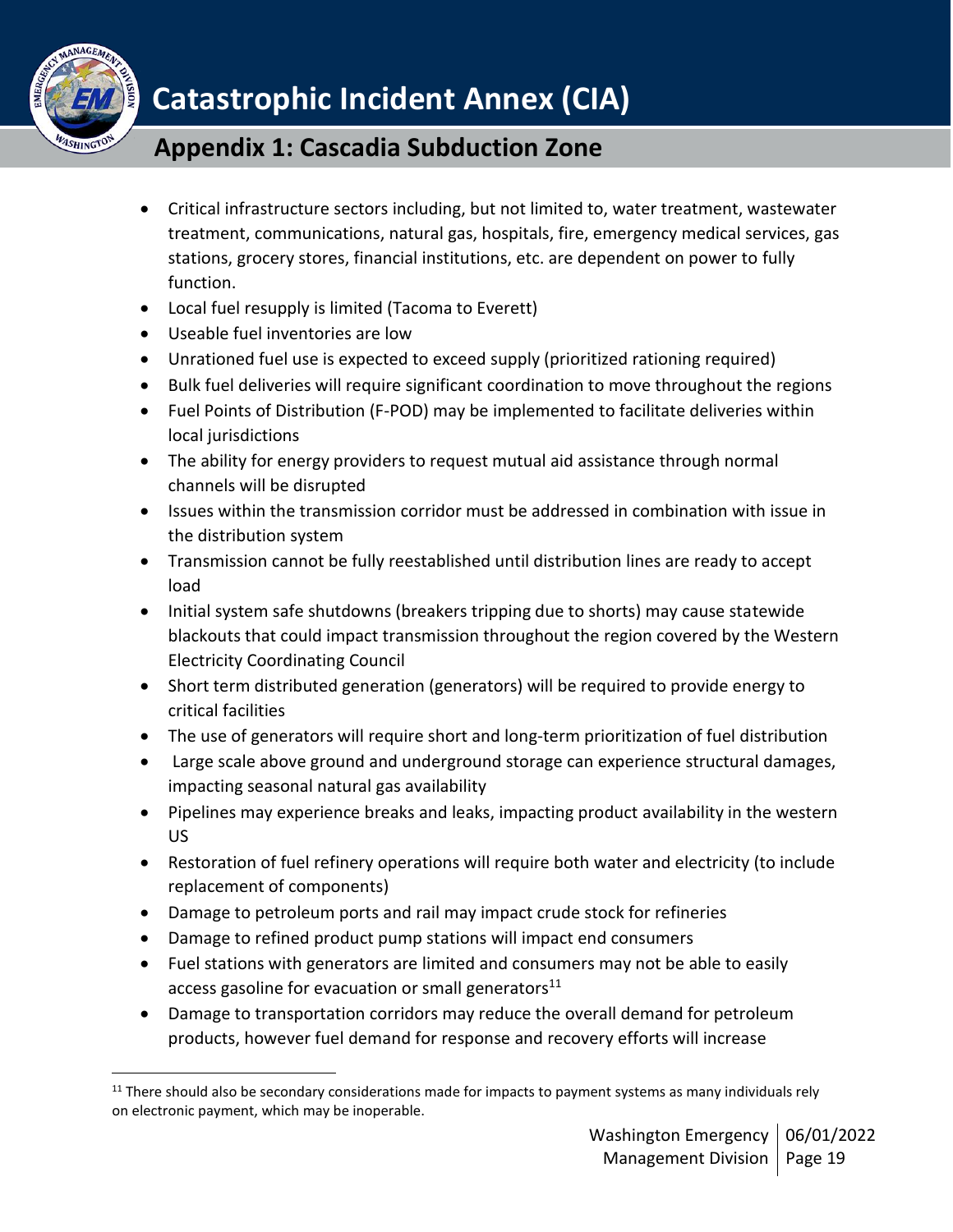

significantly and be a high priority for the first weeks and months of a catastrophic incident.

• Fuel refinement requires potable water, requiring water quality testing to be performed.

### Information and Communications Technology<sup>12</sup>

- The SEOC's Alert and Warning Center provides for a centralized point for ICT to be sent and received across the state.
- Movable and deployable resources capable of establishing and providing immediate communications infrastructure using ICT will be necessary to facilitate a response in which communications has become disrupted.
- Collaboration with the Private Sector will be required to bring in temporary resources which can establish necessary communications.
- The common use of WebEOC across the state is essential in coordinating resource requests and resource tracking.
- Social media and communications applications available to the general public can become a primary source of information when situational awareness has become severely affected. These platforms can be utilized to allow community members to feed information to response personal to provide situational assessment.

### Communications

- Operational communications hub relay damage reduces Regional communications capabilities.
- Many tower-based systems fail or otherwise are unavailable post-incident due to misalignment, tower collapse (full or partial), interconnectivity failure, loss of redundant systems, power failures, loss of fuel supplies, or overutilization.
- The earthquake causes landslides and uncontrolled fires that damage wire and fiber along roads, railroads, and bridges and affect connections between repeaters.
- There is limited availability of crews who can assess communications facilities.
- Wireline (copper and fiber) systems continue to be damaged by debris removal, cleanup, and repair operations; active communications links—both overhead and underground—get damaged or are severed

### Safety and Security

• There will be significant populations that will have no law enforcement presence.

<sup>12</sup>Some information on this topic was retrieved from: Hu, Qian & Kapucu, Naim. (2014). Information Communication Technology Utilization for Effective Emergency Management Networks. Public Management Review. 18. 1-26. 10.1080/14719037.2014.969762.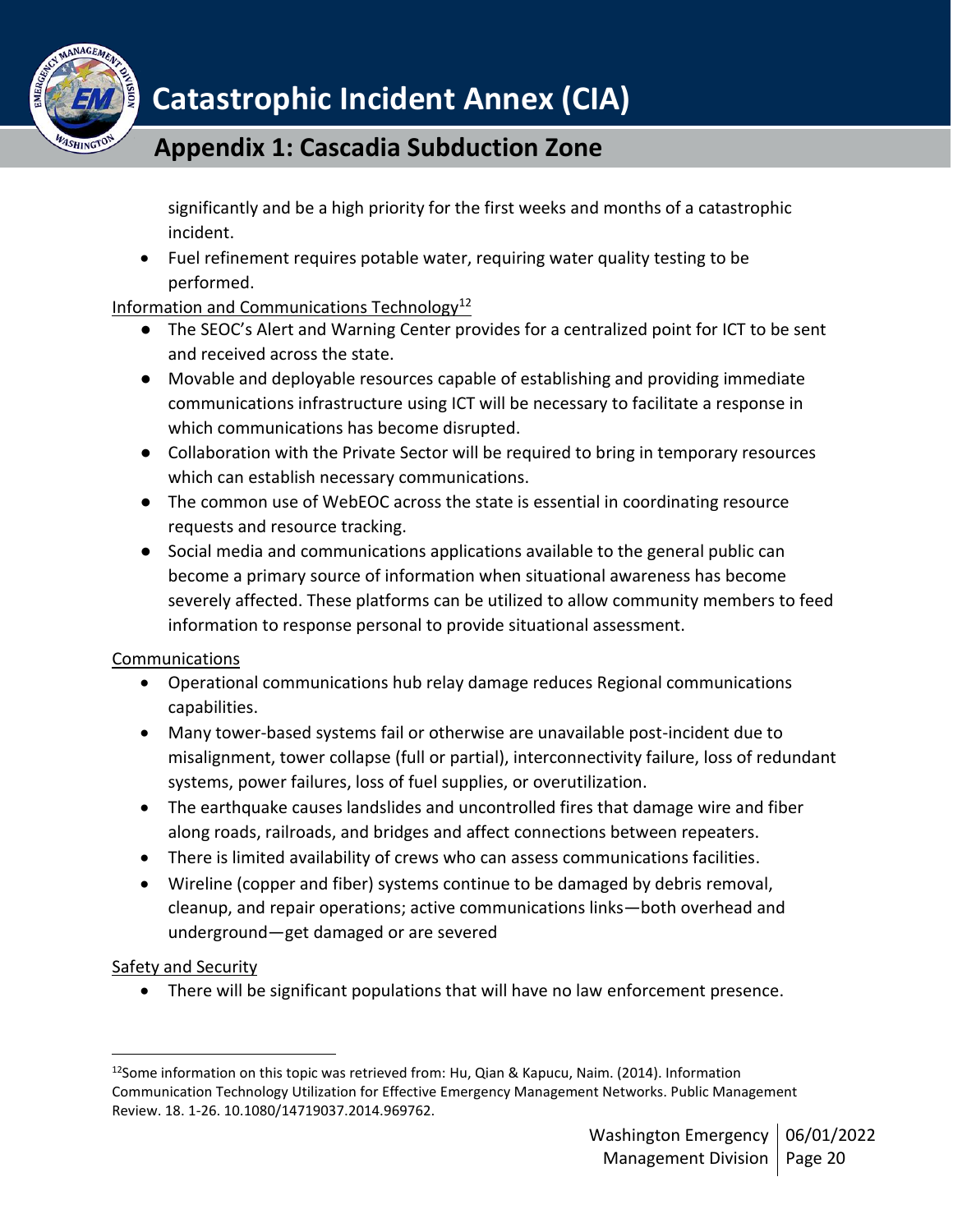

- Correctional facilities in the shake zone sustain significant damage and may require evacuation.
- The demand for law enforcement services will be higher after the incident than before and will continue to rise as panic and frustration increase in the population.
- Aftershocks further damage structures with minimal initial damage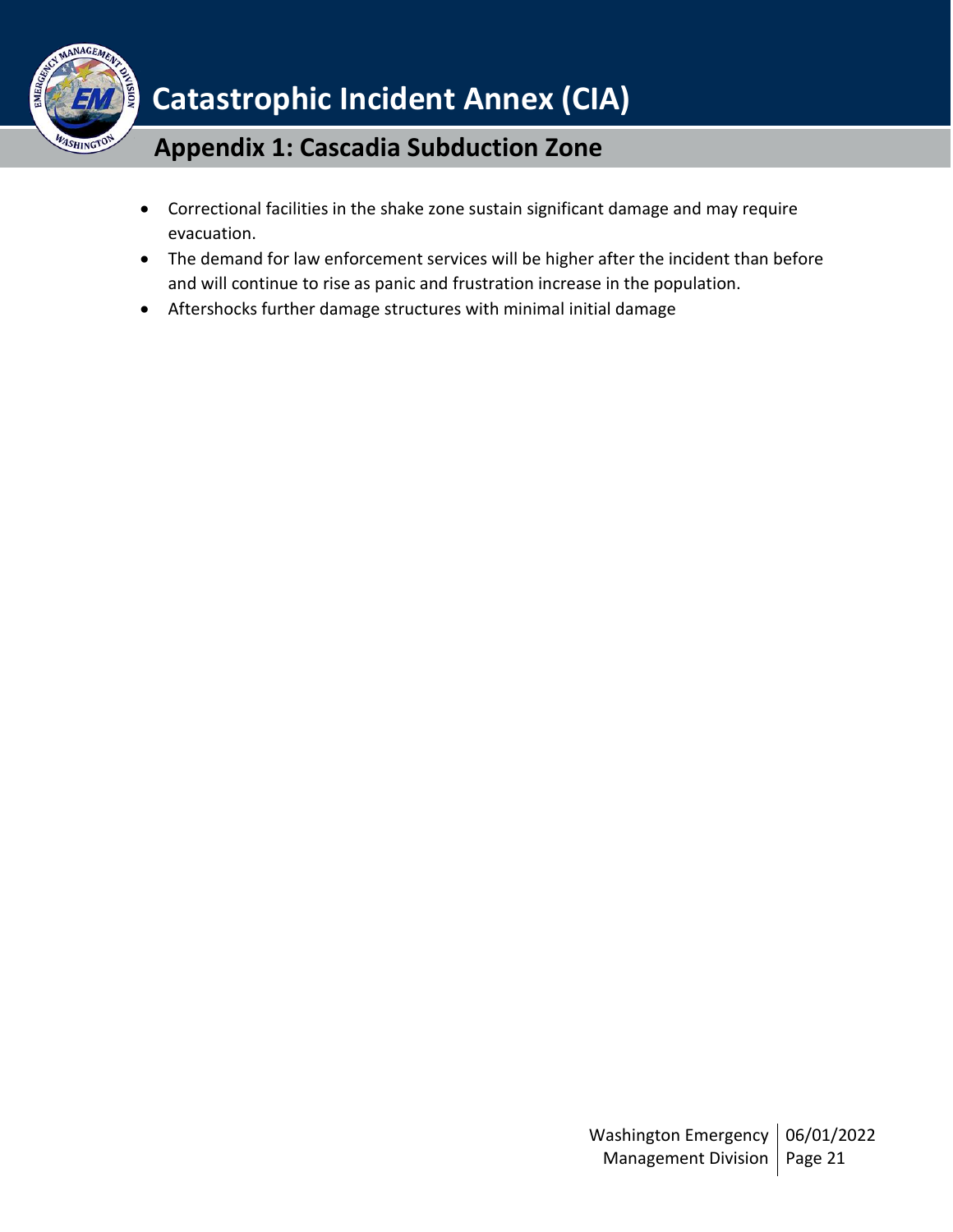

### **Capability Targets***<sup>13</sup>*

### Evacuation:

• Within  $(\#)$  (time) notice of an incident, complete the evacuation of  $(\#)$  people requiring evacuation, including (#) people with access and functional needs (requiring evacuation).

Debris Removal and Establishing Access:

• Within (#) (time) of an incident, clear (#) miles of road affected, to enable access for emergency responders, including private and non-profit.

### Phase 2a (Initial Response)

• Within (X) (days) of an incident, provide emergency sheltering, food, and water for (XXX) people requiring shelter and (XXX) people requiring food and water, including (XXX) people with access and functional needs (requiring accessible shelter) and (XXX) people with access and functional needs (requiring food and water), and (XXX) animals requiring shelter, food, and water. Maintain for (XX) (days).

Phase 2c (Transition to Recovery)

• Within (#) (time) of an incident, move (#) people requiring temporary, non-congregate housing, including (#) people with access and functional needs (requiring accessible, temporary, non-congregate housing), from congregate care to temporary housing.

Situational Assessment

• Within (#) (time) of incident, and on a (#) (time) cycle thereafter, provide notification to leadership and (#) partner organizations involved in incident management of the current and projected situation. Maintain for (#) (time).

### Communications

• Within (#) (time) of an incident, establish interoperable communications across (#) jurisdictions affected and with (#) partner organizations involved in incident management. Maintain for (#) (time).

### <span id="page-21-0"></span>**Non-Standardized Targets**

Route Assessment

• Within (#) (time) of an incident, assess and report the status of damage to the transportation system and critical infrastructure that may need physical access.

 $13$  The Capability Targets outlined within this section are FEMA's standardized targets. While certain activities listed within these sections may not apply to the actions and activities addressed within this plan, they are presented here to maintain a consistent connection with the Stakeholder Preparedness Review (SPR) and federal planning. For modified versions more applicable to catastrophic planning, refer to the Non-Standardized Targets below.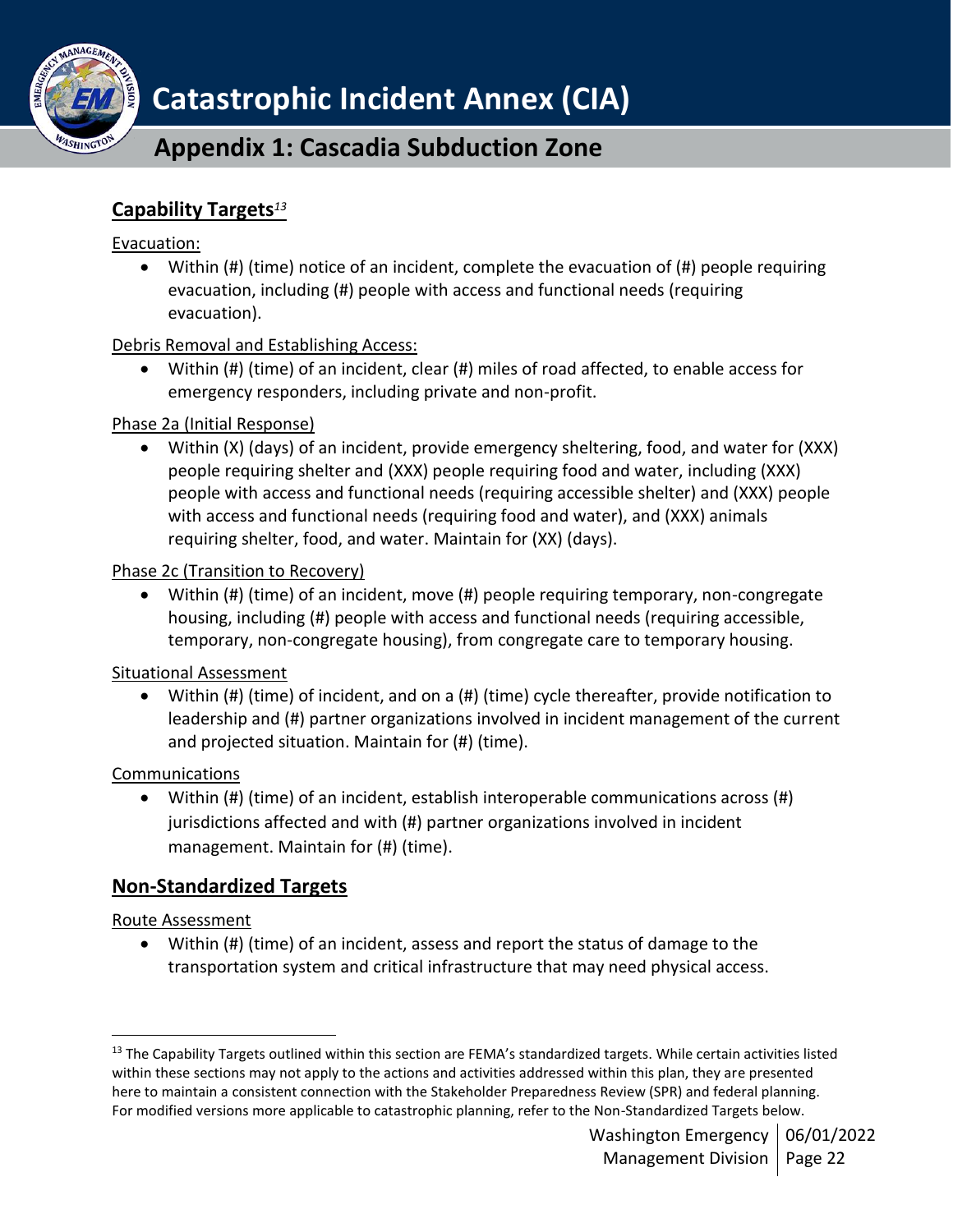

- Within (#) (time) of an incident assess and report on the damages sustained to priority routes
	- $\circ$  Within (time) of an incident implement a coordinated review and approval of the sequence of priority routes to repair and restore to enable access.
	- o Within (#) (time) of an incident assess and report on the ongoing recovery efforts and alternatives planned or implemented by others to restore the priority routes.
- Within (#) (time) of an incident, identify temporary alternative transportation solutions to be implemented when primary systems or routes are unavailable or overwhelmed.
- Within (#) (time) of an incident, coordinate regulatory waivers and exemptions to allow safe and effective continuation of response
- Within (#) (time) of an incident, work with ESF 15 to maintain notification systems to support emergency/disaster response including evacuation orders, bridge and road closures, suspension of State construction or maintenance operations, contra-flow and the suspension of State tolls, as appropriate.

### Route Clearance

- Within (#) (time) of an incident, prioritize the routes to be repaired/restored/cleared, and made transversable for incident response resources to gain access to demand points or critical infrastructure.
- Within (#) (time) of an incident, position equipment and resources for the response and recovery debris clearance and removal operations.
- Within (#) (time) of an incident, perform initial debris clearance activities to eliminate life and safety threats, facilitate search and rescue efforts, allow access to critical facilities, and to prevent tertiary effects (such as to prevent flooding).

### Emergency Repairs

- Within (#) (time) of an incident, assign minimum and maximum restoration times to closed road segments and prioritize restoration based on operational priorities of life safety and life sustainment.
- Within (#) (time) of an incident, work with ESF 15 to distribute information and educate the population on the debris management operations and develop a process for answering the public's questions concerning debris removal.

### Shelter

- Within (XXX) days of an incident, assess (XXX) pre-identified shelter facilities within each zone for survivability and potential shelter facility requirements, including minor facility repairs or unsuitability of use based on damage or resource shortfalls. After an earthquake, reassess after each aftershock greater than (XXX) Magnitude.
- Within (XXX) days of an incident, acquire (XXX) additional credentialed workers to staff the shelter; add (XXX) additional shifts; or provide temporary relief for (XXX) shelter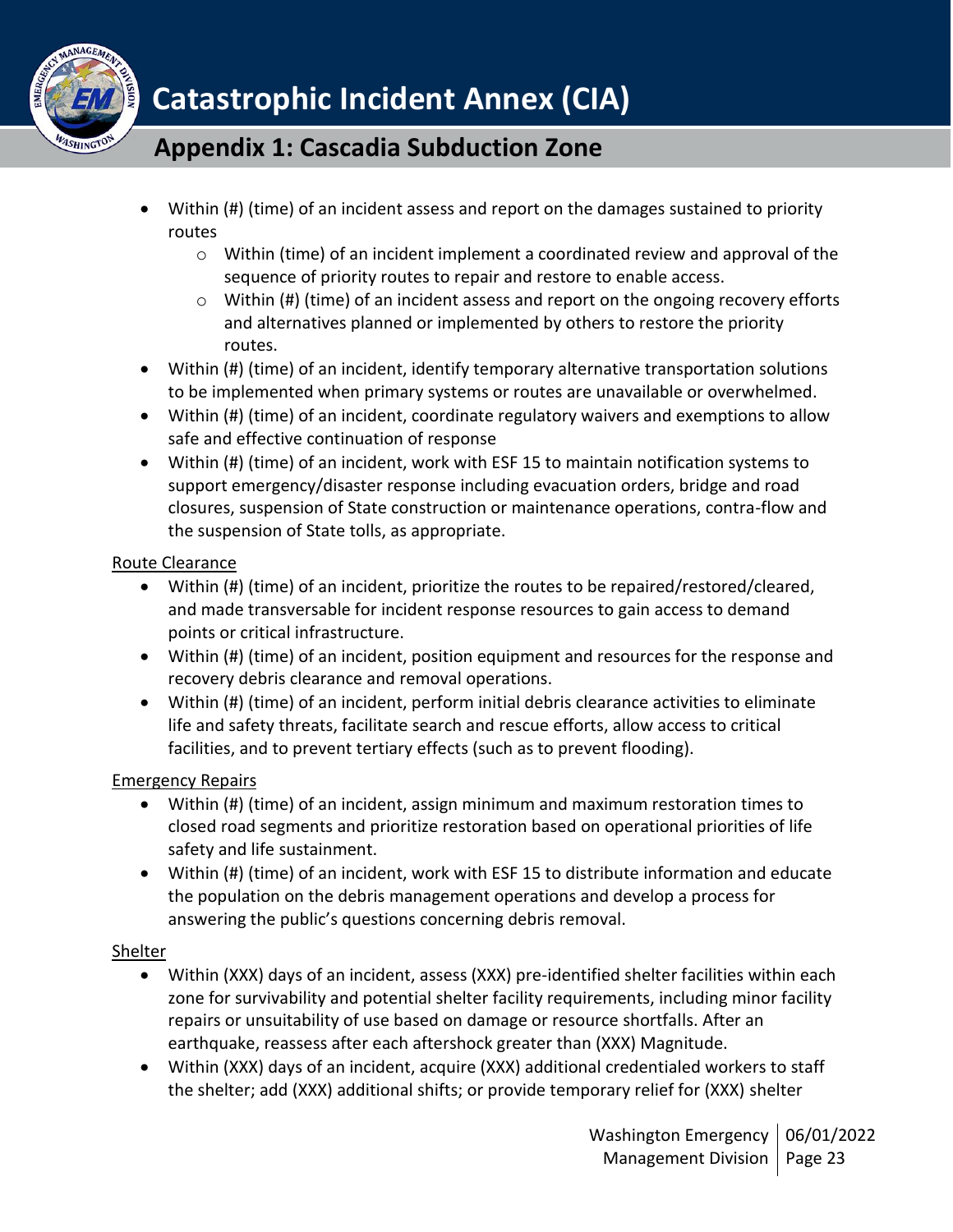

workers for (XXX) shifts/weeks/rotations. Review staffing needs every (XXX) days/every (XXX) Operational Period.

### Food and Water

- Within (XXX) days of an incident establish bulk distribution of emergency relief items for (xxx) people to meet urgent needs through POD sites established within the affected area(s). Maintain for (XXX) months.
- Within (XXX) hours/days of incident/(XXX) hours of shelter establishment, assess feeding needs at shelter, including cultural and age-appropriate meals for (XXX) sheltered. Reassess feeding needs every (XXX) days/operational period.
- Within (XXX) hours of shelter establishment procure the supplies necessary for shelter feeding using standard procurement practices.

### Animal Response

• Within (XXX) days/hours of evacuation, register and track (XXX) household pets and animals and provide disaster welfare information. Maintain for (XXX) months.

### Evacuation

- Within (XXX) days/hours of an incident assist jurisdictions in providing an organized, phased, and supervised withdrawal, dispersal, or removal of (XXXXX) disaster victims from dangerous or potentially dangerous areas. Reassess evacuation needs every (XXX) operational period or every (XXX) days.
- Within (XXX) days/hours of evacuation, register and track (XXX) evacuees and provide disaster welfare information. Maintain for (XXX) months.
- Within (XXX) days/hours of evacuation identify the location of (XXX) alternate fuel vehicle sites along mapped routes and communicate these alternative fuel sites as part of the evacuation response. Review these sites every (XXX) operational period or every (XXX) days.
- Within (XXX) days/hours of evacuation perform an assessment of the evacuee population to identify specific individual or family group needs. Maintain an accurate population assessment every (XXX) operational period or every (XXX) days.

### Reunification

• Within (XXX) days/hours of an incident assist (XXX) displaced disaster survivors, including (XXX) children, in voluntarily reestablishing contact with family and friends who have been separated. Maintain for duration of incident or until sheltering operations have ceased.

### Disaster Assistance Programs

• Within (XXX) (months) of an incident, implement and offer disaster program services to (XXX) people including programs to repair or replace damaged personal property, assistance with disaster loans, food, cash, and medical assistance, crisis counseling, disaster unemployment, and disaster legal services support and to (XXX) people with

> Washington Emergency | 06/01/2022 Management Division | Page 24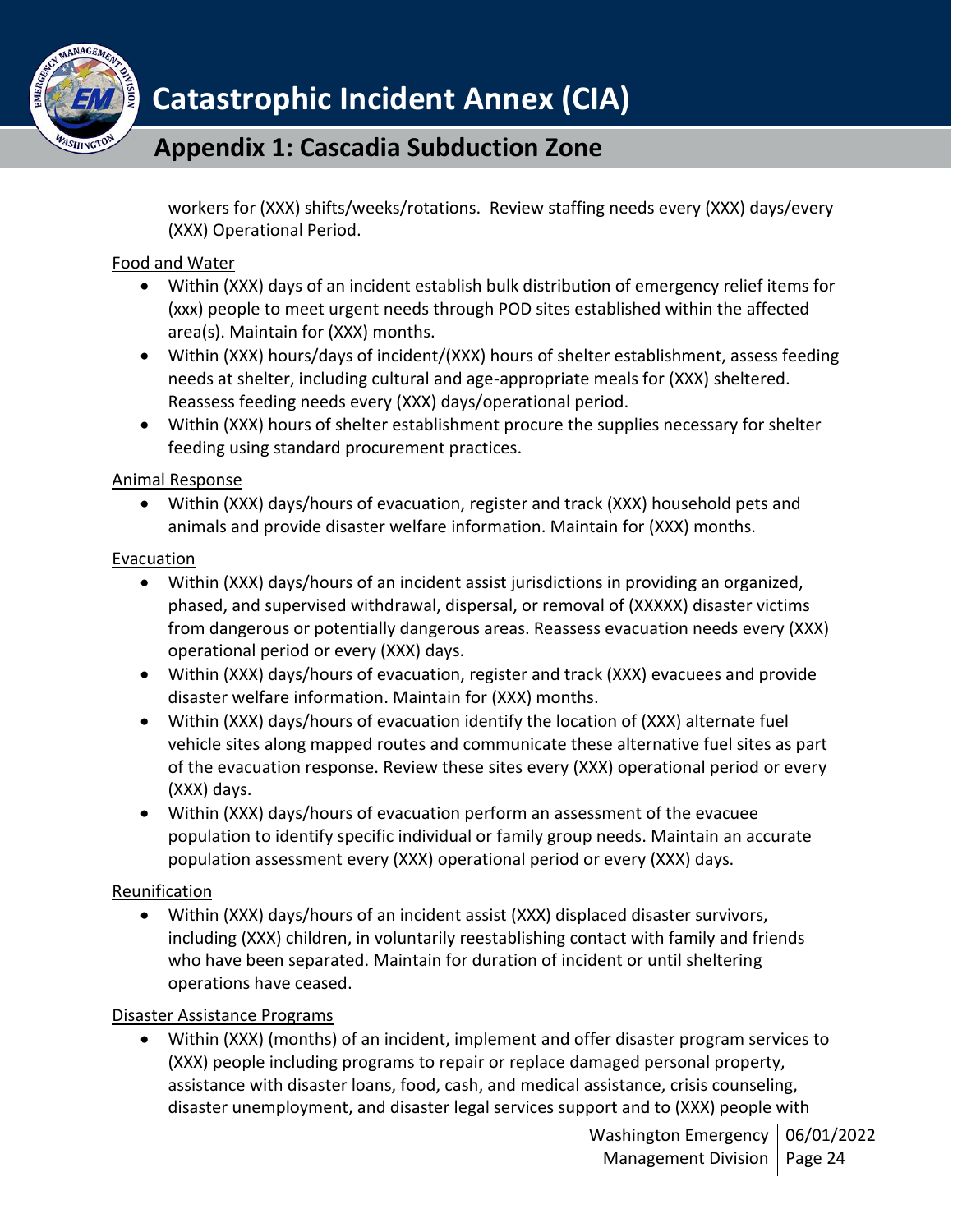

access and functional needs. Maintain for duration of recovery or maintain for (XXX) months.

### Rapid Assessment

- Within (#) (time) of an incident, perform a rapid assessment on the (7) Community Lifeline areas for life threatening situations and imminent hazards that may cause a break in the continuous operation of government functions and critical businesses that are essential to human health and safety.
- Within (#) (time) of an incident, work with the Logistics Section to determine requirements for critical resources needed to support emergency response activities and any obstacles to the effective delivery of supplemental resources using the information collected through the rapid assessment.

### Data Analysis

- Within (#) (time) of an incident, collect essential elements of information from all available sources across the (7) community lifeline sectors.
- Within (#) (time) of an incident, analyze essential elements of information assessment data collected for the (7) Community Lifeline Sectors and develop actionable information to prioritize response actions based on the immediate lifesaving and life sustaining activities for each sector.

### Information Sharing

- Within (#) (time) of an incident, deliver actionable information sufficient to inform decision making regarding immediate lifesaving and life sustaining activities to decision makers.
	- o On a (#) (time) cycle, deliver enhanced information to reinforce ongoing lifesaving and life sustaining activities to decision makers for determination of strategic direction.
	- $\circ$  On a (#) (time) cycle, deliver identified gaps to information collection that pose a disruption to the decision-making process, or that present an unknown risk.
- Within (#) (time) of an incident, and in coordination with ESF 15, provide timely and accurate information based on comprehensive situational assessments to responders and survivors within the impacted area and deliver public messaging to meeting the immediate needs of responders and the general public.

### **Communications**

- Within (#) (time) of an incident, assess the status of (#) state emergency operations center communication systems to receive and send information to (#) jurisdictions.
- Within (#) (time) of an incident, re-establish SEOC communication to external partners through utilization of the Primary, Alternate, Contingent, and Emergency systems, and relay the status of SEOC communication systems to (#) local jurisdictions.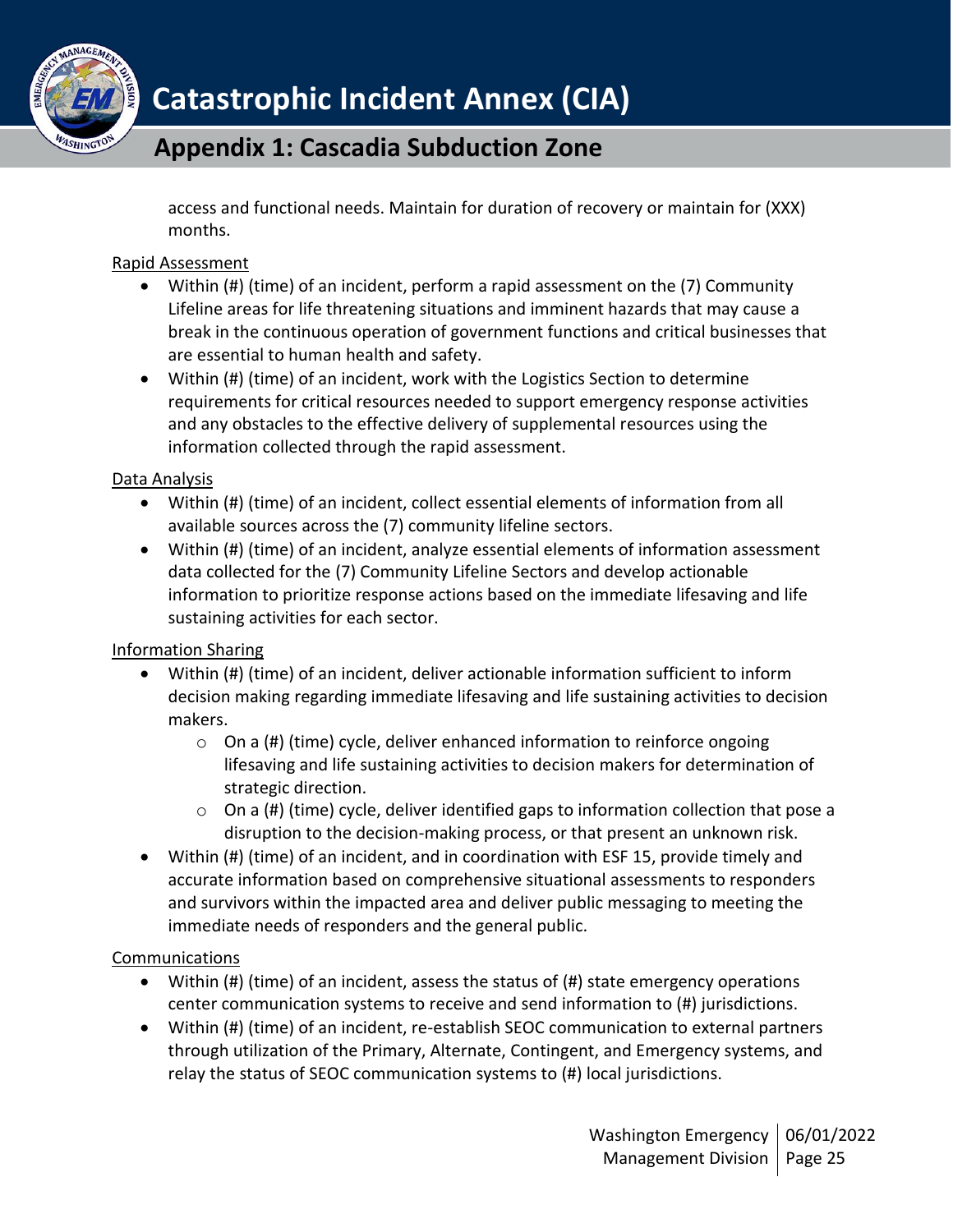

- Within (#) (time) of an incident, gather assessment information on the status of jurisdiction communication systems to receive and send incident information.
	- $\circ$  Including contacting (#) Public Safety Answering Points if local jurisdiction EOCs are unreachable within (#) (time) of incident or loss of communication.
- Within (#) (time) of an incident, assist local jurisdictions in the establishment of two way communication between the SEOC and jurisdiction.

## <span id="page-25-0"></span>**Concept of Operations<sup>14</sup>**

### <span id="page-25-1"></span>**General**

This plan identifies five primary core capabilities as critical to the life-saving and life-sustaining response operations in a catastrophic scenario. Each capability includes specific tasks within the FEMA Region X Phases by state and local responsibility. These capabilities include:

- Critical Transportation
- Mass Care Services
- Public Health, Healthcare, EMS
- Fatality Management
- Infrastructure Systems: focusing on Information Communication Technologies (ICT), Energy – to include fuel, Water, and Wastewater.

In addition to the five primary core capabilities, four supporting core capabilities are used to identify essential considerations. These core capabilities are fundamental to all aspects of a catastrophic response and require integrated emergency planning statewide. These capabilities include:

- Operational Coordination
- Operational Communications
- Situational Assessment
- Logistics and Supply Chain Management.

### <span id="page-25-2"></span>**Primary Core Capabilities**

### **Critical Transportation**

*Objective:*

Provide transportation (including infrastructure access and accessible transportation services) for response priority objectives, including the evacuation of people and animals, and the delivery of vital response personnel, equipment, and services to the affected area.

### *Critical Tasks:*

<sup>&</sup>lt;sup>14</sup> The Figures displayed within this section (WSDOT Seismic Lifeline, WSDOT Priority Routes, and Local Priority Routes are available for use in GIS.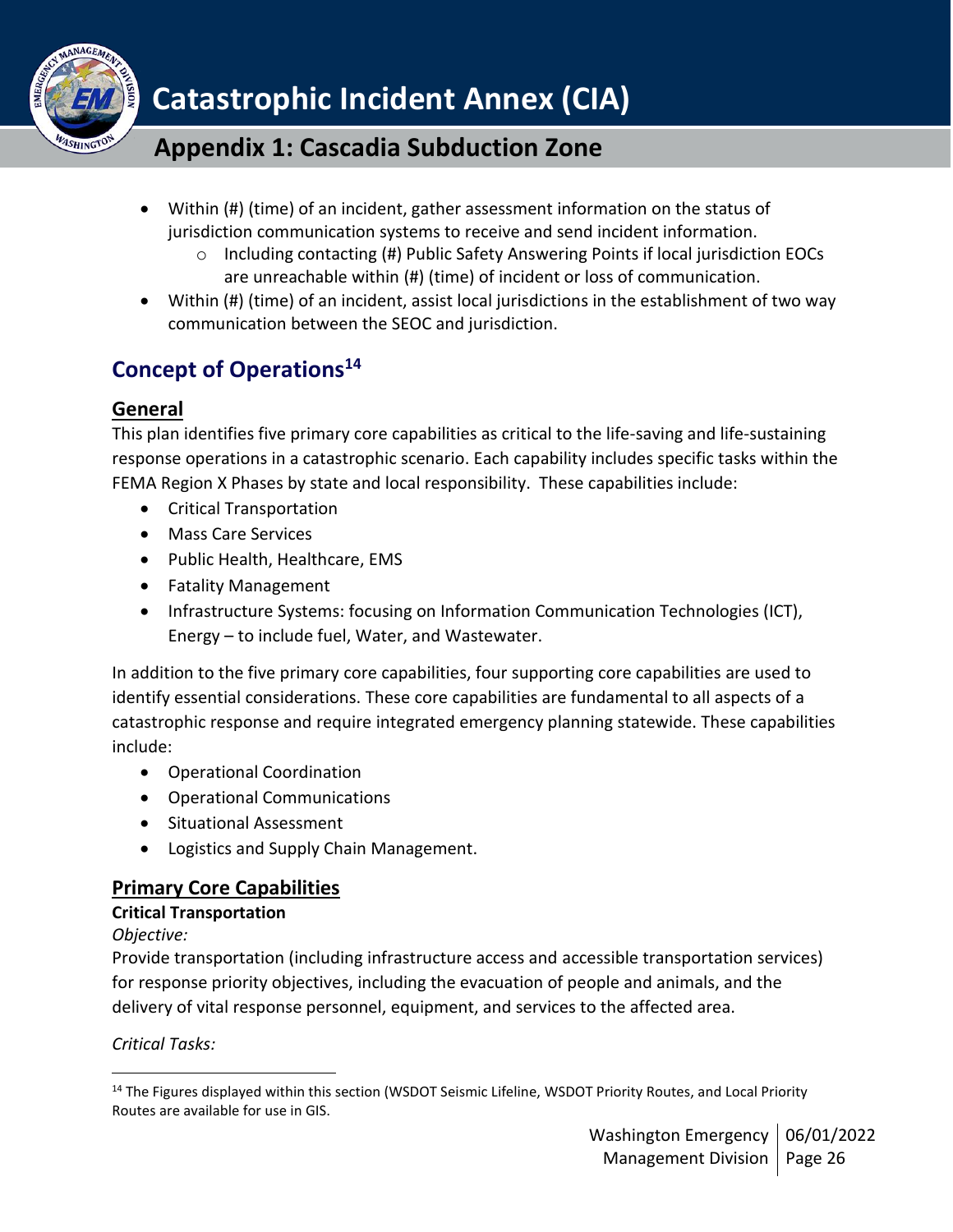

- 1. Establish physical access through appropriate transportation corridors and deliver required resources to save lives and to meet the needs of disaster survivors.
- 2. Ensure basic human needs are met, stabilize the incident, transition into recovery for an affected area, and restore basic services and community functionality.
- 3. Clear debris from any route type (i.e., road, rail, airfield, port facility, waterway) to facilitate response operations.

A CSZ incident will cause widespread and significant damage to the transportation system and necessitate the prioritization of both local and state routes to facilitate a timely response with limited resources in a time sensitive environment. Response operations conducted by the state should utilize the Priority Routes that have been established during pre-incident planning to both gain situational awareness of local impacts but to also prioritize the assessment and repair of routes that enable access to impacted jurisdictions. When state or other outside resources are able to divert activities away from state infrastructure, they will begin to assist local jurisdictions in temporary repairs and other actions that aid in the reconnection of routes that allow the movement of resources and services into and out of the impacted areas.

### *CSZ Response Components:<sup>15</sup>*

- WSDOT Seismic Lifeline
- WSDOT Regional Operations
- State Priority Routes
- Local Priority Routes

### **Mass Care Services**

### *Objective:*

Provide life-sustaining and human services to the affected population, to include hydration, feeding, sheltering, evacuee support, reunification, and distribution of emergency supplies.

### *Expected Outcome:*

To assist in resource coordination to provide life-sustaining and human services after a catastrophic incident. Priority services will focus on those that enable local jurisdictions to perform hydration, feeding, sheltering, and the bulk distribution of emergency supplies.

### *Critical Tasks:*

1. Request, acquire, move and deliver resources and capabilities to meet the needs of disaster survivors, including individuals with Access and Functional Needs (AFN).

<sup>&</sup>lt;sup>15</sup> For specific information and maps, refer to Tab A: Critical Transportation.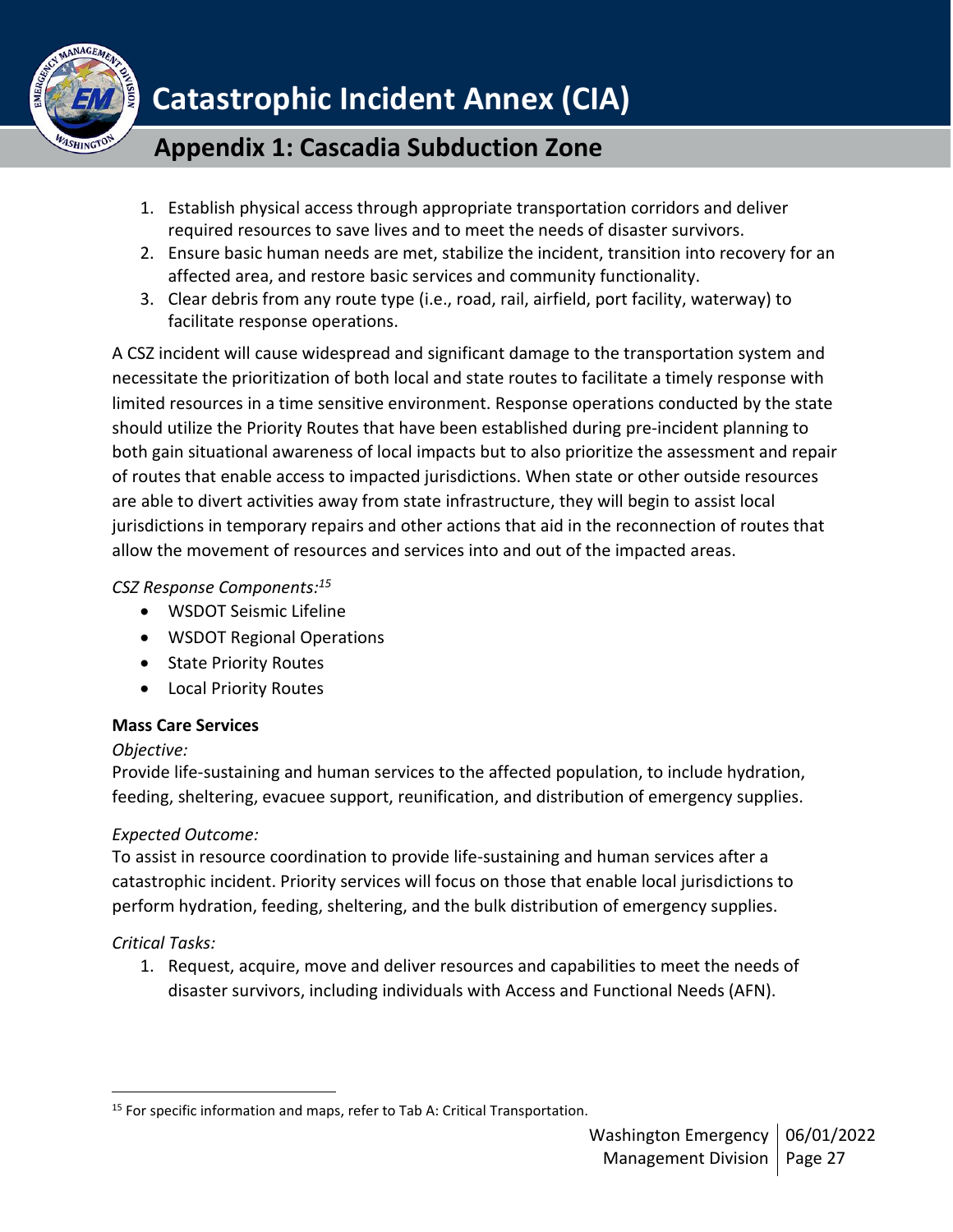

## **Appendix 1: Cascadia Subduction Zone**

A CSZ incident will cause significant damage to homes, communities-at-large, and limit/impair access to life-sustaining resources will necessitate the immediate coordination of state resources at all levels to prevent loss of life. At local levels, mass care resources will need to be assessed (public and private) and begin to be deployed to some degree within 24 hours to locations accessible to impacted populations. At the state level, agencies and departments will need to assess the availability of resources that have not been impacted by the incident and can be deployed to assist in local jurisdiction's operations. Federal resource located within the state will require time to deploy to disaster areas and establish operations. Federal resources not located within the state are anticipated to take several days before they begin to arrive.<sup>16</sup> A CSZ incident is significant enough to require the establishment of Federal Staging Areas (FSA) and the immediate movement of pre-planned mass care resources $^{17}$ . Resource will flow from FSAs into State Staging Areas (SSA) before being sent to Local Staging Areas (LSA).



*Figure 2 - Resource movement from Federal to Local*

Any vertical movement of resources into local jurisdictions will require a high level of coordination and time, thus requiring local jurisdictions to provide the maximum level of support until outside resources begin to enter affected areas.

Many of the actions undertaken by state agencies and departments will represent an amplification of existing services that will require policy decisions to provide authorities, additional funding, and resource support to accomplish.

*CSZ Response Components:<sup>18</sup>*

- Priority Functions of Mass Care for Life Sustainment
- American Red Cross National Shelter System Database
- WebEOC Shelter Status Dashboard

<sup>&</sup>lt;sup>16</sup> Whether or not the resources are located in the state or not, there is no assumption that a non-state resource is available for deployment until they have been released to the state. This process is outlined within Tab H: Logistics and Supply Chain Management and within the ESF 7 Annex to the CEMP.

<sup>&</sup>lt;sup>17</sup> Information related to federal pre-planning for a CSZ incident can be found within FEMA Region 10's Cascadia Subduction Zone (CSZ) Earthquake and Tsunami Plan.

<sup>&</sup>lt;sup>18</sup> For specific information, refer to Tab B: Mass Care Services.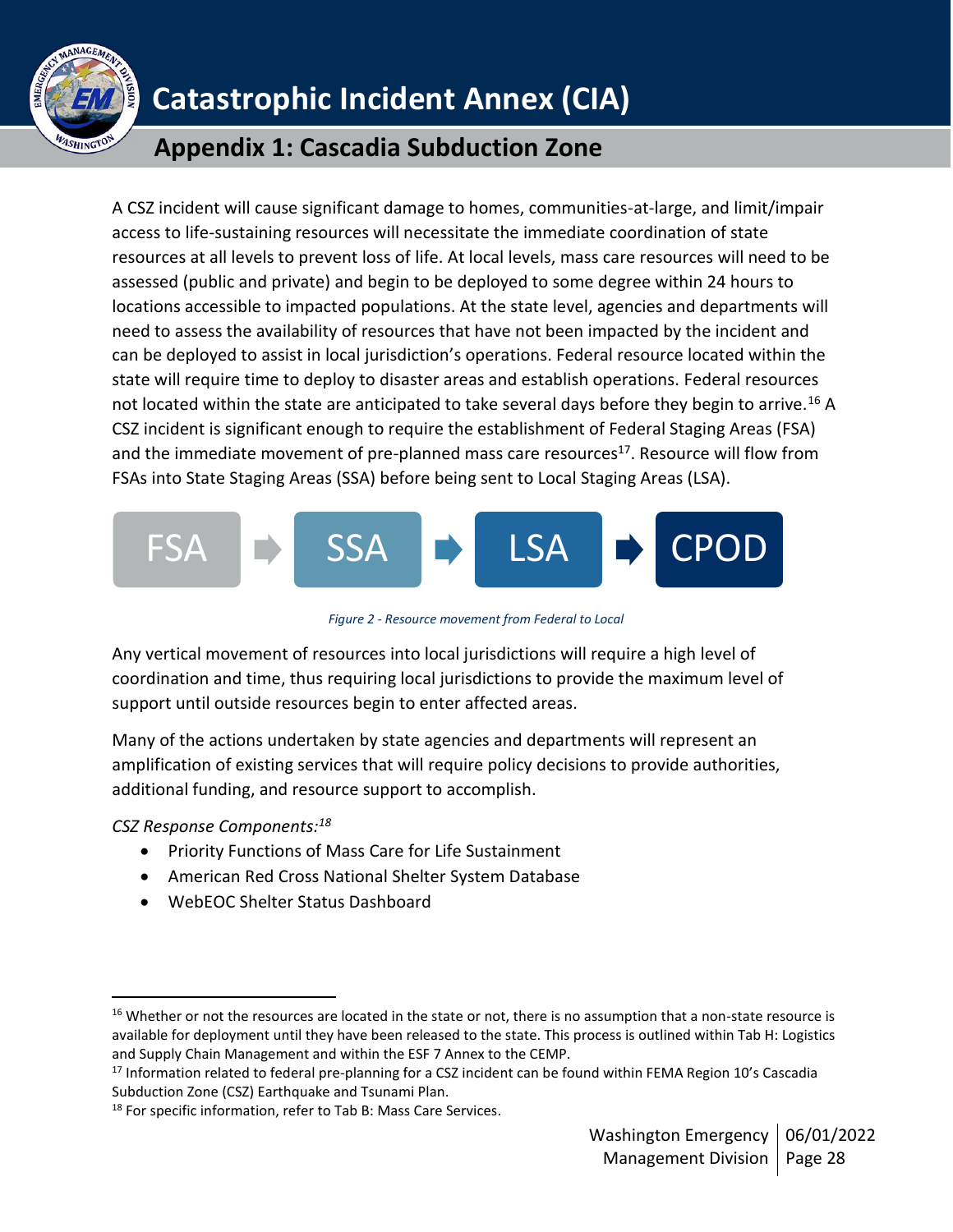

### **Appendix 1: Cascadia Subduction Zone**

#### **Infrastructure Systems**

#### *Objective:*

Stabilize critical infrastructure functions, minimize health and safety threats, and efficiently restore and revitalize systems and services.

#### *Energy*

Facilitate the strategic restoration of electrical grid and fuel resources to affected population, critical services, and critical infrastructure.

#### *Water*

Facilitate the strategic restoration of water supply and distribution systems to affected population, critical services, and critical infrastructure.

#### *Wastewater*

Facilitate the strategic restoration of wastewater collection and treatment systems to affected population, critical services, and critical infrastructure.

### *Information Communications Technology*

Facilitate the strategic restoration of information communications technology systems to affected population, critical services, and critical infrastructure.

### *Expected Outcome:*

Facilitate the coordinated effort of multiple dependent and interdependent critical infrastructure sectors to stabilize internal operations and system restoration.

### *Critical Tasks:*

- 1. Decrease and stabilize immediate infrastructure threats to the affected population, to include survivors in the heavily damaged zone, nearby communities that may be affected by cascading effects, and mass care support facilities and evacuation processing centers with a focus on life-sustainment and congregate care services.
- 2. Re-establish critical infrastructure within the affected areas to support ongoing emergency response operations, life sustainment, community functionality, and a transition to recovery.
- 3. Provide for the clearance, removal, and disposal of debris.
- 4. Formalize partnerships with governmental and private sector cyber incident or emergency response teams to accept, triage, and collaboratively respond to cascading impacts in an efficient manner.

### **Infrastructure Systems**

A CSZ incident will result in a significant disruption to all infrastructure system and will presenting life safety issues which exceed the capabilities of local response and the typical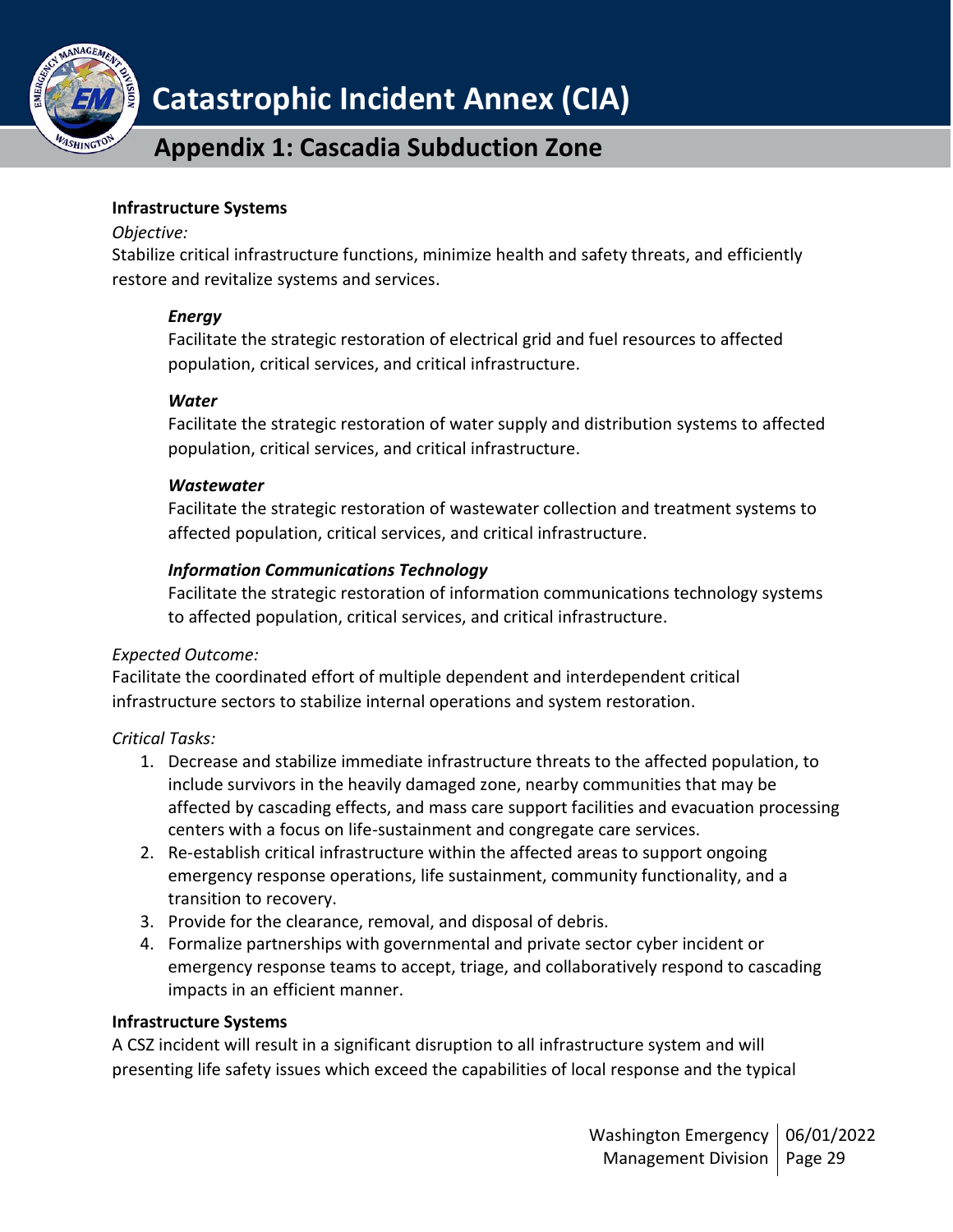

coordination used through activated ESFs to deploy resources and services. Response personnel will need to perform the following actions within the initial response:

- Coordinate with impacted jurisdictions and the appropriate activated Sections to coordinate the delivery of resources and services
- Identify state resource gaps in meeting resource requests
- Identify barriers and limitations in deploying state resources
- Provide information on impact effects over time to assist in the identification of sustainment or degradation in Community Lifelines.

#### *Water*

For the purposes of this plan, water infrastructure is comprised of 2 elements: water systems and water services. Water systems include treatment facilities, distribution pipelines, transmission pipelines, storage facilities and locations, dams (as a component of a reservoir/water supply), and source water. Water Services include providing water to the public,



providing water for critical infrastructure, providing water for emergency services, and providing water for Mass Care Services.

The commitment of resources to one response objective will diminish the capabilities to meet other response objectives that utilize like resources. Incident objectives that include both water restoration and providing water services will compete for similar resources. Early incident objectives should focus on providing water services until operations have been established and similar/conflicting resources can be redirected towards restoration.

Fuel prioritization must include water utilities that are essential in providing services to large populations or that do not have access to alternative water services. Fuel prioritization should also reflect the assessment of evacuation potential based on water availability as fuel may not be required for areas that are [temporarily] deemed unable to support life based on other planning factors (i.e., availability of resources and essential services.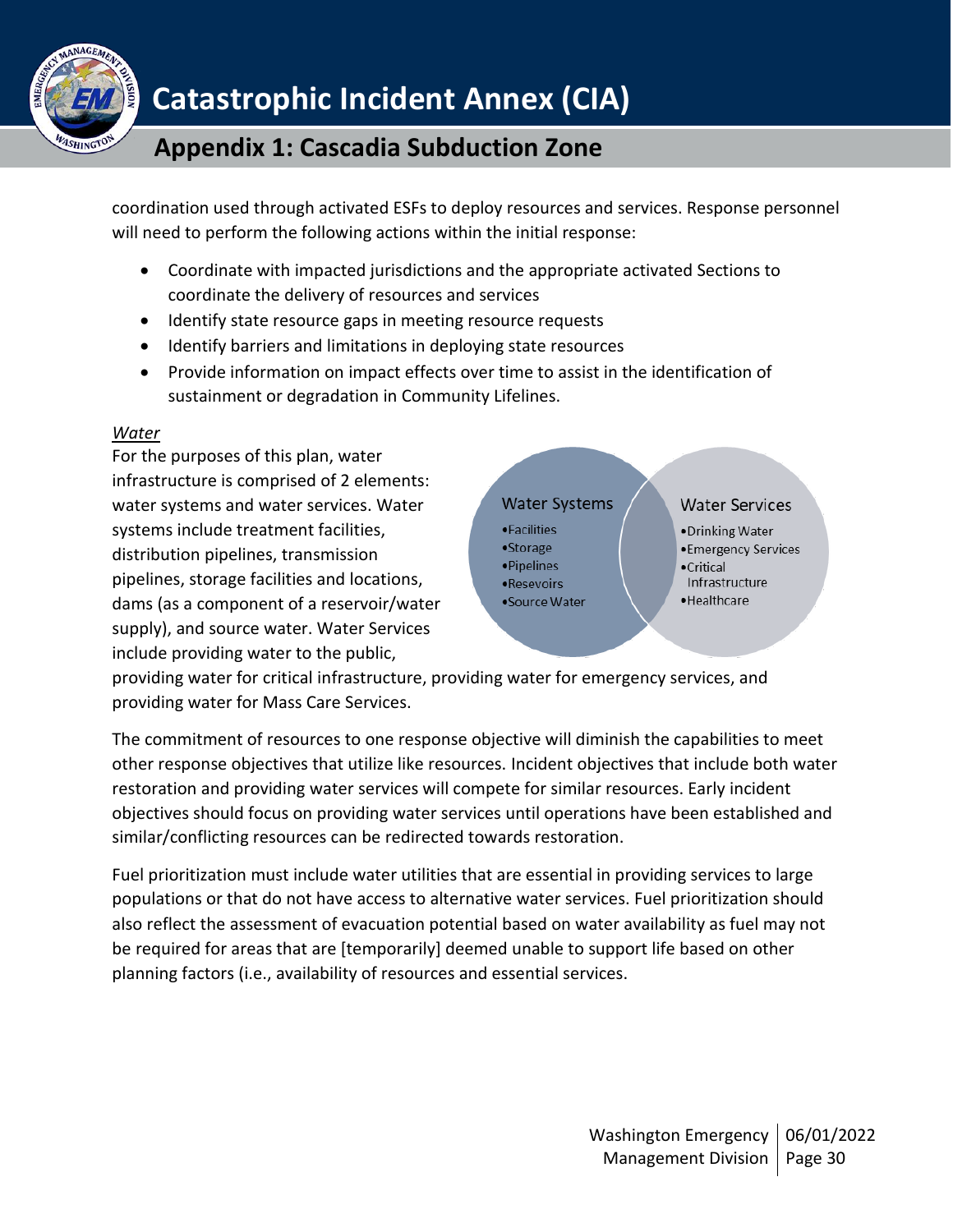

**Appendix 1: Cascadia Subduction Zone**

#### *Response Objectives*

| Short-Term                | Provide potable water to impacted jurisdictions which meet immediate life safety<br>needs.       |
|---------------------------|--------------------------------------------------------------------------------------------------|
| Incident                  | Coordinate the restoration of water quality to approved standards                                |
| Stabilization             | Provide potable water to impacted juridictions which address life sustainment gaps               |
| Long-Term<br>Response     | Identify long-term solutions for jurisidictions anticipating extended outages in service         |
|                           | Coordinate and faciliate mutual aid for the restoration of systems                               |
|                           | Monitor for and address supply chain disruptions                                                 |
| Transition to<br>Recovery | Identify triggers and other conditions needed for a transfer to a Recovery Support<br>Function.  |
| <b>End State</b>          | Provide sufficient and sustained water services to meet life-sustainment incident<br>objectives. |

#### *CSZ Response Components:<sup>19</sup>*

- Water Systems
- Water Services
- WARN
- Debris Clearance and Removal

### <span id="page-30-0"></span>**Supporting Core Capabilities**

### **Operational Coordination**

### *Objective:*

The National Preparedness Goal defines operational coordination as the ability to establish and maintain a unified and coordinated operational structure and process that appropriately integrates all critical stakeholders and supports the execution of core capabilities.

### *Critical Tasks:*

- 1. Mobilize all critical resources and establish command, control, and coordination structures within the affected community, which may no longer be defined by established jurisdictional boundaries as needed throughout the duration of an incident.
- 2. Enhance and maintain command, control, and coordination structures (C3), consistent with the National Incident Management System (NIMS), to meet basic human needs, stabilize the incident, and facilitate the integration of restoration and recovery activities.

 $19$  For specific information and maps, refer to Tab C: Infrastructure Systems.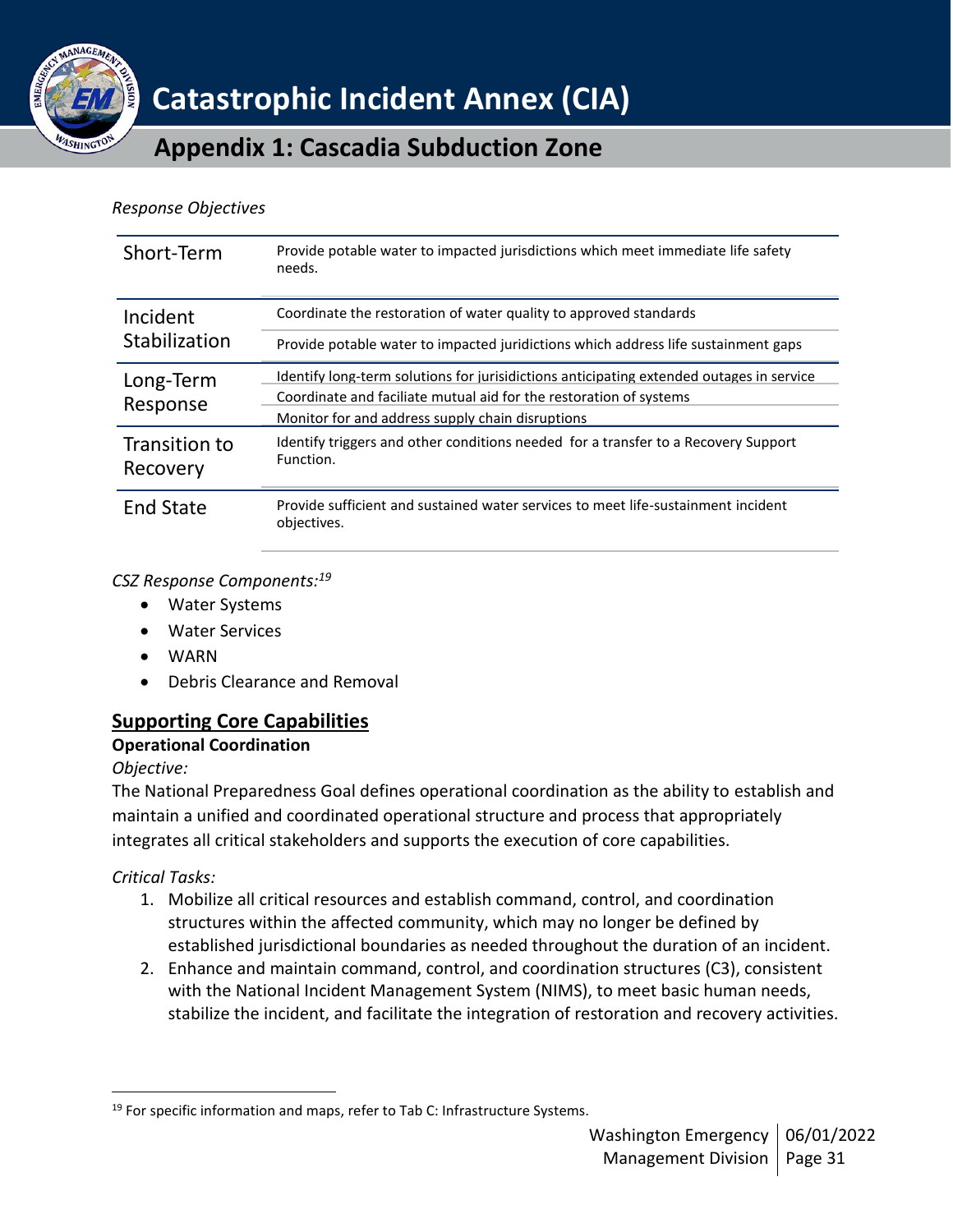

## **Appendix 1: Cascadia Subduction Zone**

Following a CSZ incident, the SEOC will be activated at Level 1 Full Activation. This incident will trigger the automatic implementation of federal plans and necessitate the need for a structure of multi-level coordination to be established to facilitate response operations spanning large geographical areas. When the determination is made to establish geographic branches and divisions to coordinate statewide efforts alongside federal efforts, then this part of the plan will be in effect.



*Figure 3 - Coordination Structure for Federal-State-Tribal-Local Response*

### *CSZ Response Components:<sup>20</sup>*

- Washington EMD
- Washington National Guard
- FEMA Region 10

### **Situational Assessment**

### *Objective:*

Provide all decision makers with decision-relevant information regarding the nature and extent of the hazard, any cascading effects, and the state of the response.

*Critical Tasks:*

- 1. Deliver information sufficient to inform decision making regarding immediate lifesaving and life-sustaining activities, and engage governmental, private, and civic sector resources within and outside of the affected area to meet basic human needs and stabilize the incident.
- 2. Deliver enhanced information to reinforce ongoing lifesaving and life-sustaining activities, cascading impacts, and engage governmental, private, and civic sector resources within and outside of the affected area to meet basic human needs, stabilize the incident, and facilitate the integration of recovery activities.

 $20$  For specific information and how coordination is established, refer to Tab F: Operational Coordination.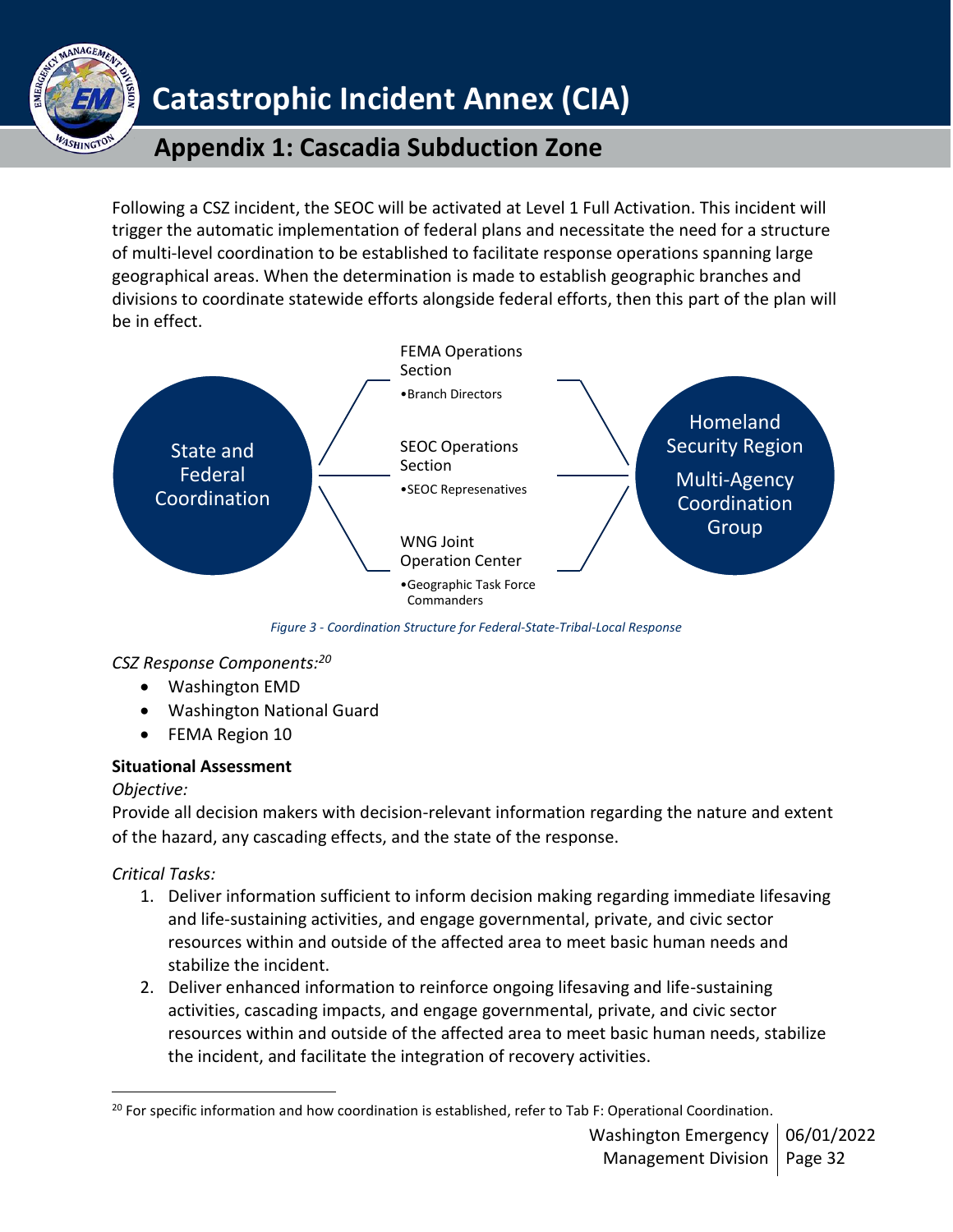

**Appendix 1: Cascadia Subduction Zone**

The Situational Assessment phase in a catastrophic incident follows immediately after activation. Assessment of an incident is critical within the first hours to deploy time-sensitive services and resources. Reassessment of the initial conditions throughout the incident is essential in determining changes in conditions, the identification of new threats and hazards, the status of and need for resources. Information gathered immediately after the occurrence of an incident establishes the initial activation environment and deployment of resources to sustain and protect life and stabilize the incident.



*Figure 4 - Information Sharing Process*

*CSZ Response Components:<sup>21</sup>*

- Situational Awareness
- Information Sharing
- Community Lifelines

<sup>&</sup>lt;sup>21</sup> For specific information and information products, refer to Tab G: Situational Assessment.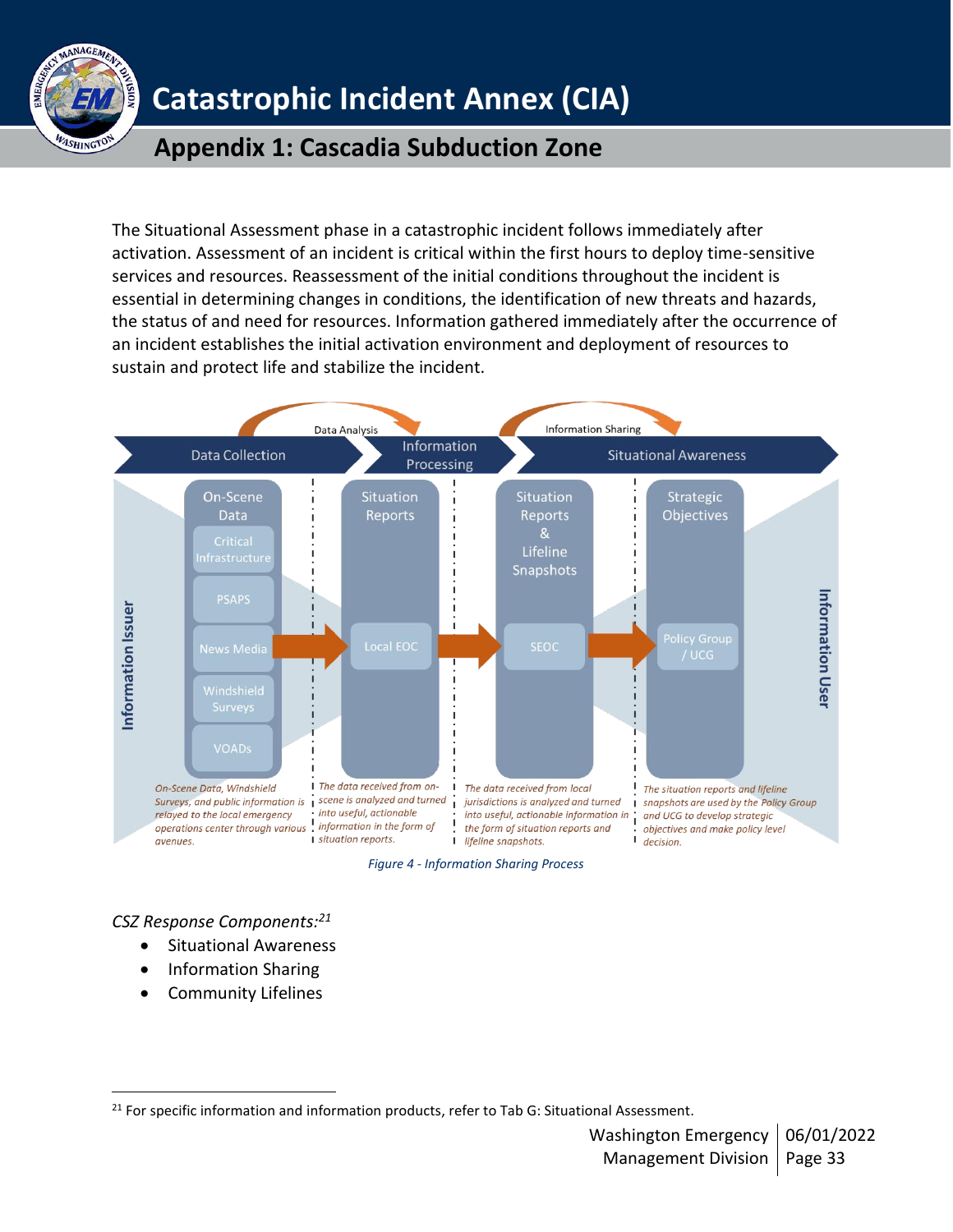

### **Operational Communication**

#### *Objective:*

Ensure the capacity for timely communications in support of security, situational awareness, and operations by any and all means available, among and between affected communities in the impact area and all response forces.

*Critical Tasks:*

- 1. Ensure the capacity to communicate with both the emergency response community and the affected populations and establish interoperable voice and data communications between the Federal, tribal, state, and local levels through primary and redundant communications technology and protocols.
- 2. Re-establish sufficient communications infrastructure within the affected areas to support ongoing life-sustaining activities, provide basic human needs, and facilitate the integration of recovery activities.
- 3. Re-establish critical information networks, including cybersecurity information sharing networks, to inform situational awareness, enable incident response, and support the resilience of key systems.

As mentioned in the Situation Overview portion of this Tab, an organization's PACE or their Primary, Alternate, Contingent, and Emergency communication systems or methodologies are essential to the continuity of operations during a catastrophic response. It is necessary for local, state, federal, Tribal, critical infrastructure, and private sector and business organizations to develop a robust communications continuity plan. Communication continuity will be necessary for all other aspects of response, especially Operational Coordination, Situational Assessment, and Logistics and Supply Chain Management. Every Core Capability relies on consistent, reliable communication.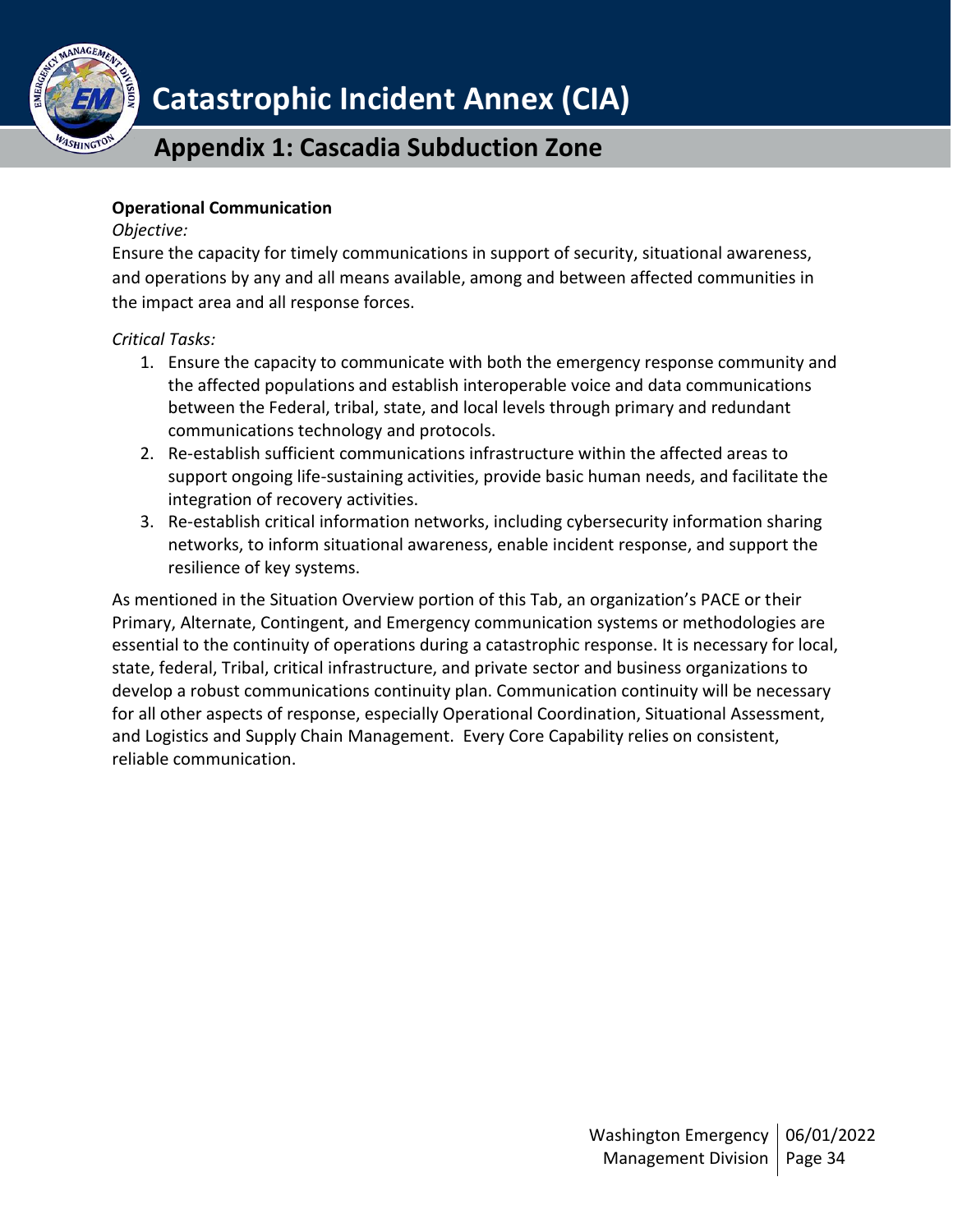

## **Appendix 1: Cascadia Subduction Zone**

| Primary                                     |                                                                                                                                                                                     |                                                                                                                                                                                   |                                                                                                                            |
|---------------------------------------------|-------------------------------------------------------------------------------------------------------------------------------------------------------------------------------------|-----------------------------------------------------------------------------------------------------------------------------------------------------------------------------------|----------------------------------------------------------------------------------------------------------------------------|
| The routine and most<br>effective method of | Alternate                                                                                                                                                                           | Contingent                                                                                                                                                                        |                                                                                                                            |
| communication                               | Another common<br>method of passing a<br>message with minimal<br>to no other impact.<br>May be used along<br>with the Primary<br>under normal<br>conditions to assure<br>readiness. | This method will<br>normally not be as<br>convient or efficient as<br>the Primary or<br>Alternate methods,<br>but is capable of<br>passing message<br>traffic when<br>neccessary. | <b>Emergency</b><br>This method of last<br>resort that could incur<br>significant delays or<br>have decreased<br>capacity. |

*Figure 5 - Primary, Alternate, Contingency, and Emergency Communications Process*

### *CSZ Response Components:<sup>22</sup>*

- PACE and Communications COOP
- Local Integration into PACE

### **Logistics and Supply Chain Management**

### *Objective:*

Deliver essential commodities, equipment, and services in support of impacted communities and survivors, to include emergency power and fuel support, as well as the coordination of access to community staples. Synchronize logistics capabilities and enable the restoration of impacted supply chains.

### *Critical Tasks:*

- 1. Mobilize and deliver governmental, nongovernmental, and private sector resources within and outside of the affected area to save lives, sustain lives, meet basic human needs, stabilize the incident, and facilitate the integration of recovery efforts, to include moving and delivering resources and services to meet the needs of disaster survivors.
- 2. Enhance public and private resource and services support for an affected area.

 $22$  For specific information and how coordination is established, refer to Tab I: Operational Communications.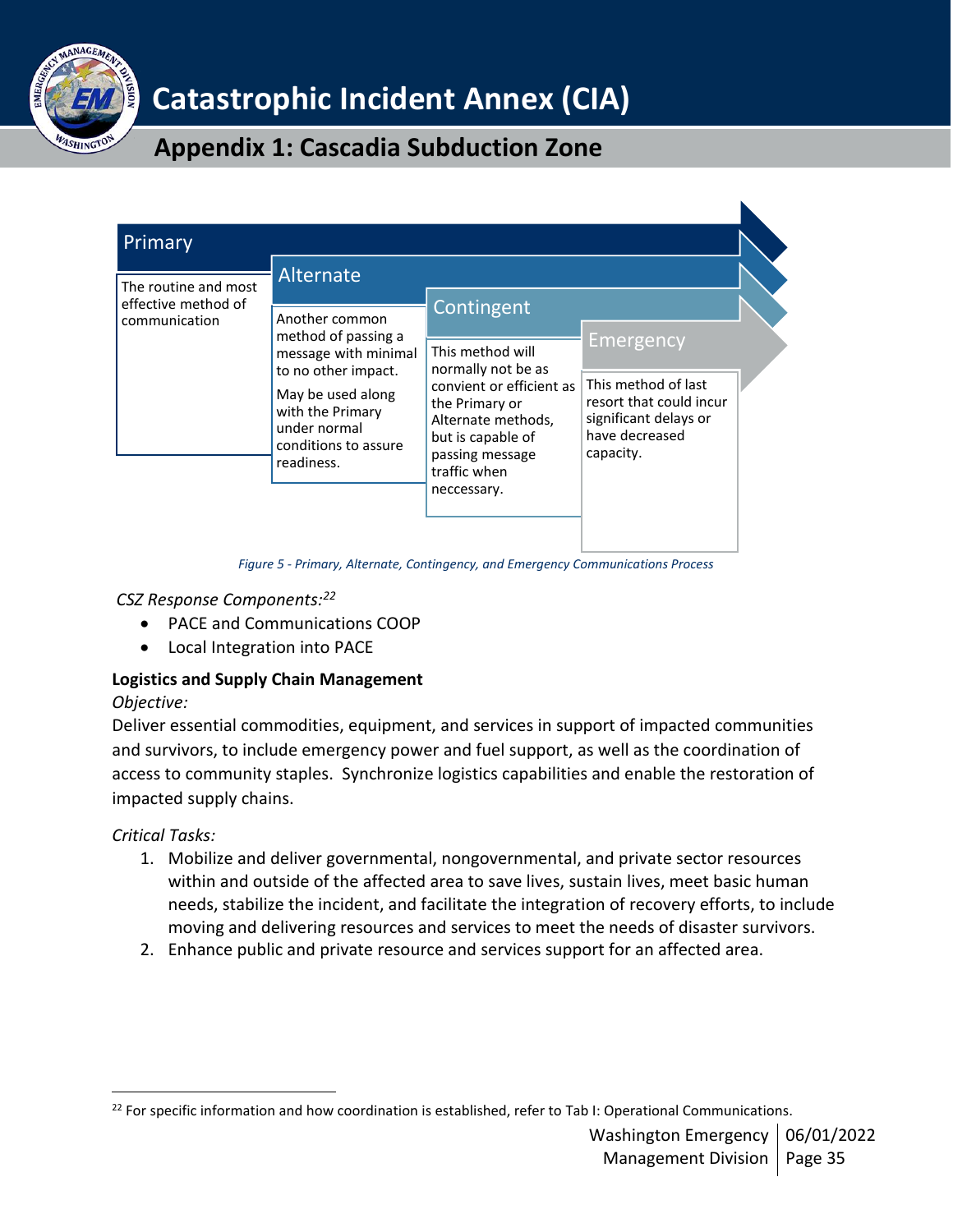

## **Appendix 1: Cascadia Subduction Zone**

The state resource request process is sufficient to handle All-Hazards incidents which involve incident types that are routinely experienced in Washington State (e.g., seasonal weather, flooding, localized fires, etc.); however, a CSZ incident will require resource support beyond the traditional methods typically employed (i.e., EMAC, minor agency-to-agency coordination, etc.). CSZ will not only present extreme resource requirements but will also likely have an huge impact on the ability to move resources. This situation necessitates a more complex level of coordination from internal SEOC operations, state agency partners, and local jurisdictions to effectively provide the right resources at the right time to the right locations.



*Figure 6 - Logistics Coordination and Movement*

### *CSZ Response Components:<sup>23</sup>*

- Priority Routes
- WebEOC
- Contracts
- Federal Request Process
- Staging Areas

## <span id="page-35-0"></span>**Organization**

### <span id="page-35-1"></span>**Mobilization**

Following a CSZ incident the SEOC Alert and Warning Center will issue immediate recall of all EMD staff. This recall will heavily rely on the operability of communications system and both the A&WC ability to transmit and staff ability to receive. Due to the frequent training and education around this incident, EMD staff will likely assume a recall would be in effect without the confirmation of a recall notice. While it is an assumption, it is assumed with a high confidence that the first actions any staff member would take is to conduct welfare checks on family and loved ones before becoming available for duty. If staff or their families are injured or require care, it may be likely that they will not be able to report for duty. This assumption will apply to all staff who serve in any position (to include those in leadership positions and SEOC

<sup>&</sup>lt;sup>23</sup> For specific information and how coordination is established, refer to Tab I: Operational Communications.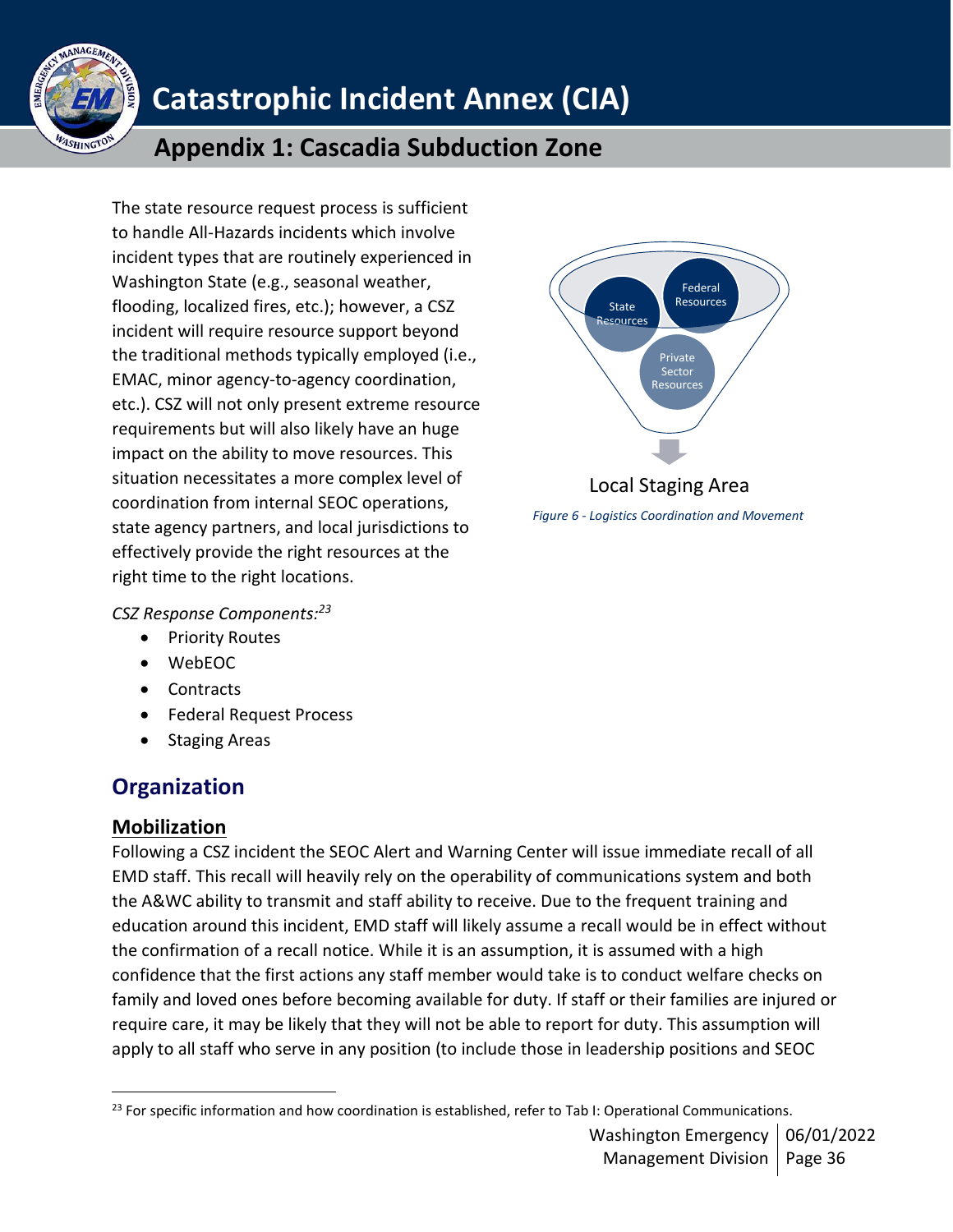

## **Appendix 1: Cascadia Subduction Zone**

Command Staff positions). The condition of the transportation will prevent many staff from being able to quickly reach the SEOC or may prevent them altogether due to impassable obstacles. The condition of the SEOC will also affect the ability to initiate response operations and require the activation of the EMD COOP plan to begin Devolution to other state agencies and Reconstitution to offsite locations accordioning to current plans<sup>24</sup>.

Staff availability, the condition of the transportation system, and the condition of the SEOC will determine the initial composition of response operations. It is highly likely due to the scope and impact of this disaster that several days will pass before SEOC operations are able to be effective. This situation will likely be the same throughout state and local governments whose staff and facilities are within significantly affected areas. Those filling initial response roles within Command and General staff positions may not be those with the training and experience who would typically be in those positions and plan review and Just-in-Time training will need to occur to establish command and control and to facilitate mobilization.

### **Critical Transportation**

The Washington Department of Transportation holds significant authorities and responsibilities for the activities that will occur under the Critical Transportation core capability. Following the occurrence of a catastrophic incident it will become necessary to coordinate activities through each of the WSDOT regions depicted in Figure 6. These regions will be required to marshal scattered (and potentially) cut-off resources to work towards accomplishing the incident objectives and priorities established through the UCG. Resource may be required to accomplish secondary tasks in order to accomplish primary tasks.

### **Mass Care Services**

Following an incident in which it is determined that mass care functions will need to be coordinated, the SEOC Supervisor will activate ESF 6 in accordance with the established ESF 6 Annex and SOP. Should the need exceed the standard operating procedures, then this portion of the CEMP should be employed to reduce loss of life and sustain impacted communities which are experiencing degraded or damaged mass care response capabilities.

Unlike many other emergency management functions, there is no one state agency that is responsible for, or has the capability to, lead all tactical level operations and activities associated with mass care. Rather, there are agencies and departments which can lead the operational coordination of activities for those participating.

<sup>&</sup>lt;sup>24</sup> Further information on Devolution and Evolution is contained within the EMD and WMD COOP Plans.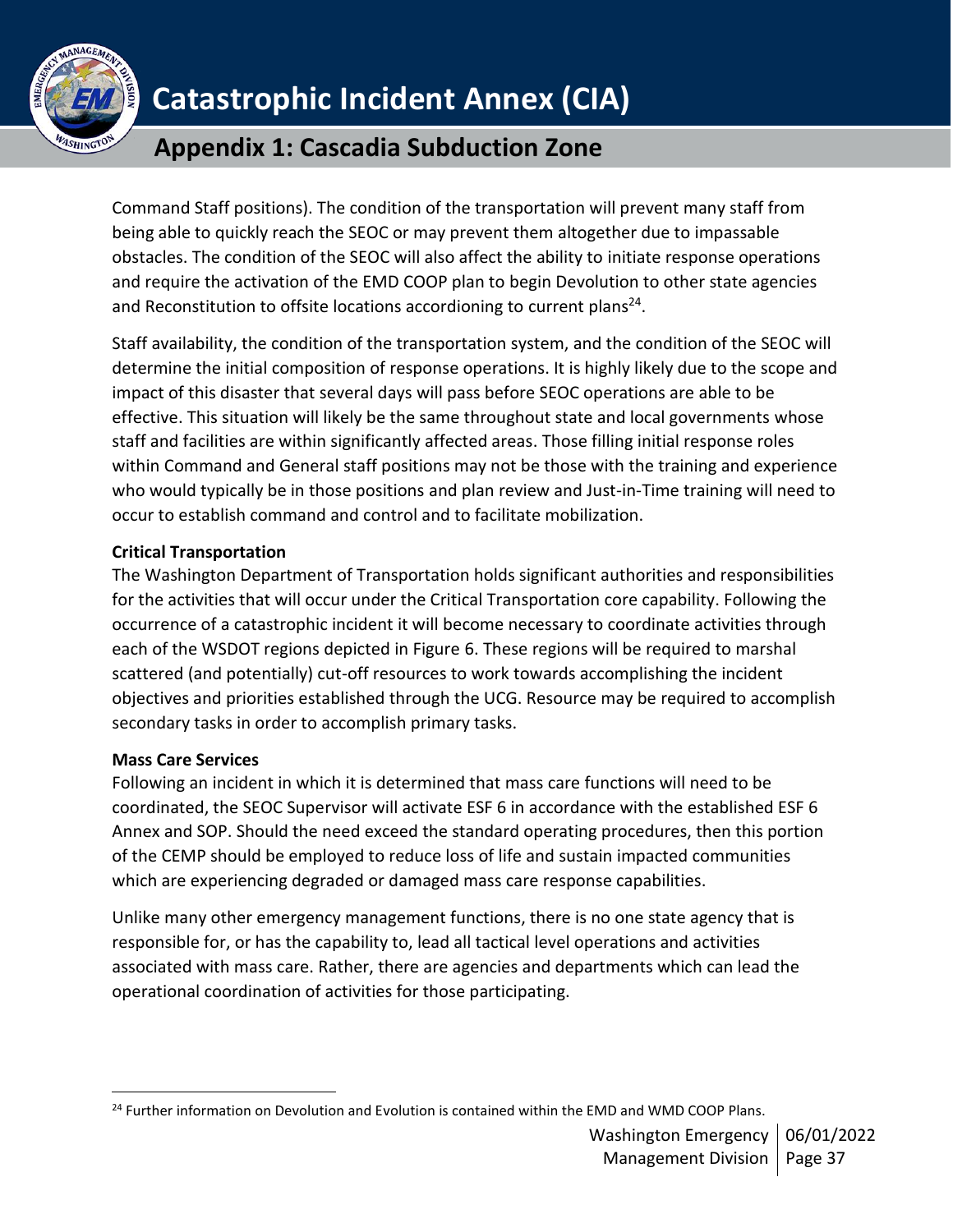

Accomplishing the tasks and functions outlined in this section of the plan will require that the Human Services Branch of the Operations Section be activated to manage the activities taking place across multiple ESFs.

### **Infrastructure Systems**

*Water*

Upon notification of an incident significant enough to disrupt an infrastructure system capable of presenting life safety issues that exceed the capabilities of local response and the typical coordination used through activated ESFs to deploy resources and services, then the Operations Section will establish the Business and Infrastructure Branch. These activated ESFs will:

- Coordinate with impacted jurisdictions and the appropriate activated Sections to coordinate the delivery of resources and services
- Identify state resource gaps in meeting resource requests
- Identify barriers and limitations in deploying state resources
- Provide information on impact effects over time to assist in the identification of sustainment or degradation in Community Lifelines.

### <span id="page-37-0"></span>**Structure**

The activation structure following a CSZ incident should focus on staffing the Command staff positions to establish initial operations with limited available personnel. General staff positions should be highly concentrated on positions which establish Situational Assessment<sup>25</sup>.

As situational awareness and communications are established, positions should be filled as needed to conserve limited staff and allow for the flexibility to shift General Staff resources to those positions which are needed most for an operational period. Refer to each respective Tab's Structure section and the SEOC SOP for additional information.

### **Critical Transportation**

The response structure typically employed for incidents involving transportation will need to be expanded beyond the standard ESF 1 structure to include additional ESFs and logistical functions involving the request for federal resources. This includes the activation of operational branches under the SEOC Operations Section for each mode of transportation, to include Air Operations. The structure below depicts one possible configuration, although the inclusion of the Business and Infrastructure Branch may be insufficient to accommodate the complete

 $25$  An initial staffing of other positions within the SEOC will highly concentrate those tasked with coordinating tactical operations before the situational awareness is established and result in a delay in eventually providing support, coordination, and resource deployment.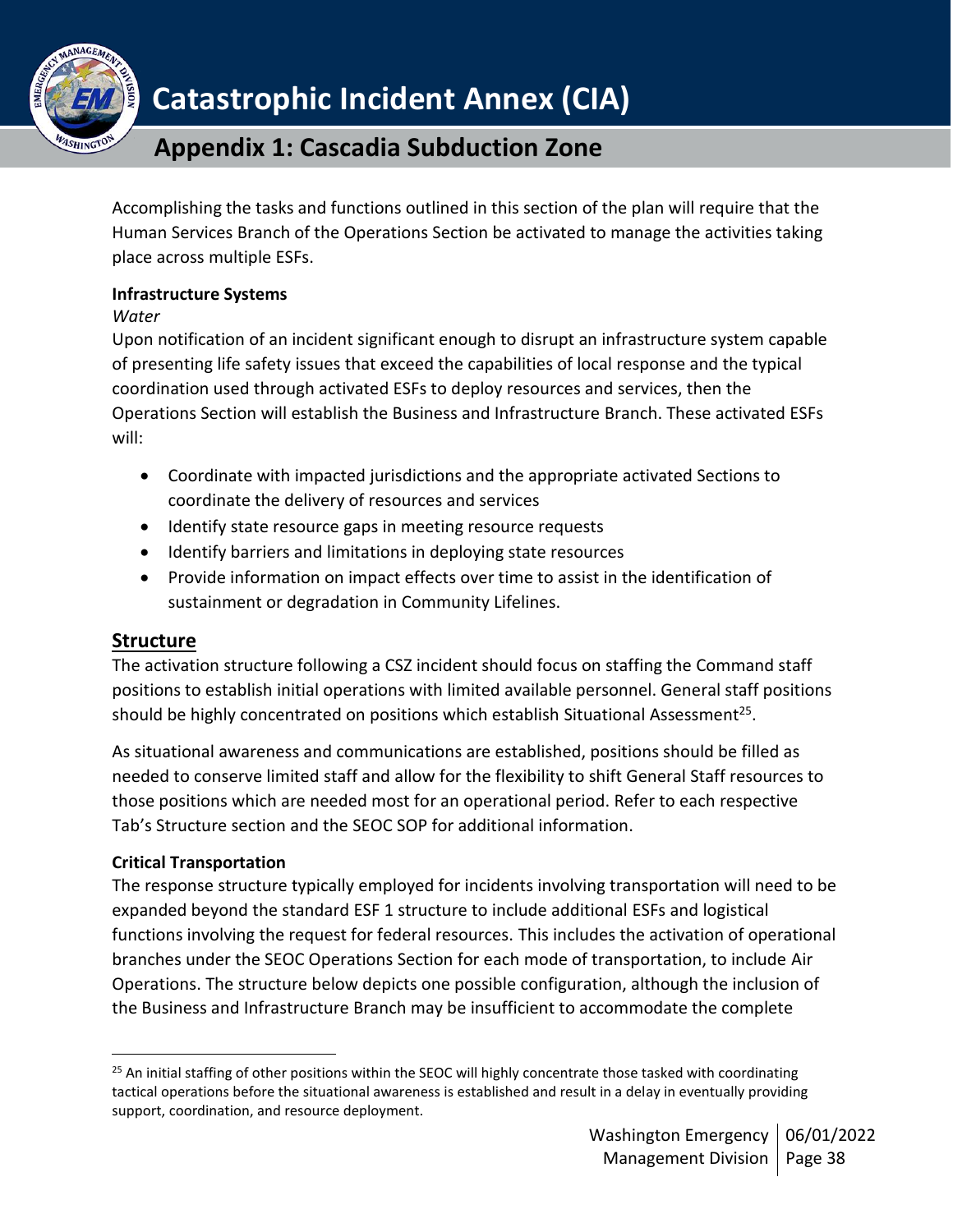

needs of multiple functions within ESF 1. In which case, additional Branches may be established to coordinate the efforts of these functions (i.e., Rail, Ferries, Bridges, etc.).



#### **Mass Care**

Mass Care Services is a collection of functions that directly influences and supports community health and wellbeing. The success of mass care operations relies on the coordination of many public and private organizations and partners. The organizational structure displayed in the Mass Care Services Tab shows at a high level where this structure begins, but as situational awareness is established and sustained, it will change to reflect the current conditions of communities. While the figure below does not display the coordination with the other ESFs and response sections, this coordination is essential to the accomplishment of incident objectives, as mass care activities can occur under many conditions and during a catastrophic incident will likely require the collaboration with every ESF at some point.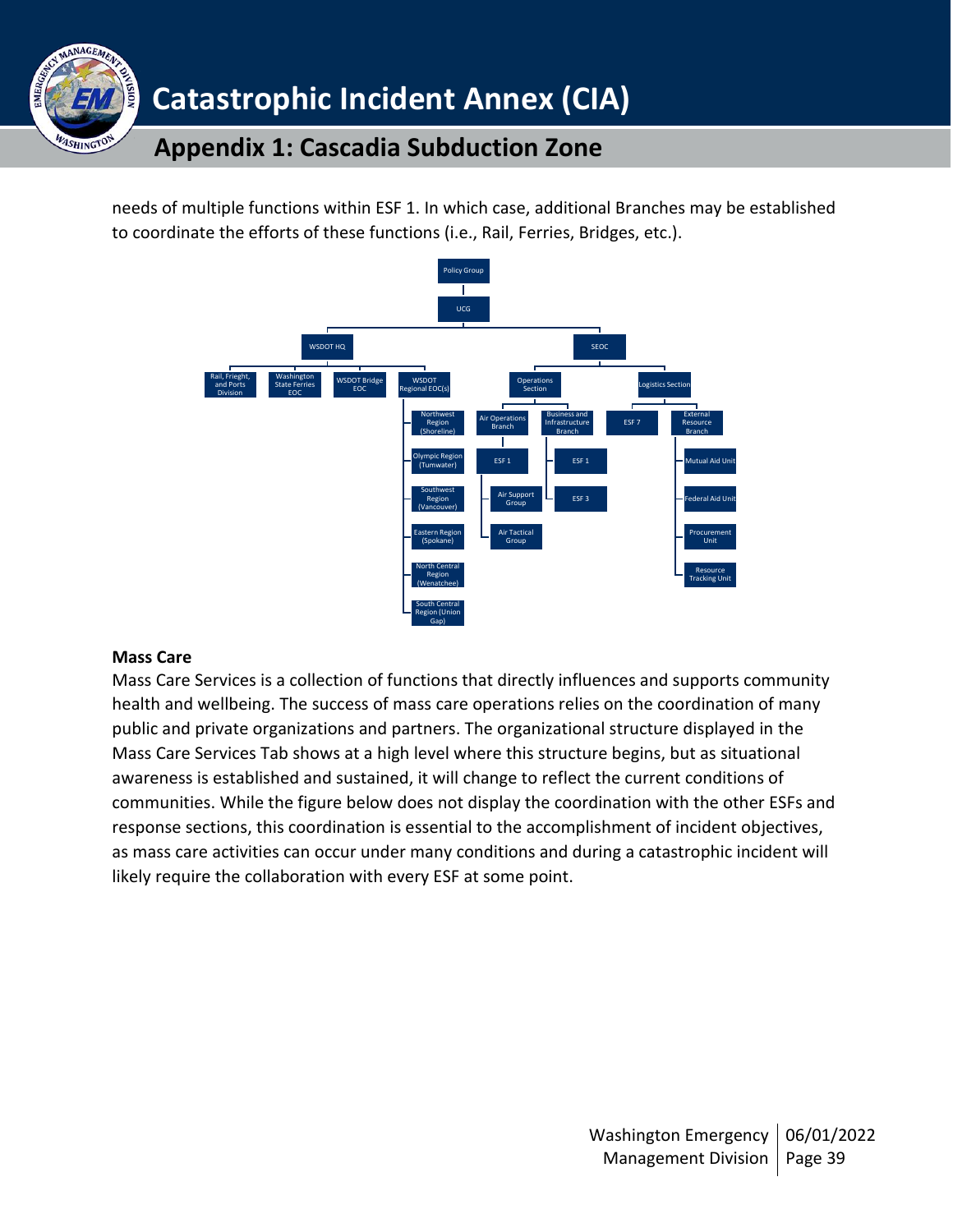## **Appendix 1: Cascadia Subduction Zone**



#### **Infrastructure Systems**

*Water*

MANAGEME

WASHINGTO

Infrastructure Systems response operations fall within the Business and Infrastructure Branch of the Operations Section. The appropriate ESFs should be activated based on all-hazards response and should also include and make space for the local groups and organizations who possess resources or offer unique collaboration.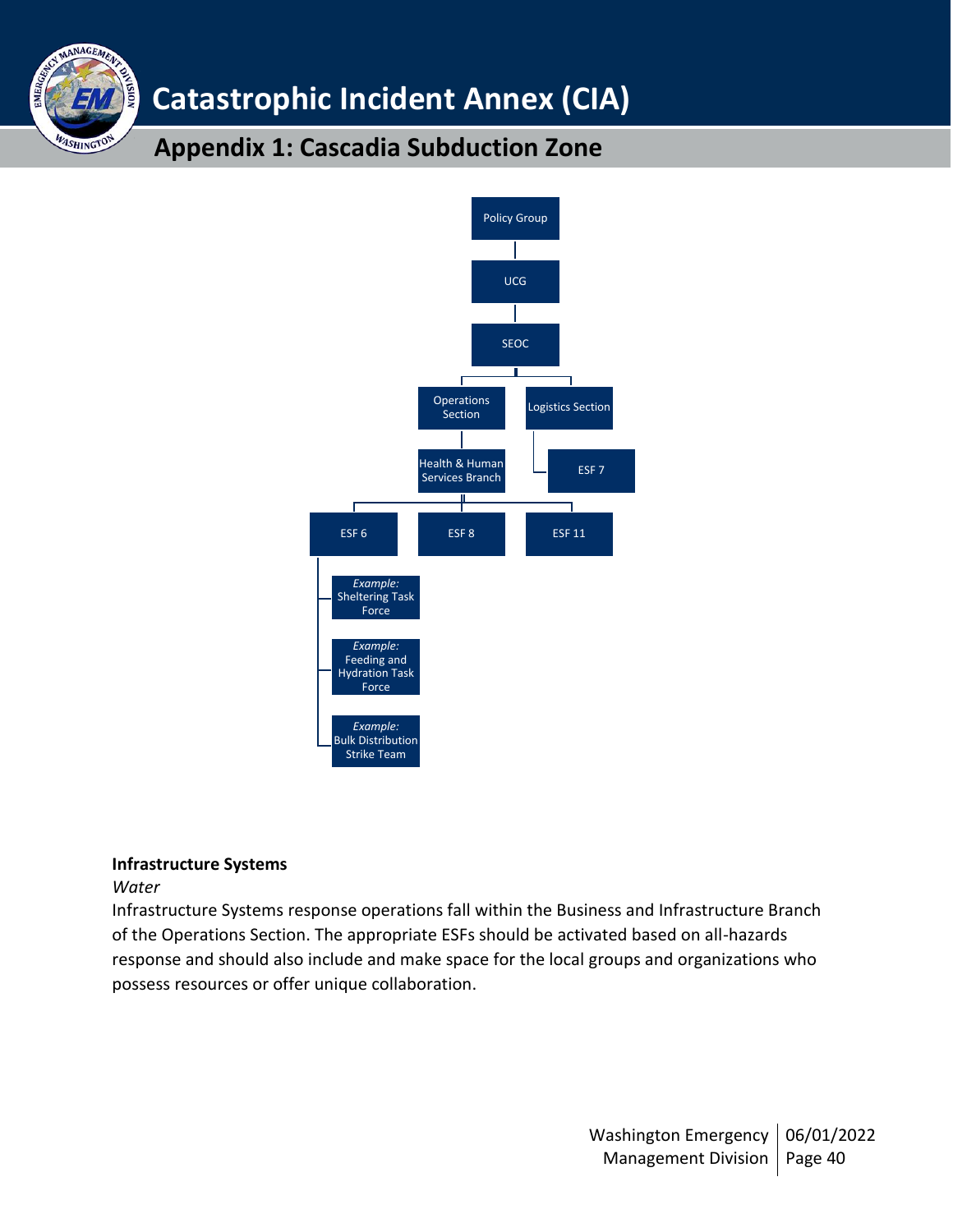## **Appendix 1: Cascadia Subduction Zone**



## <span id="page-40-0"></span>**Direction, Control & Coordination**

### <span id="page-40-1"></span>**General**

ANAGEM

**VASHINGT** 

A CSZ incident will have dramatic impacts and effects on the entirety of state's transportation system.

### <span id="page-40-2"></span>**Policy Group and the Unified Coordination Group**

During the initial stages of a catastrophic incident, it will become necessary to establish a mechanisms for senior leadership to provide guidance and direction (Leadership's Intent) for the activities taking place. As the response becomes more organized it will be necessary to move through the various coordination structures to integrate response personnel from across state government and establish unity of effort. Washington EMD maintains the use of a UCG for incident response and a Policy Group who advises them and acts to determine policy guidance and resource allocation and distribution. State emergency operations and structures will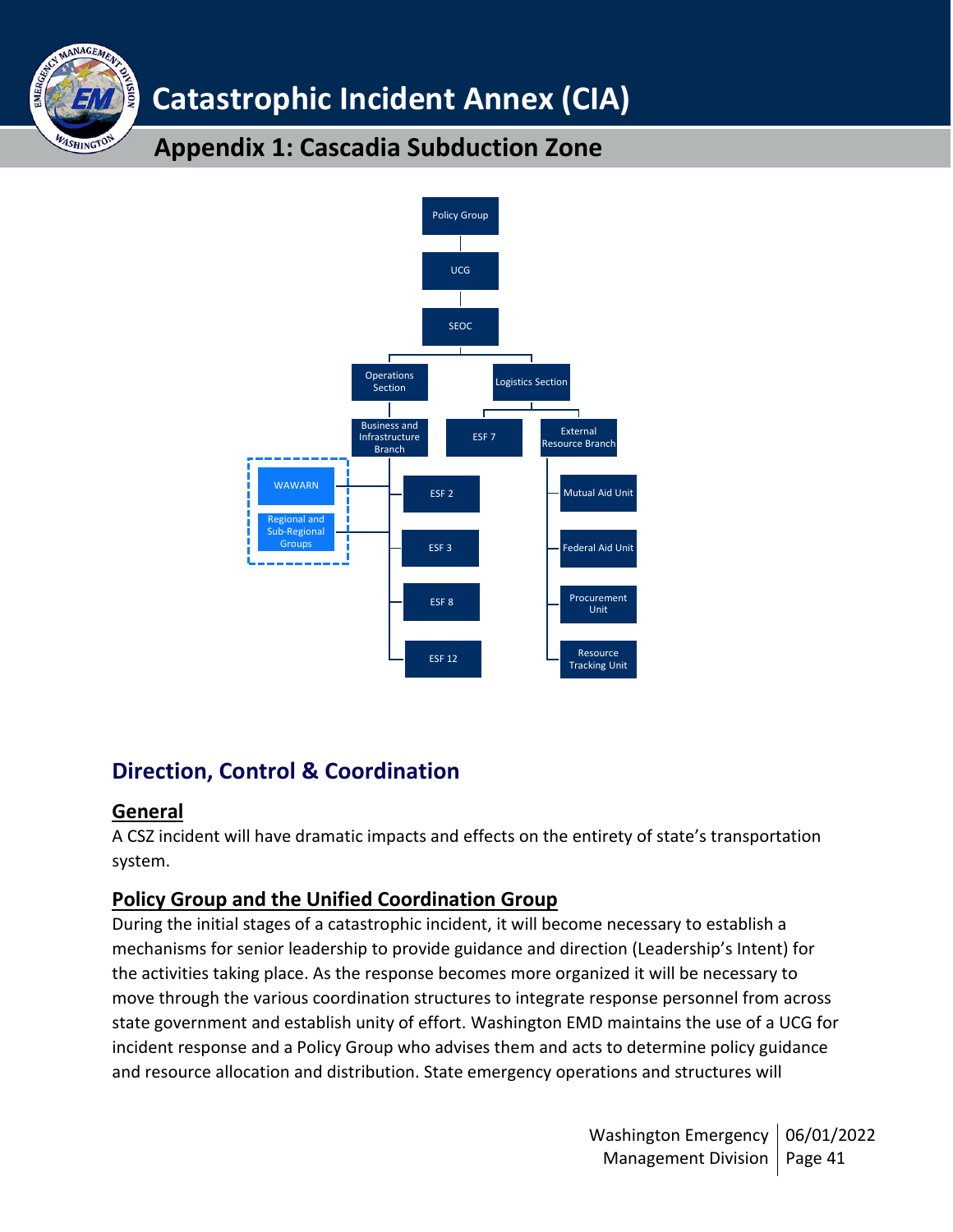

integrate into the federal UCG model when it is established, but still maintain the use of the Policy group to advise the state participants within the UCG.

### **Unified Coordination Group (UCG)**

The Unified Coordination Group (UCG) will have oversight and coordination responsibility for actions throughout the State of Washington.

Initial federal operational coordination will be accomplished at the National Response Coordination Center (NRCC). The Regional Response Coordination Center (RRCC) at FEMA Region 10 provides operational support for field-deployed resources to ensure the synchronization of federal response and recovery operations, and to resolve regional resource requirements. The RRCC is responsible for coordinating and maintaining awareness of federal field activities, including those of the deployed Incident Management Assistance Teams (IMAT). The IMAT then assumes direction and control of the interagency federal response and recovery effort in support of the state requesting federal assistance.

"When catastrophic incidents put a premium on the restoration of complex supply chains (especially for essential products and services needed for response efforts and stabilizing the economy), private sector coordination and assets are vital for public health and safety, the economy, and national security. The private sector can also help government agencies prioritize support missions (e.g., debris removal) to facilitate business and infrastructure response operations." (NRF, 2019).

### **State Agencies and Departments**

Following a catastrophic incident, agencies will first implement their Continuity of Operations Plans to assess their resource impacts, reestablish command and control, and determine the effects on Mission Essential Functions. Before these entities can turn to the task of supporting the SEOC, they will need to reestablish an effective organizational posture. For an effective response to occur following severe impacts it is required that plans are coordinated and implemented at all levels of government.

### <span id="page-41-0"></span>**Critical Transportation**

Many hazard and incident types pose great risk to the transportation system and will greatly reduce the ability to move resources and potentially conduct evacuations out of impacted areas. As out-of-state resources begin moving into state, transportation will represent the first barrier to responding to an incident and beginning lifesaving and sustaining activities. The barrier or challenge will then be to identify how resources can begin to move into staging areas at all levels to initiate the response. Once the resources are able to move into these staging areas, they will require direction in order to proceed to their areas of operation.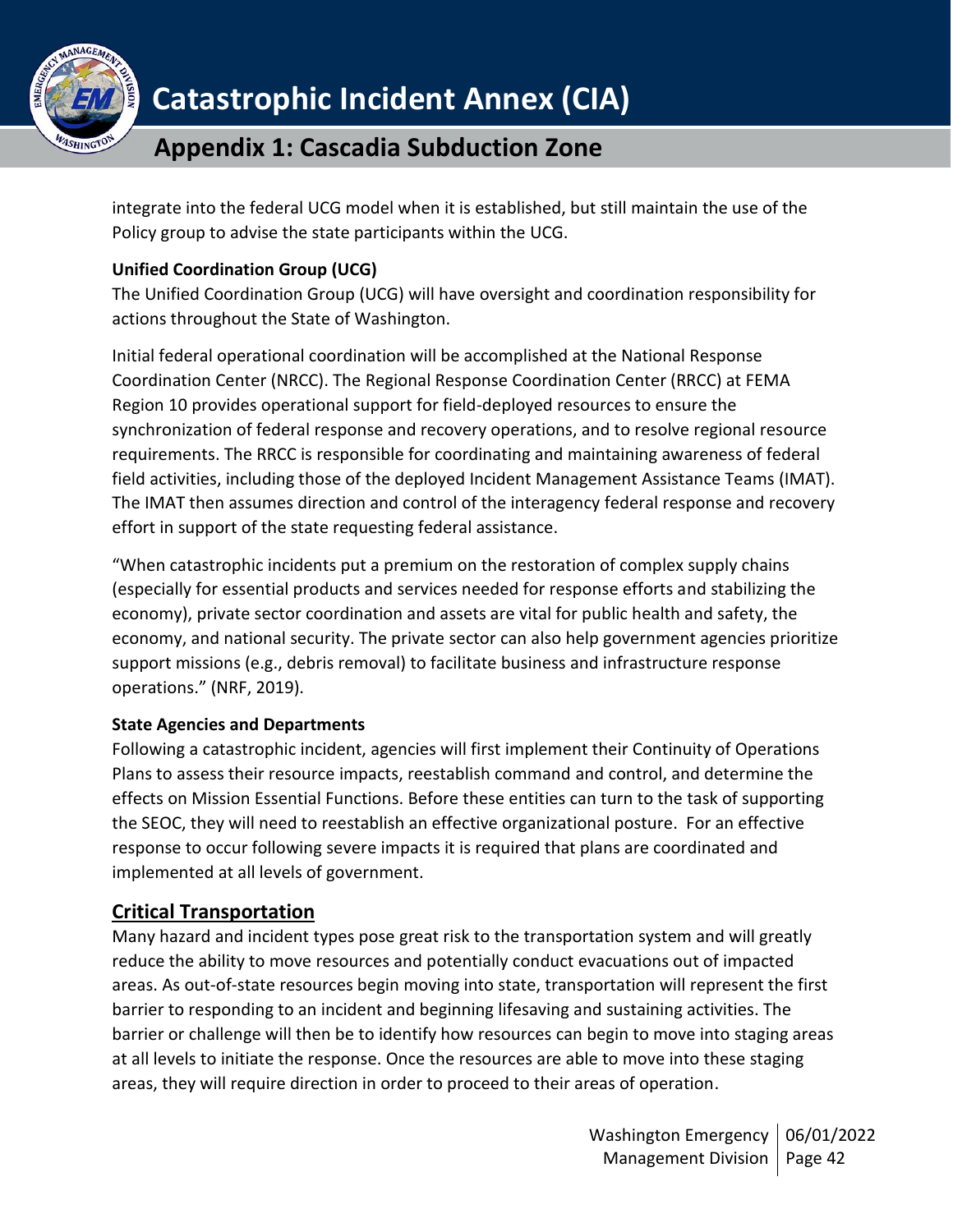

### **Appendix 1: Cascadia Subduction Zone**

### <span id="page-42-0"></span>**Mass Care Services**

Any hazard and incident types can put communities at risk and present the opportunity for loss of life beyond the initial impact of the hazard itself. State-led mass care operations will rely heavily on coordination between other agencies and departments, as well as federal resource support.

The primary concern for mass care operations is the time delay that will occur from the occurrence of the incident to when outside aid can meaningfully enter the affected areas to offer support and provide mass care resources. Resources on-hand, gathered or procured by the state, may take several days before they are able to enter impacted areas. Other outside resources may take longer.

As resources become available, the challenge at all levels will be to maintain situational awareness to address resource needs for shelters, feeding and hydration, and bulk distribution. CPODs and shelters are the appropriate mechanism at local levels to directly provide assistance to the public, but local emergency management may require assistance with establishing and maintaining the operational coordination required to ensure they are able to continuously operate with the appropriate resources.

### <span id="page-42-1"></span>**Infrastructure Systems**

### **Water Infrastructure**

Vertical and horizontal coordination for infrastructure will present challenges for emergency response due to the jurisdictional levels it is located within, the ownership of the infrastructure (i.e., public vs. private), the type of assistance required, and the level of responsibilities and resources the state can use to assist. Catastrophic incidents impacting the critical infrastructure sectors addressed in this plan will rely heavily on private sector participation and federal resource assistance to stabilize the incident.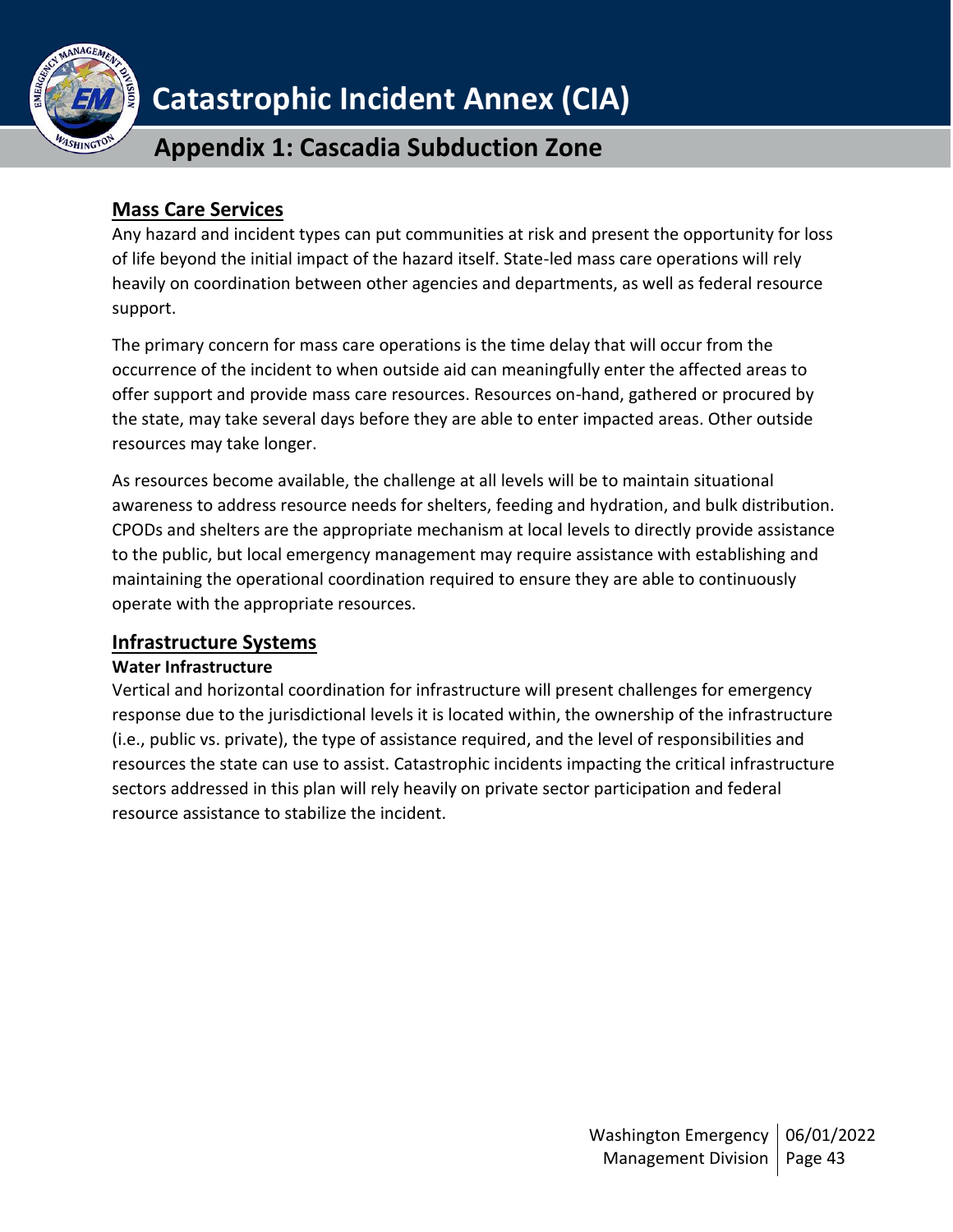

## **Appendix 1: Cascadia Subduction Zone**

Coordination between local emergency management will be essential in providing the input for a restoration plan following a significant disruption to water infrastructure. Water infrastructure must be repaired to not only meet incident stabilization goals but the primary driver for coordination should center in the fact that a disruption also presents a constant threat to the life safety and sustainment of impacted communities.



Through the information collection of local emergency management,

WAWARN, and regional groups the UCG and Policy Group can be presented with the policy decisions necessary to allow restoration and support options to proceed. This information will then need to flow back down through local levels for approval on any direct support being provided.

### *Utility Ownership Structures*

There are many different ownership structures for water providers across the state. Communities may not be provided water directly from the jurisdiction they reside in. Structures may fall into several categories:

- Water District
- Special purpose district
- Non-profits/For Profit
- Tribal
- **Municipal**
- **Counties**
- Public Utility Districts
- Government/Non-government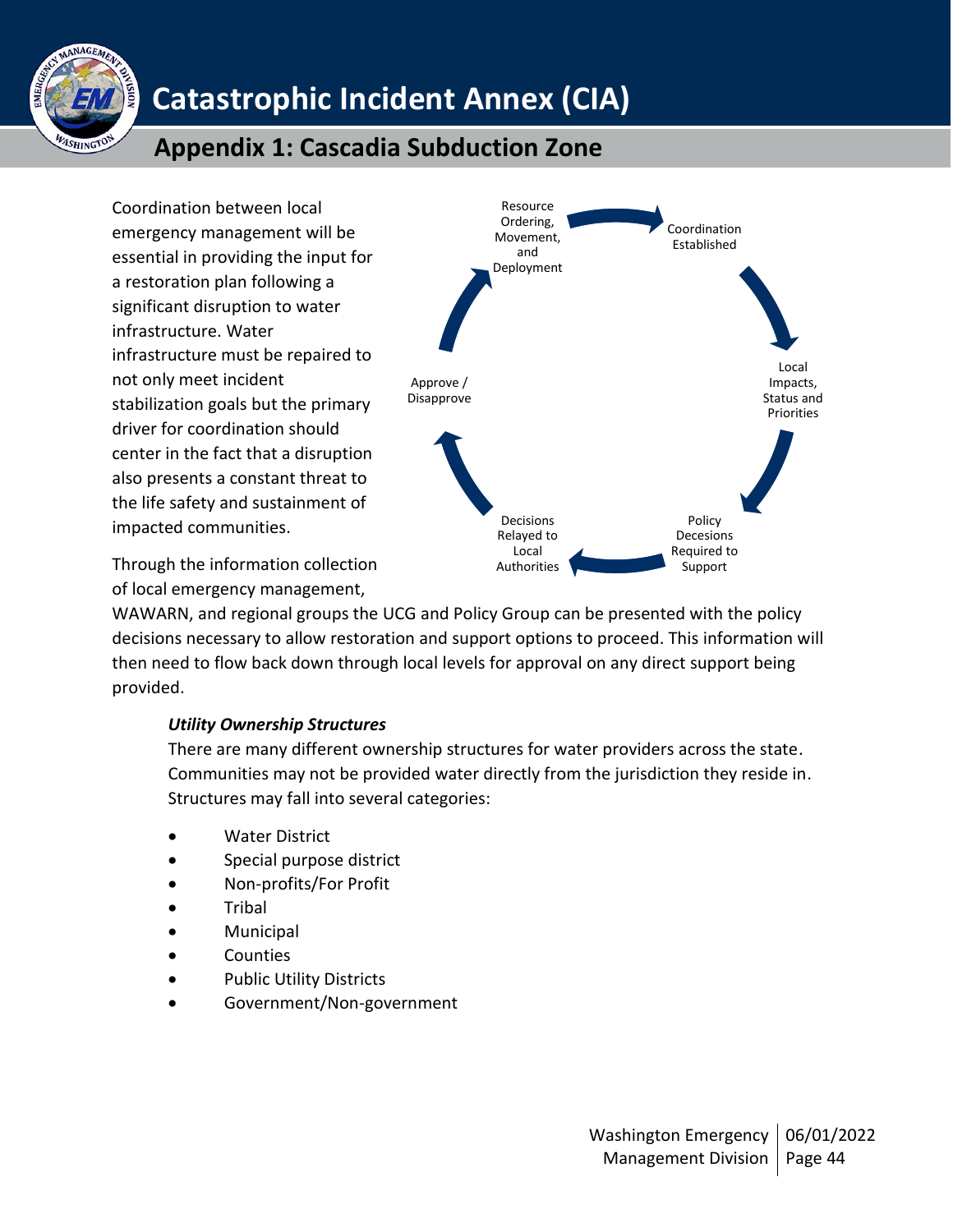

### **Appendix 1: Cascadia Subduction Zone**

### **Logistics and Supply Chain Management**

### **Staging Areas**

In partnership with FEMA Region 10, the following list of sites will be utilized to receive resources into the state following a CSZ incident. Once resources are received through federal sites, they will be transferred to state sites and then moved into local jurisdictions to support incident resource requirements and requests.

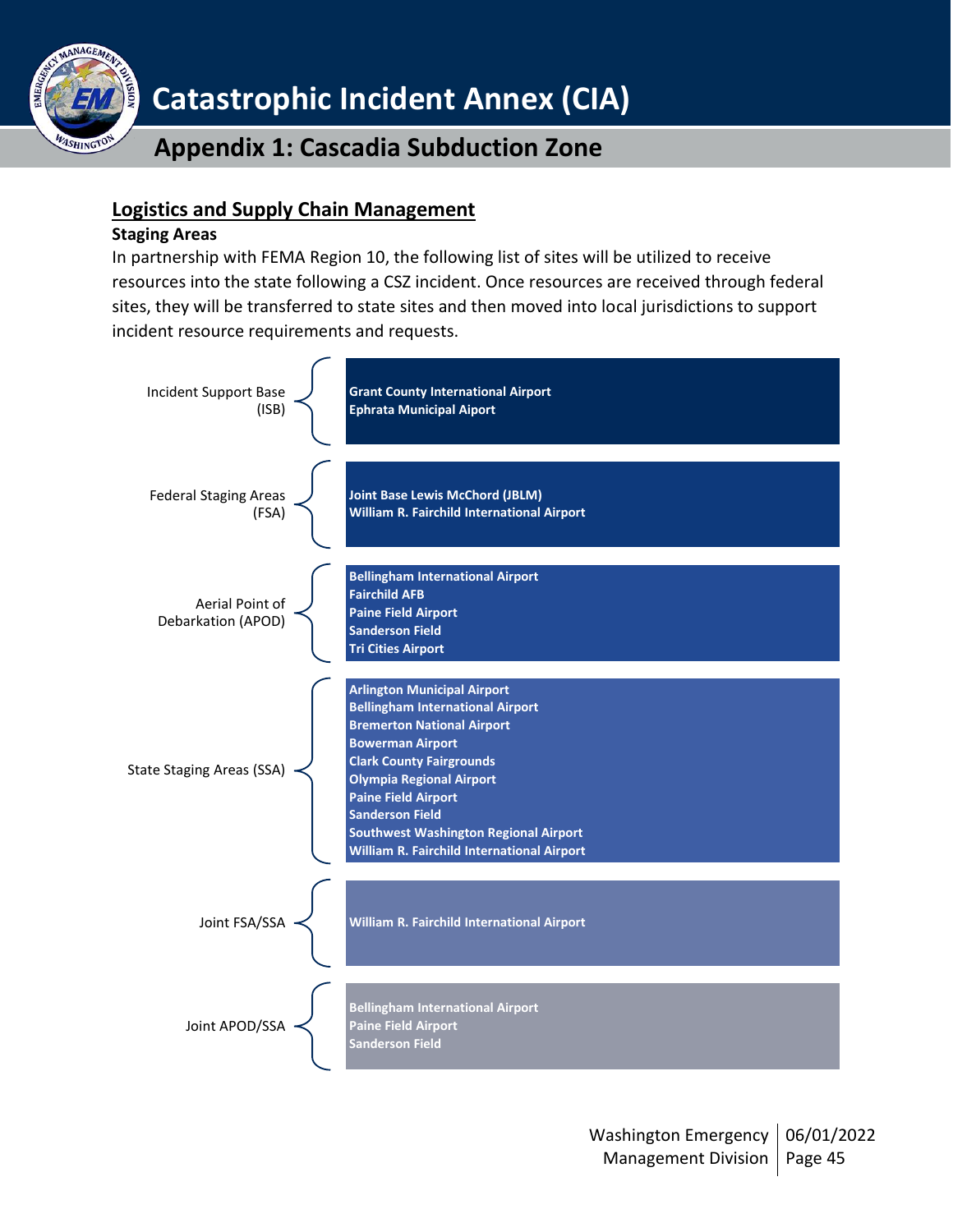

### <span id="page-45-0"></span>**Federal Lines of Effort<sup>26</sup>**

| Line of Effort                                                   | <b>Purpose</b>                                                                                                                                                                   | <b>End State</b>                                                                                                                                                                                                                                               |
|------------------------------------------------------------------|----------------------------------------------------------------------------------------------------------------------------------------------------------------------------------|----------------------------------------------------------------------------------------------------------------------------------------------------------------------------------------------------------------------------------------------------------------|
| <b>Airfield Opening</b>                                          | Provide federal assistance to<br>open major and secondary<br>airfields impacted by the event.                                                                                    | All major airfields are open; majority<br>of secondary airfields are operational,<br>and tertiary airfields are supported,<br>as identified.                                                                                                                   |
| Commodities<br>Distribution                                      | Coordinate support for the<br>distribution of resources at<br>appropriate sites (State Staging<br>Areas [SSAs], points of<br>distribution [PODs], etc.)                          | Commodity distribution is no longer<br>required; private sector distribution<br>systems are re-established                                                                                                                                                     |
| Damage Assessment                                                | State or tribal governments<br>request joint Preliminary Damage<br>Assessments (PDAs).                                                                                           | Decision is made as to whether to<br>request a disaster declaration.                                                                                                                                                                                           |
| Debris Removal                                                   | Provide federal assistance to<br>support clearance, removal, and<br>disposal of debris that impacts<br>the emergency response and<br>community functionality.                    | Debris no longer poses an immediate<br>threat to lives, public health, or<br>safety; the immediate threat of<br>significant damage to public or<br>private property has been eliminated;<br>debris does not impact the economic<br>recovery of affected areas. |
| <b>Emergency Repairs</b><br>or Augmentation to<br>Infrastructure | Provide federal assistance for the<br>temporary support of eligible<br>critical facilities that are degraded<br>and where alternative sites are<br>insufficient.                 | Temporary repairs or alternate<br>approaches are in place, stabilizing<br>critical infrastructure and providing<br>minimum required functionality; a<br>plan for permanent repairs is in place.                                                                |
| <b>Emergency Route</b><br>Clearance                              | Provide federal assistance for<br>immediate clearance of routes<br>and access points to prioritized<br>logistical nodes supporting<br>ground routes and impacted<br>communities. | Primary routes and access points for<br>logistics nodes and impacted<br>communities are opened to allow for<br>lifesaving and life-sustaining support.                                                                                                         |
| Evacuation,<br>Reception, Re-Entry,<br>and Return                | Assist individuals in need of<br>general evacuation support in<br>departing the disaster area<br>through whole-of-government<br>coordination.                                    | Safe evacuation and subsequent re-<br>entry of survivors are complete, and<br>federal resources are no longer<br>required                                                                                                                                      |

<sup>&</sup>lt;sup>26</sup> Federal Lines of Effort are presented here to provide a linkage between state response activities and federal response activities. The listed LOEs are those identified in FEMA Region 10's Cascadia Subduction Zone Earthquake and Tsunami Plan.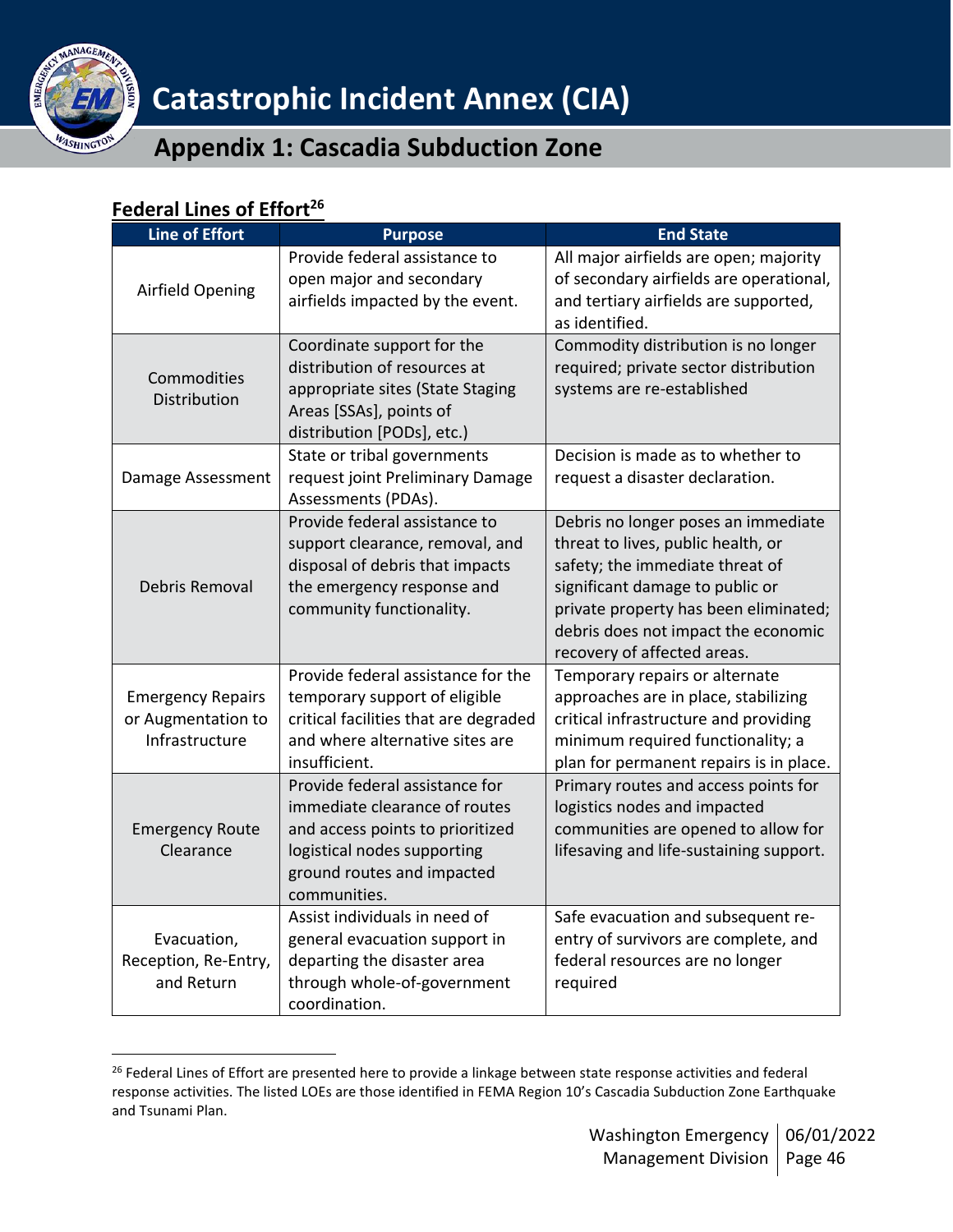

|                             | Provide decedent remains           | All disaster-related fatalities are     |
|-----------------------------|------------------------------------|-----------------------------------------|
|                             | recovery, processing, and          | recovered, identified, and provided     |
|                             | temporary storage as well as       | temporary mortuary solutions;           |
| Fatality                    | victim identification and          | information to reunify family           |
| Management                  | counseling to the bereaved.        | members and caregivers with             |
|                             |                                    | decedents is shared; counseling is      |
|                             |                                    | provided to the bereaved                |
|                             | Provide federal assistance to oil  | Oil and HAZMAT cleanup operations       |
|                             | or HAZMAT discharges or releases   | are complete; debris is segregated      |
| <b>Hazardous Waste</b>      | that pose a threat to human        | and disposed of properly.               |
|                             | health, safety, or the             |                                         |
|                             | environment.                       |                                         |
|                             | Provide federal assistance to      | Healthcare delivery systems are able    |
| <b>Healthcare Systems</b>   | support healthcare systems that    | to meet community patient care          |
| Support                     | are unable to provide patient      | needs without the support of federal    |
|                             | services.                          | resources.                              |
|                             | Provide temporary housing          | All eligible survivors are provided     |
| <b>Housing Solutions</b>    | solutions to eligible survivors.   | relocation assistance and/or interim    |
|                             |                                    | housing solutions.                      |
| Mass Care - Food            | Support food and water             | Federal assistance is no longer         |
| and Water                   | operations for the impacted        | required to support food and water      |
|                             | populations.                       | distribution.                           |
| Medical                     | Provide federal assistance for the | Medical system can meet patient         |
| Transportation              | support of Emergency Medical       | transportation requirements without     |
|                             | Services (EMS) transport.          | federal support                         |
| <b>Natural and Cultural</b> | Ensure compliance with pertinent   | Natural and cultural resources and      |
| <b>Resource Protection</b>  | laws, regulations, and executive   | historic properties are evaluated,      |
| and Restoration             | orders.                            | protected, and/or restored              |
|                             | Establish interoperable            | Responders have capacity to             |
|                             | communications among federal,      | communicate within the impact area,     |
| Operational                 | SLTT, and private sector partners  | and survivors are receiving updates     |
| Communications              | while reestablishing public        | about the incident.                     |
|                             | information and warning            |                                         |
|                             | infrastructure.                    |                                         |
|                             | Provide federal assistance to      | Critical ports are capable of sustained |
| Port Opening                | support the repair and             | operations.                             |
|                             | restoration of critical ports.     |                                         |
|                             | Provide federal assistance in      | Private sector is supporting survivor-  |
| <b>Private Sector</b>       | support of private sector          | centric requirements without federal    |
| Coordination                | operations; help infrastructure    | intervention; collaboration and         |
|                             | owners and operators,              | information sharing is established      |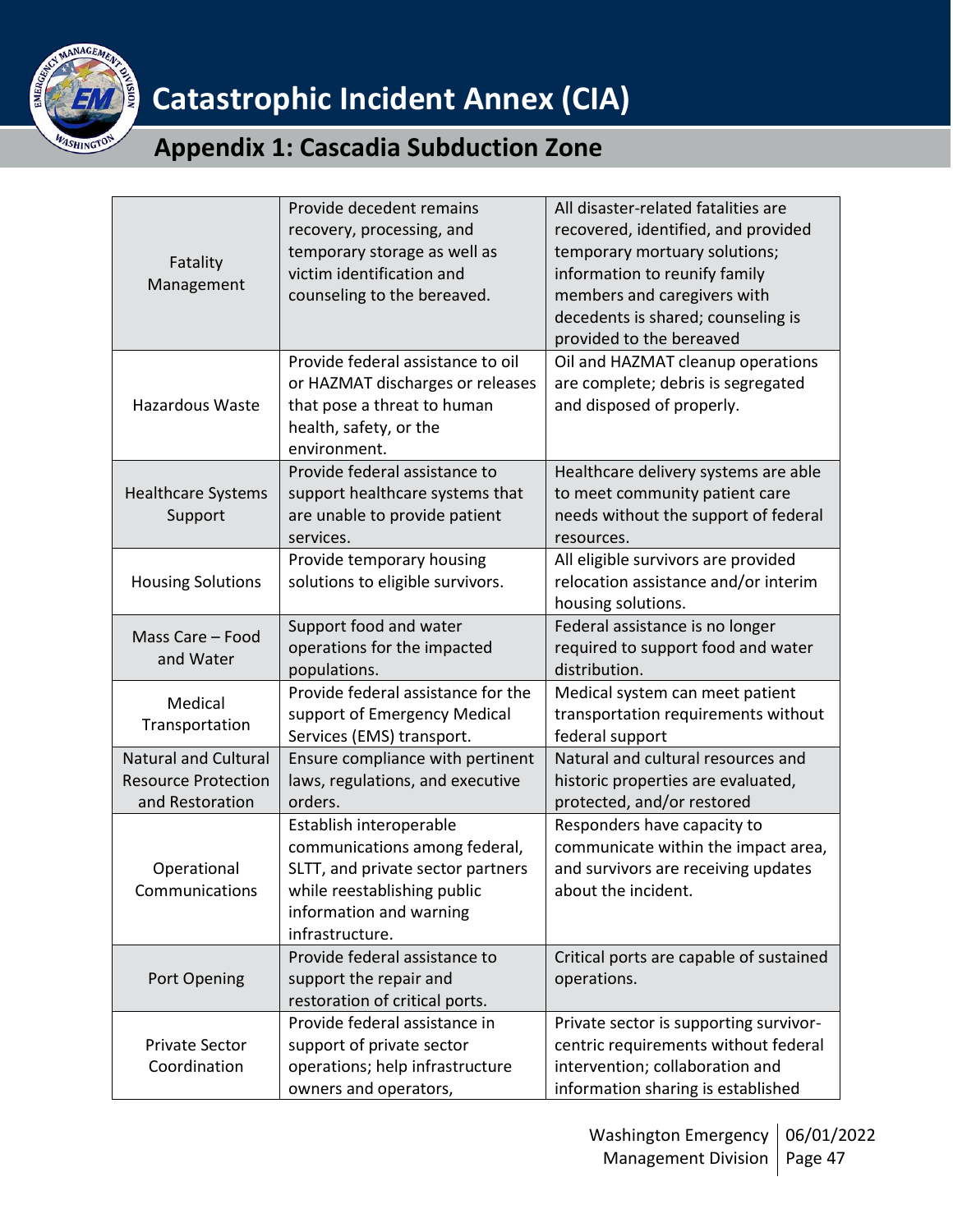

|                                                | businesses, and their government<br>partners coordinate cross-sector<br>operations.                                                                 | with the private sector, allowing for<br>business-led restoration and long-<br>term recovery efforts                                                                                                           |
|------------------------------------------------|-----------------------------------------------------------------------------------------------------------------------------------------------------|----------------------------------------------------------------------------------------------------------------------------------------------------------------------------------------------------------------|
| <b>Public Information</b><br>and Warning       | Share coordinated, timely,<br>precise, and actionable<br>information with survivors and<br>partners.                                                | Federal assistance is no longer<br>required to support states and/or<br>tribes in informing the public.                                                                                                        |
| <b>Resource Staging</b>                        | Coordinate support for the<br>sourcing and staging of federal<br>resources at Federal Staging<br>Areas (FSAs) and Incident Support<br>Bases (ISBs). | Resources are sourced and positioned<br>in staging areas; commodities are<br>ready for distribution.                                                                                                           |
| <b>Responder Security</b><br>and Protection    | Provide temporary federal<br>support to ensure the safety and<br>security of federal responders.                                                    | Federal capabilities are no longer<br>required to provide a safe and secure<br>environment for responders.                                                                                                     |
| Restoration of<br><b>Public Infrastructure</b> | Provide federal assistance to<br>support the repair and<br>restoration of critical<br>infrastructure.                                               | Permanent repairs to critical<br>infrastructure have begun and<br>estimated completion dates are<br>established.                                                                                               |
| Search and Rescue                              | Provide federal assistance to<br>support search and rescue (SAR)<br>operations.                                                                     | Survivors in impacted areas are<br>located, rescued, and transported to<br>medical facilities, shelters, or safe<br>areas.                                                                                     |
| Sheltering<br>Operations                       | Support sheltering operations for<br>impacted populations.                                                                                          | Federal assistance is no longer<br>required to support sheltering.                                                                                                                                             |
| Temporary<br><b>Emergency Power</b>            | Implement temporary emergency<br>power generation to support<br>mission-essential operations and<br>critical facilities.                            | Utility power and/or facility<br>generation has been restored to<br>critical infrastructure; systems and<br>services are available to the<br>community; emergency spot power<br>generation is no longer needed |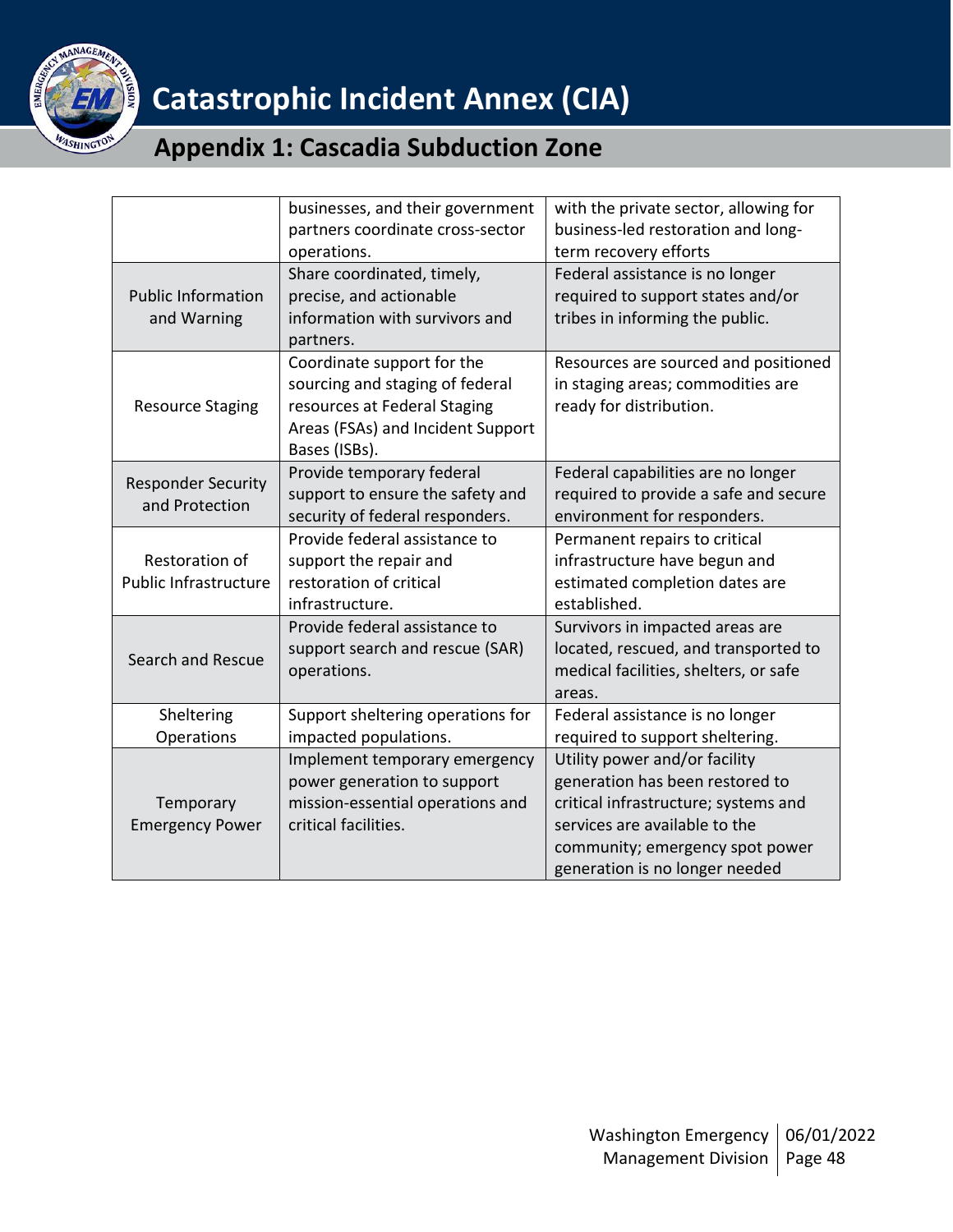

## **Appendix 1: Cascadia Subduction Zone**

### <span id="page-48-0"></span>**Information Collection, Analysis, & Dissemination**

The following section outlines the Essential Elements of Information (EEI) needed to determine the effects on Community Lifeline subcomponents. The status of lifeline subcomponents directly affects the condition of the main lifeline. After the lifeline conditions are assessed, they can be used to inform activated ESFs to determine impacts and develop courses of action for an operational period's objectives. The conditions of the lifelines can also be developed into Senior Leadership Briefs (Tiers 1 & 2) to inform response personnel and senior leadership/decisionmakers.



*Figure 8 - Information Collection and Dissemination*

### <span id="page-48-1"></span>**Information Collection & Analysis**

*Specific details on Information Collection and Analysis are discussed within each core capability Tab.*

### <span id="page-48-2"></span>**Information Dissemination**

Information analysis will result in contributions to the Tier 1: Disaster Summary, Senior Leadership Brief (SLB) provided to the UCG. Additionally, the more detailed information not necessary for executive level response decision making will be supplied for the creation of the Tier 2: Lifeline Overview SLB for use in tracking conditions and informing response personnel.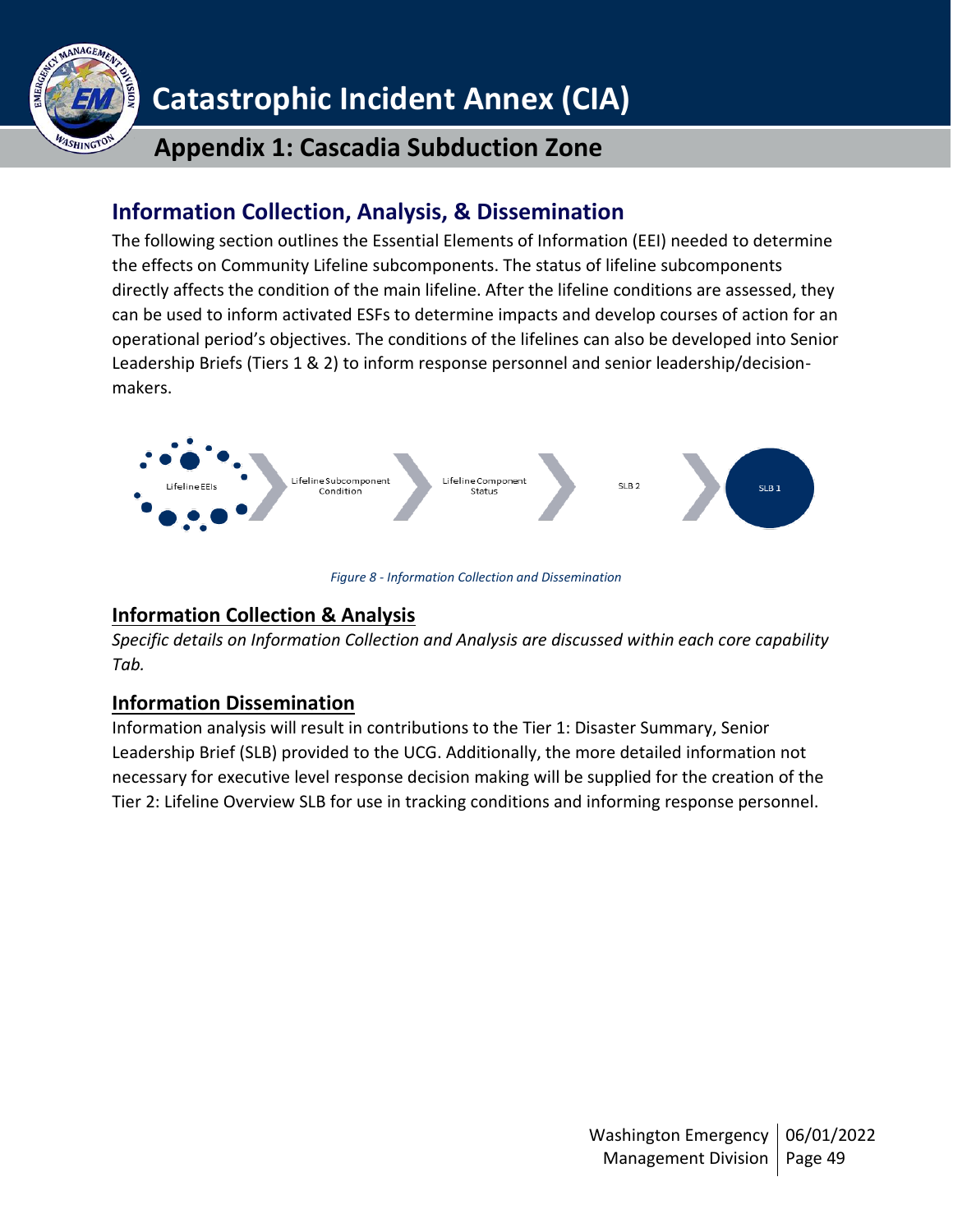

**Appendix 1: Cascadia Subduction Zone**

### <span id="page-49-0"></span>**Responsibilities**

The table below outlines the responsibilities of the entities involved with this Appendix. These actions are tied to executing the Critical Tasks noted in the Concept of Operations section, which contribute to the primary and supporting Core Capabilities. This appendix only focuses on the Phase 2a (Initial Response) and Phase 2b (Employment of Resources). Both Phase 1 (Prepare) and Phase 2c (Transition to Recovery) <sup>27</sup>are discussed within each core capability Tab to focus this plan on the response phases which are most applicable to when this plan will be in effect.

### <span id="page-49-1"></span>**Phase 2a (Initial Response)**

| <b>Phase 2a</b>                                                                                |                                                                                                                                                                                                                                                                                          |  |
|------------------------------------------------------------------------------------------------|------------------------------------------------------------------------------------------------------------------------------------------------------------------------------------------------------------------------------------------------------------------------------------------|--|
| <b>Critical</b><br><b>Transportation</b>                                                       | Provide transportation (including infrastructure access and accessible<br>transportation services) for response priority objectives, including the<br>evacuation of people and animals and the delivery of vital response<br>personnel, equipment, and services into the affected areas. |  |
|                                                                                                | <b>Operational Coordination</b>                                                                                                                                                                                                                                                          |  |
|                                                                                                | Establish contact between WSDOT HQ and the SEOC                                                                                                                                                                                                                                          |  |
|                                                                                                | Determine transportation-related ICS positions needed for staffing of ESF 1                                                                                                                                                                                                              |  |
| Receive situation reports from WSDOT HQ concerning regional conditions to include<br>$\bullet$ |                                                                                                                                                                                                                                                                                          |  |
|                                                                                                | damage status and available capabilities                                                                                                                                                                                                                                                 |  |
|                                                                                                | Identify routes that are being assessed and their priority/sequence of assessment                                                                                                                                                                                                        |  |
|                                                                                                | Coordinate with ESF 6 for evacuation routes that will be needed                                                                                                                                                                                                                          |  |
|                                                                                                | Identify temporary bypasses to impacted infrastructure                                                                                                                                                                                                                                   |  |
|                                                                                                | UCG outlines response goals based on conditions, damage, and available resources on-                                                                                                                                                                                                     |  |
| hand                                                                                           |                                                                                                                                                                                                                                                                                          |  |
| $\circ$                                                                                        | SEOC/ESF 1 develops response objectives based on UCG goals for:                                                                                                                                                                                                                          |  |
| clearance teams                                                                                | Tracking deployment and status of assessment teams, repair teams, and debris                                                                                                                                                                                                             |  |
| п                                                                                              | Repair priorities (to include temporary bypasses)                                                                                                                                                                                                                                        |  |
| ٠                                                                                              | Evacuation route conditions                                                                                                                                                                                                                                                              |  |
| п                                                                                              | Evacuation transportation resources                                                                                                                                                                                                                                                      |  |
| п                                                                                              | Establishing access for movement of resources into affected areas                                                                                                                                                                                                                        |  |
|                                                                                                | Coordinate with local emergency management and public works to determine if state                                                                                                                                                                                                        |  |
|                                                                                                | transportation resources can be used to support the establishment of local priority                                                                                                                                                                                                      |  |
|                                                                                                | routes which support objectives                                                                                                                                                                                                                                                          |  |
|                                                                                                |                                                                                                                                                                                                                                                                                          |  |

 $27$  Transition to Recovery activities are only generally discussed within the core capability Tabs, as more applicable and appropriate plans exist within the CEMP to address this phase (e.g., ESF 14 & the Washington Restoration Framework).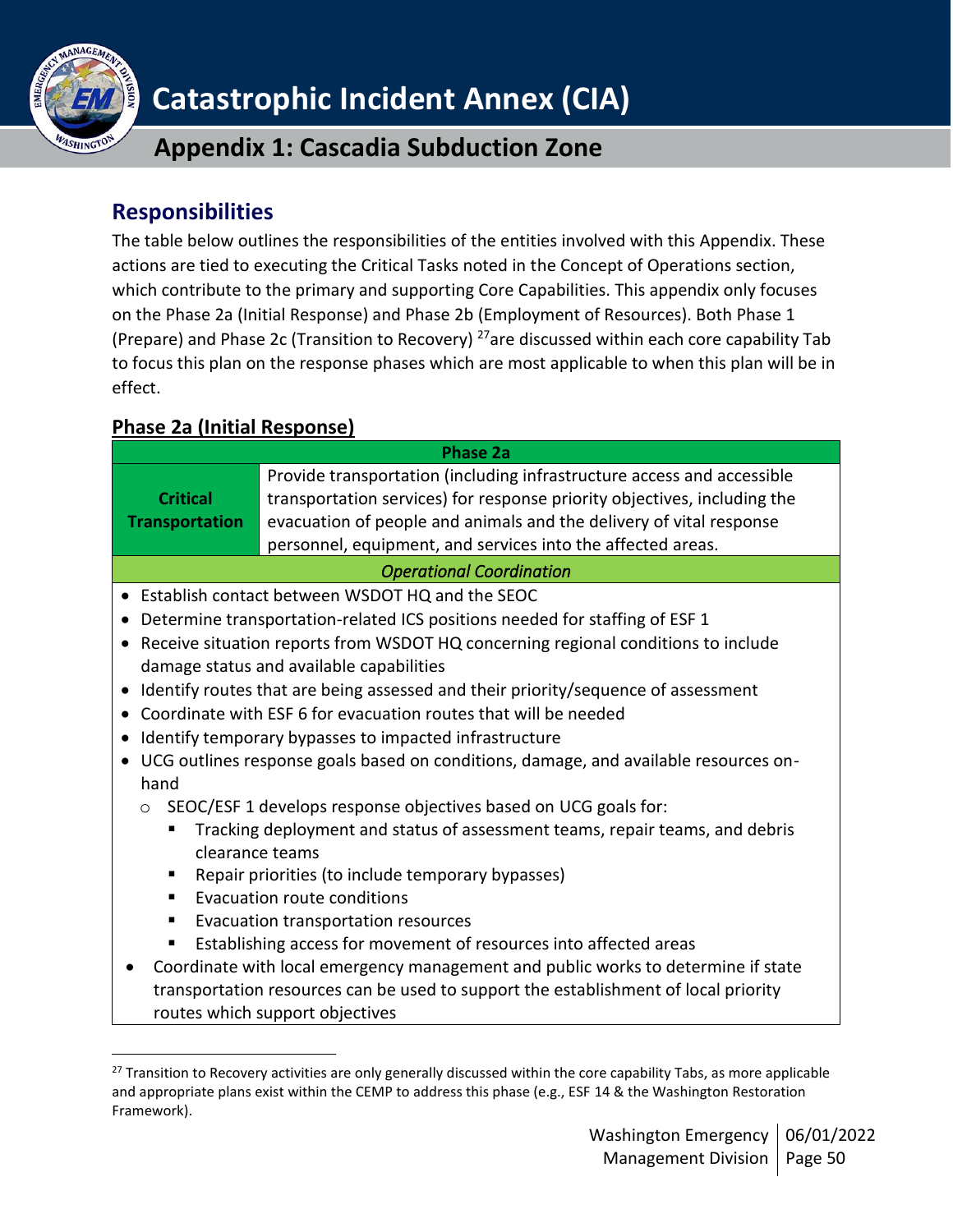

## **Appendix 1: Cascadia Subduction Zone**

### *Operational Communications*

- Ensure the capability to communicate with WSDOT HQ
- Ensure that WSDOT HQ can communicate with regional offices and other field operations
- Establish the ability to provide communications to SSAs
- Determine capabilities needed to support communications with private airports, maritime, and rail partners which may be used during the response
- Ensure the capability to communicate with local and Tribal partners for transportation response
- Ensure the capability to communicate with FEMA Region 10

### *Logistics and Supply Chain Management*

- Determine initial resource deficiencies for debris clearance and highway/bridge assessments
- Push initial mission ready packages to support previously identified resource gaps
- Determine initial capabilities needed to meet debris clearance operations and assessments
- Determine composition of EMAC and federal requests needed for debris clearance and assessment resources
- Stand-up and staff SSAs
- Make preparations for resource coordination between SSAs, FSAs, APODs, and the ISB
- Support requests for evacuation resources

### *Situational Assessment*

- Map impacted state routes (roadways and bridges) into GIS using Priority Routes layer
	- o Determine nature of impact (e.g., landslide, bridge collapse, etc.)
- o Map impacted local priority routes into GIS using Priority Routes layer
- Map impacted WSDOT Ferry terminals into GIS using Priority Routes layer
- Map impacted maritime ports into GIS using Priority Routes layer
- Map impacted airports into GIS using Priority Routes layer
	- $\circ$  Identify airports with impacted access that are designated as SSAs, APODs, and FSAs
- Map impacted rail lines into GIS using Priority Routes layer
- Identify areas that are inaccessible or cut-off due to damaged state routes
- Determine impacts status of Transportation Community Lifeline

| <b>Phase 2a</b>                                                                                                          |                                                                                                                                                                                                                    |  |
|--------------------------------------------------------------------------------------------------------------------------|--------------------------------------------------------------------------------------------------------------------------------------------------------------------------------------------------------------------|--|
| <b>Mass Care Services</b>                                                                                                | Provide life-sustaining and human services to the affected population,<br>to include hydration, feeding, sheltering, temporary housing, evacuee<br>support, reunification, and distribution of emergency supplies. |  |
| <b>Operational Coordination</b>                                                                                          |                                                                                                                                                                                                                    |  |
| • Establish contact with impacted jurisdictions to identify shelters in use<br>ومتعاص والمتحاف والمتحالة فالمتحام الملاح |                                                                                                                                                                                                                    |  |

 $\circ$  Identify shelter types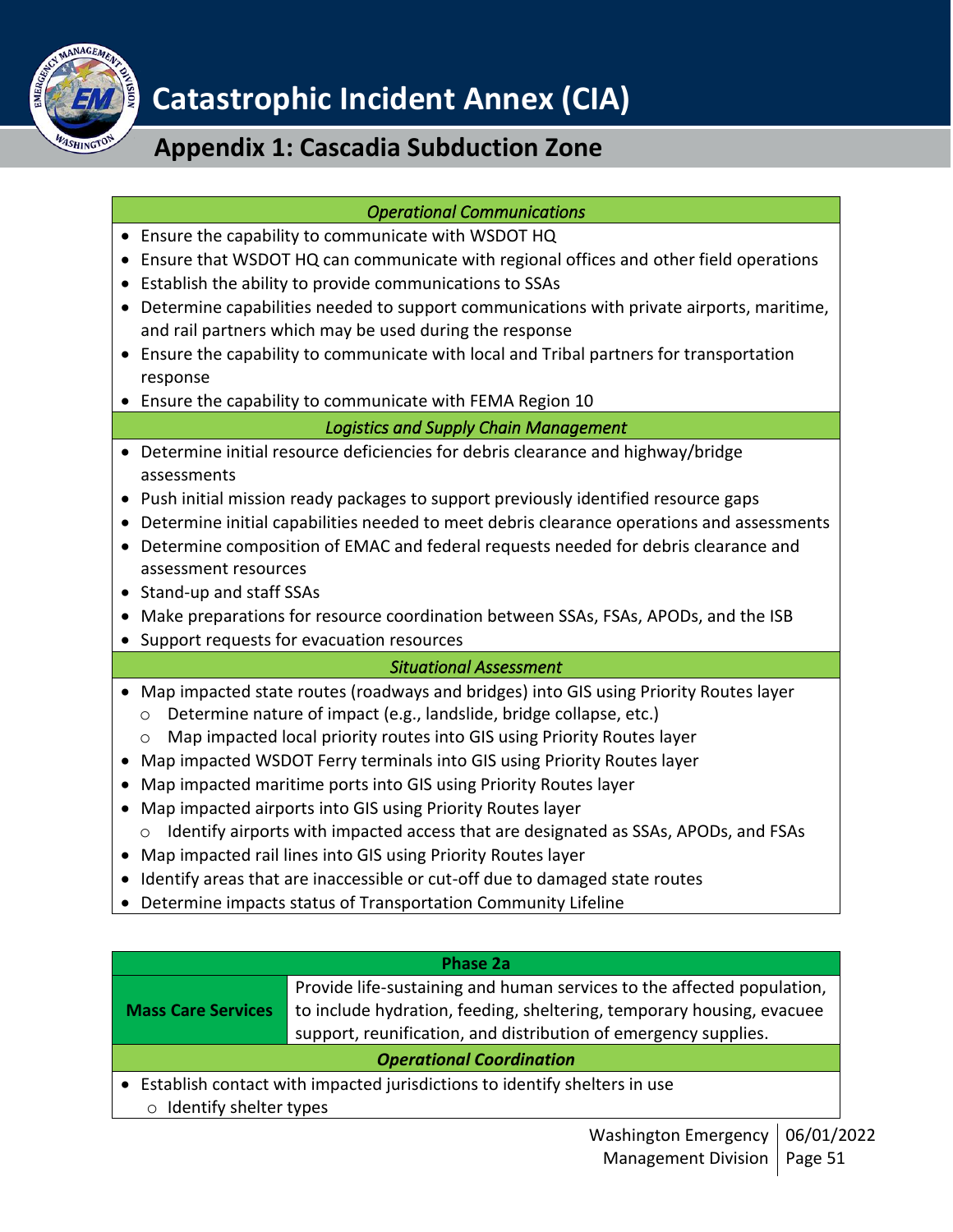

### **Appendix 1: Cascadia Subduction Zone**

- o Identify sheltering staff shortfalls
- o Identify shelter resource deficiencies
- Identify mass care-related ICS positions needed to staff the Human Services Branch and ESF 6 based on sheltering needs identified by local jurisdictions
- Alert and notify all mass care response partners in accordance with procedures
- Receive situation reports from activated ESFs participating in mass care activities concerning the condition and availability of their resources
- In coordination with ESF 1 and other Critical Transportation partners, determine the status of routes which align with Priority Routes
	- $\circ$  Assess the ability of resources to access shelters and inform local jurisdictions
- In coordination with ESF 8, identify medical support capabilities for shelters
- In coordination with ESF 12, identify energy infrastructure impacts which affect sheltering operations
- In coordination with ESF 15, assist local jurisdictions in providing or amplifying public information and warning to impacted communities
- In coordination with ESF 20, provide personnel to support local mass care operations

### *Operational Communications*

- Assess and establish communications ability with all mass care response partners
- Assess and establish communications ability with all impacted jurisdiction's mass care operations
- In coordination with ESF 2, identify any communications barriers with state, Tribal, and local mass care operations and begin identifying solutions
- In coordination with ESF 15, monitor for community-based communications concerning mass care

### *Logistics and Supply Chain Management*

- Coordinate with local emergency management logistics to identify anticipated resource shortfalls and needs
- Assist local jurisdictions in identifying vendors for resource requests
- Compile resource needs and identify trends to provide to policy group for resource request funding
- Identify scarce resources
- Begin to develop prioritization methodology in coordination with UCG and policy group
- Identify vendors in non-impacted areas who have water and shelf stable food inventories on-hand

### *Situational Assessment*

- Monitor WebEOC Shelter Status Dashboard
- Conduct ongoing assessment of mass care needs
- Estimate initial mass care needs by type and capability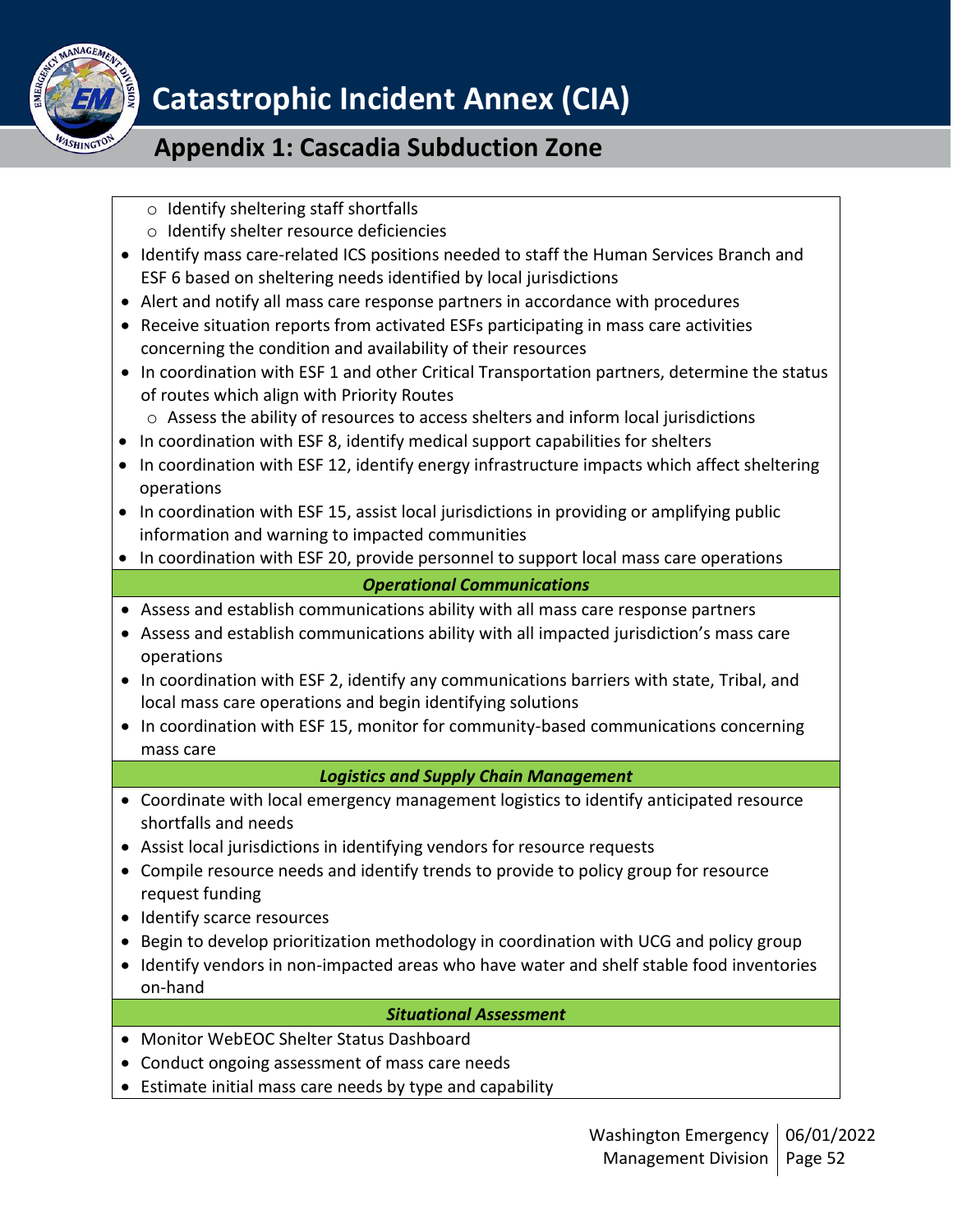

- Provide quantitative mass care services data to Planning and Logistics Sections, and other ESFs that require accurate data for response logistics
- Implement a daily counting and reporting system for sheltering, feeding, and bulk distribution items delivered
- Identify initial conditions of the Food, Water, Shelter & Health and Medical community lifelines

#### **Phase 2a**

| <b>Infrastructure</b>                                                                     | Stabilize critical infrastructure functions, minimize health and safety                 |  |  |
|-------------------------------------------------------------------------------------------|-----------------------------------------------------------------------------------------|--|--|
| <b>Systems</b>                                                                            | threats, and efficiently restore and revitalize systems and services to                 |  |  |
|                                                                                           | support a viable, resilient community.                                                  |  |  |
| <b>Operational Coordination</b>                                                           |                                                                                         |  |  |
| <b>Water Systems and Services</b>                                                         |                                                                                         |  |  |
|                                                                                           | • In coordination with the SEOC Operations Section and the Business and Infrastructure  |  |  |
|                                                                                           | Group, establish coordination between infrastructure partners who share dependencies    |  |  |
| with impacted systems (water systems require fuel/electricity; transportation repairs may |                                                                                         |  |  |
|                                                                                           | require water; fuel refinement requires potable water)                                  |  |  |
|                                                                                           | <b>Operational Communications</b>                                                       |  |  |
| <b>Water Systems and Services</b>                                                         |                                                                                         |  |  |
| • In coordination with ESF 15, ensure the capability to provide the public with timely    |                                                                                         |  |  |
| warning and emergency information concerning water resources.                             |                                                                                         |  |  |
| <b>Logistics and Supply Chain Management</b>                                              |                                                                                         |  |  |
| <b>Water Systems and Services</b>                                                         |                                                                                         |  |  |
| • In coordination with the SEOC Logistics Section, identify additional water resources    |                                                                                         |  |  |
| available to support local resources to meet needs (bottled water, RUPUs, water trailers, |                                                                                         |  |  |
| $etc.$ )                                                                                  |                                                                                         |  |  |
| <b>Situational Assessment</b>                                                             |                                                                                         |  |  |
| <b>Water Systems and Services</b>                                                         |                                                                                         |  |  |
|                                                                                           | • In coordination with ESF 1, identify impacts to the transportation system delaying or |  |  |
| preventing the movement of water resources.                                               |                                                                                         |  |  |

• In coordination with ESF 5 and ESF 6, identify local CPODs requiring water resources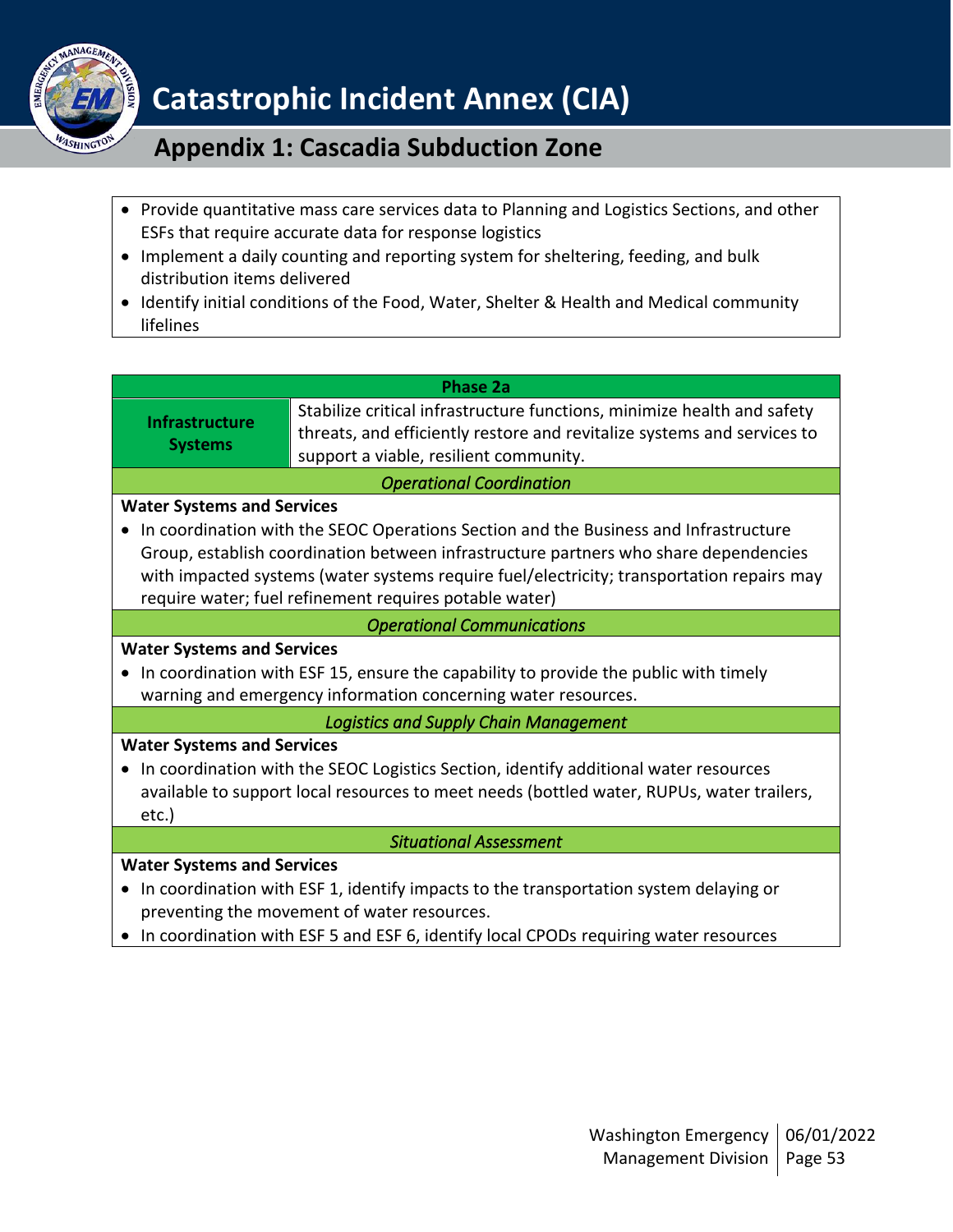

### <span id="page-53-0"></span>**Phase 2b (Employment Resources) Phase 2b Critical Transportation** Provide transportation (including infrastructure access and accessible transportation services) for response priority objectives, including the evacuation of people and animals and the delivery of vital response personnel, equipment, and services into the affected areas. *Operational Coordination*  • Develop a time-based plan to restore operation of lifeline routes, or alternate routes if the lifeline routes are severely damaged, and ports of entry • Coordinate assessment of debris clearance/removal and repair efforts through WSDOT regional EOCs o Begin debris removal and emergency repairs necessary to reestablish transportation corridors for increased capacities<sup>28</sup> • Determine repair requirements for maritime infrastructure  $\circ$  Assess the viability and requirements for establishing minimal operations • UCG updates response goals based on conditions, damage, and available resources onhand o SEOC/ESF 1 updates response objectives based on UCG goals for: o Tracking deployment and status of assessment teams, repair teams, and debris clearance teams o Repair priorities (to include temporary bypasses) o Evacuation route conditions o Evacuation transportation resources o Establishing access for movement of resources into affected areas • Coordinate with Federal ESF 1 on response needs *Operational Communications*  • Sustain the capability to communicate with WSDOT HQ • Sustain communications between WSDOT HQ and regional offices and other field operations • Sustain the ability to communication with SSAs • Ensure the capability to communicate with Local Staging Areas • Sustain capabilities to support communications with private airports, maritime, and rail partners which may be used during the response • Sustain communications with FEMA Region 10 *Logistics and Supply Chain Management*

<sup>&</sup>lt;sup>28</sup> Phase 2a activities concerning debris clearance and removal will likely only be concerned with establishing initial access for a single lane. This phase may allow for available resources to establish access for additional capacity.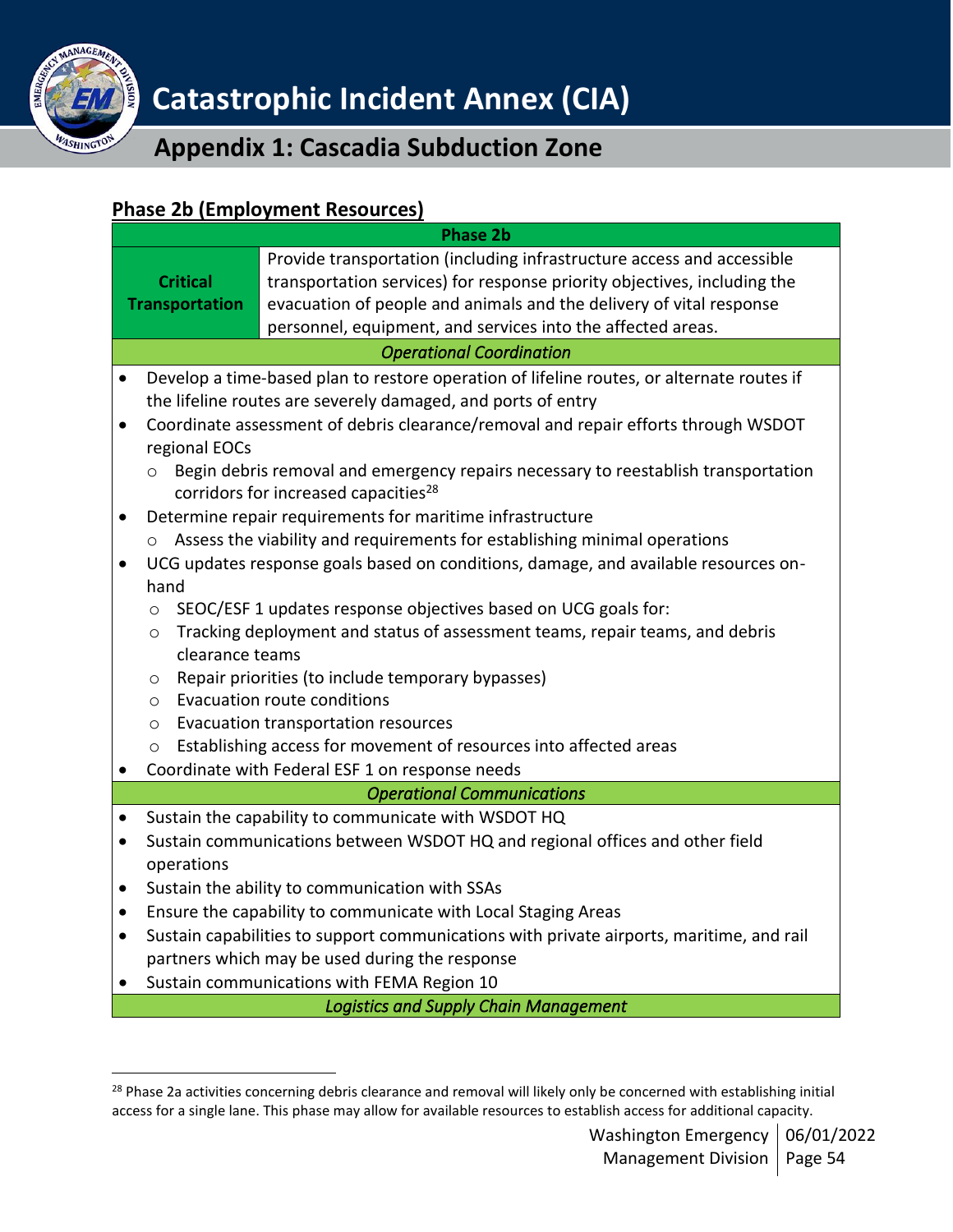

### **Appendix 1: Cascadia Subduction Zone**

- Support resource requests for transportation resources
- Identify external resources that can support response objectives
- Track mutual aid and federal resources employed by the state
- Identify barriers for the movement of resources
- Identify alternative methods for the movement for resources

### *Situational Assessment*

- Maintain map of impacted state routes (roadways and bridges) in the GIS Priority Routes layer
- Assess if available priority routes are connecting staging areas, points of distribution, points of entry, hospitals, and emergency services including police and fire.
- Identify areas that are inaccessible or cut-off due to damaged state routes
- Determine impacts status of Transportation Community Lifeline
	- o Identify if response conditions are improving or worsening
- Assist in the assessments of non-priorities routes

#### **Phase 2b**

**Mass Care Services** Provide life-sustaining and human services to the affected population, to include hydration, feeding, sheltering, temporary housing, evacuee support, reunification, and distribution of emergency supplies.

### *Operational Coordination*

- Integrate with external support operations that are participating in mass care operations  $\circ$  Identify active external mass care participants to include in the SEOC ICS structure (to include the Private Sector)
- Assist and support local jurisdictions in coordinating safe, secure, and effective feeding and sheltering operations
- In coordination with ESF 1, prioritize assessment and repair resources which align with mass care operations and Priority Routes
- In coordination with ESF 3, identify government facilities that can be utilized for mass care activities
- In coordination with ESF 4, identify personnel resources that can be utilized to fill local mass care operations (as appropriate and feasible)
- In coordination with ESF 5,
	- o Request resource support from mutual aid and federal sources
	- o Ensure that meaningful reporting is occurring from local sources to aid in mass care support (i.e., EEI or Community Lifeline reporting)
- In coordination with SEOC Logistics and ESF 7, identify and procure (if approved) resources to support local mass care operations
- In coordination with ESF 11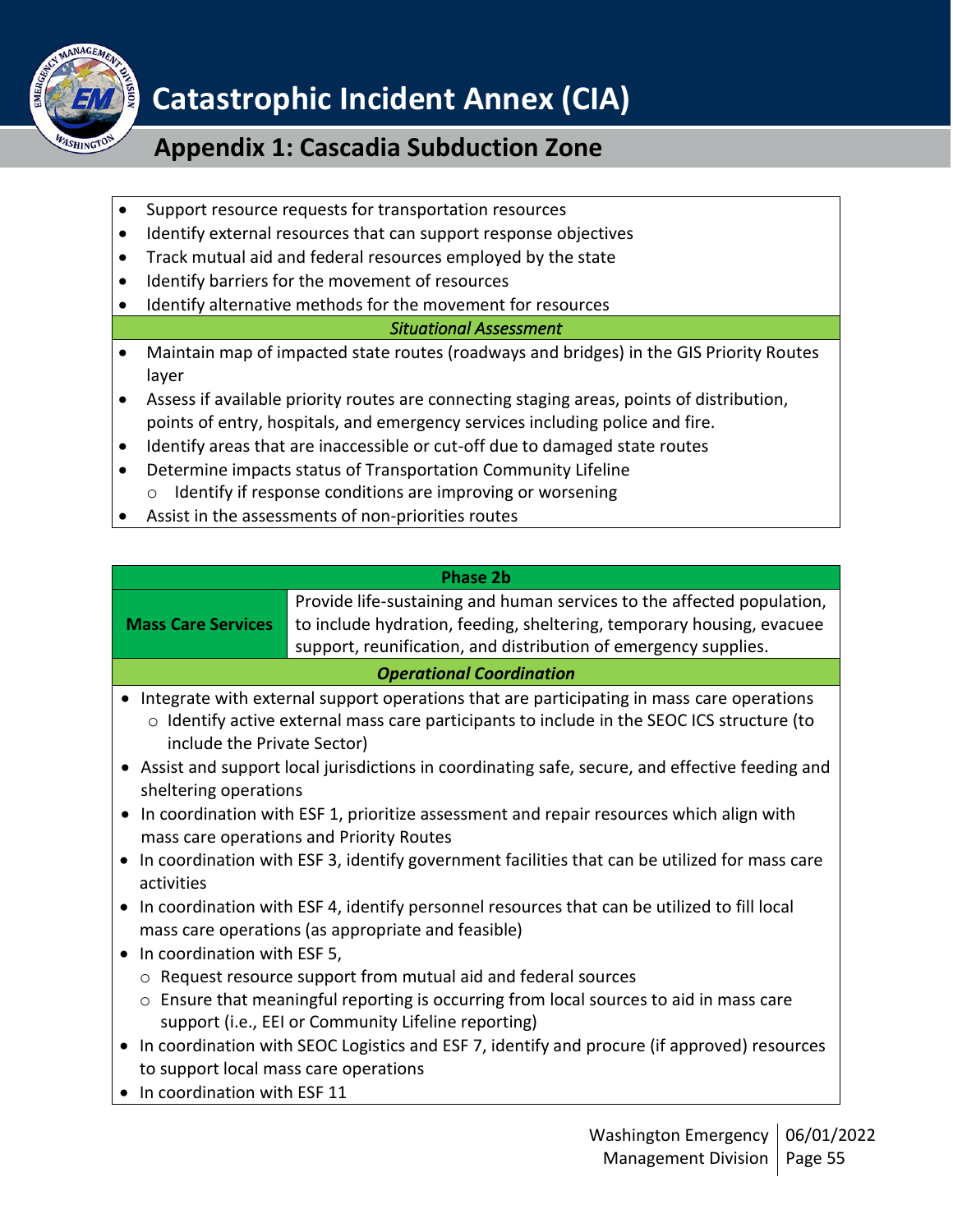

- o Identify feeding support available for local communities
- o Provide nutrition assistance
- o Ensure the safety of food supplies
- o Provide for the safety and well-being of pets during emergency response operations and evacuations.
- In coordination with ESF 13, identify resources available to protect mass care operations (as needed based on credible concerns)

### *Operational Communications*

- Sustain communications ability with all mass care response partners
- Sustain communications ability with all impacted jurisdiction's mass care operations
- In coordination with ESF 2,
	- $\circ$  Identify communications solutions to address barriers with state, Tribal, and local mass care operations.
	- o Identify available resources that can help support local jurisdiction's mass care field operations
- In coordination with ESF 15, monitor for community-based communications concerning mass care

### *Logistics and Supply Chain Management*

- Integrate resources deployment for delivery of key supplies and response personnel alongside related activities
- Coordinate with appropriate agencies to determine bulk distribution needs of affected population
- Conduct ongoing assessment of mass care needs
- Provide quantitative mass care services data to Planning and Logistics Sections, and other ESFs that require accurate data for response logistics
- Re-evaluate system established for daily counting and reporting system for sheltering, feeding, and bulk distribution items delivered
- In coordination with ESF 1 and ESF 7, identify barriers and limitations in moving resources through transportation corridors which support mass care operations
- In coordination with ESF 7,
	- o Identify state contracts for requested resources
	- o Identify resources for bulk purchases that support mass care
	- o Prepare to receive donations which are needed for bulk distribution
	- o Support local jurisdictions with coordination and delivery of water and shelf stable food to meet immediate needs (pre-CPOD deployment)
- In coordination with ESF 11, identify needs to provide emergency supplies for pets and service animals
	- o Coordinate with agencies receiving donations for service and companion animals
- In coordination with ESF 12,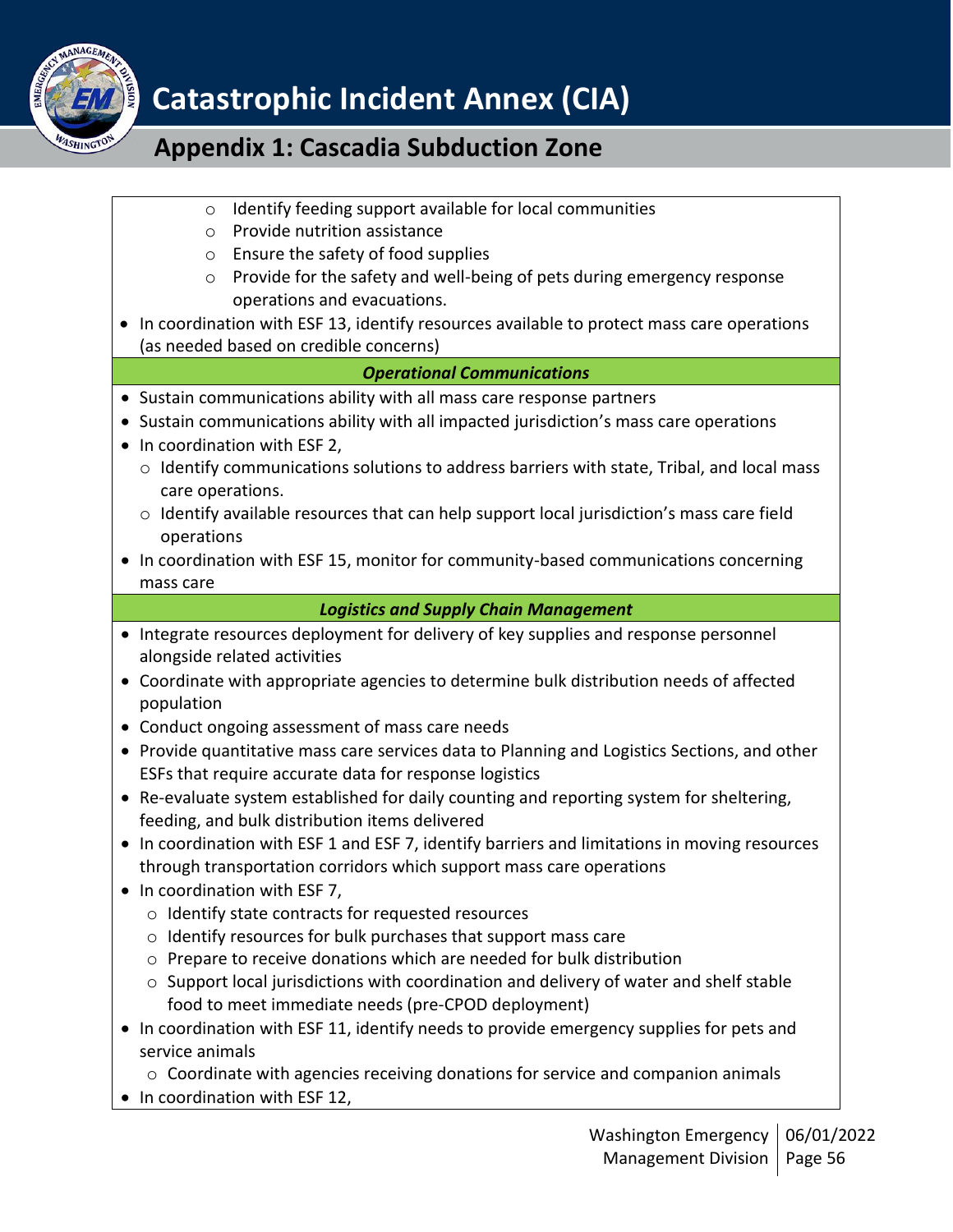

### **Appendix 1: Cascadia Subduction Zone**

- $\circ$  Identify fuel support for power generation at shelters and other mass care delivery sites
- o Identify fuel support for evacuation operations
- In coordination with ESF 15, establish messaging for donations (wanted and unwanted)

#### *Situational Assessment*

- Conduct ongoing assessment of mass care needs
	- o Analyze mass care operational reports for regional impacts and trends
	- o Share summary information with partners both vertically and horizontally
	- o Identify unmet needs
	- o Identify resource deficiencies in AFN support
- Monitor on-going conditions of the Food, Water, Shelter & Health and Medical community lifelines
	- o Identify impacted areas where life safety or sustainment present significant challenges and require additional actions to occur
- Sustain sheltering awareness through the WebEOC Shelter Status Dashboard
- Sustain quantitative mass care services data for the Planning and Logistics Sections, and other ESFs that require accurate data for response logistics
- Sustain a daily counting and reporting system for sheltering, feeding, and bulk distribution items delivered
	- o Move to weekly reporting as appropriate

#### **Phase 2b**

| <b>Infrastructure</b> | Stabilize critical infrastructure functions, minimize health and safety |
|-----------------------|-------------------------------------------------------------------------|
|                       | threats, and efficiently restore and revitalize systems and services to |
| <b>Systems</b>        | support a viable, resilient community.                                  |
|                       |                                                                         |

### *Operational Coordination*

### **Water Systems and Services**

- In coordination with the SEOC Operations Section and the Business and Infrastructure Group, establish response objectives that reflect the coordination between infrastructure partners who share dependencies with impacted systems (water systems require fuel/electricity; transportation repairs may require water; fuel refinement requires potable water)
- In coordination with the Business and Infrastructure Group, Policy Group, and UCG, coordinate regulatory waivers and exemptions.
- In coordination with ESF 1, assist local jurisdictions with accessing water infrastructure sites which have experienced damage to transportation access (to include aerial support)

*Operational Communications*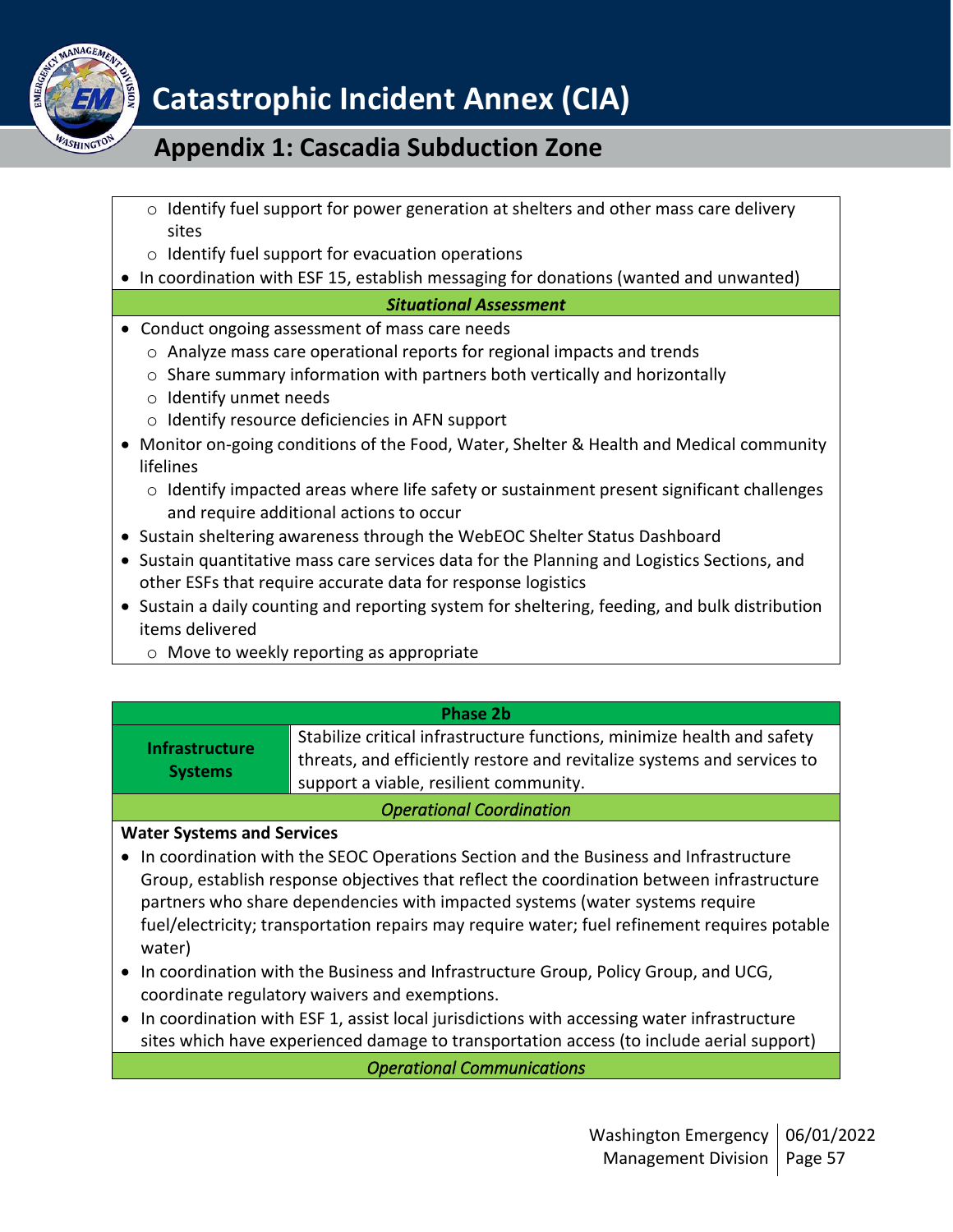

## **Appendix 1: Cascadia Subduction Zone**

### **Water Systems and Services**

- In coordination with ESF 2, partner with private sector providers to restore commercial voice and data communications capabilities in support of water infrastructure and water services
- In coordination with ESF 2 and ESF 15, assist local jurisdictions with communications capabilities to inform the public regarding the status of water systems, available resources, and public health notices (e.g., boil water advisories, etc.)

### *Logistics and Supply Chain Management*

### **Water Systems and Services**

- In coordination with the Business and Infrastructure Group, Policy Group, and UCG, consider waiving certification requirements for select personnel with expired(ing) credentials in order to address resource gaps or the inability to recertify
- In coordination with the SEOC Logistics Section and ESF 6, identify local CPODs and staging areas which require water resource support
- In coordination with ESF 12, identify and coordinate fuel needs for water infrastructure (i.e., on-site generators)
- In coordination with the SEOC Logistics Section, ESF 7, and ESF 6, procure, coordinate, and request additional water resources to support local resources to meet needs (bottled water, RUPUs, water trailers, etc.)
- In coordination with ESF 7, identify state contracts that can utilized to support local water system repair or to supply water services over an extended timeframe

### *Situational Assessment*

### **Water Systems and Services**

- In coordination with ESF 3 and ESF 8, monitor and report the status of and damage to major water and wastewater providers covering large populations
- In coordination with SEOC Logistics and ESF 6, monitor for portable generator requirements for sites providing water to impacted communities
- In coordination with the Business and Infrastructure Group, ESF 3, and ESF 7, identify supply chain deficiencies and shortfalls in supporting water infrastructure repair (based on local feedback of supply chain bottlenecks)
- In coordination with ESF 11, identify water resource needed for agriculture and livestock

### **Phase 2a, 2b**

| <b>Situational</b><br><b>Assessment</b> | Preliminary information about the incident has been collected from all<br>available sources. An initial situational assessment of the incident has<br>been performed. |
|-----------------------------------------|-----------------------------------------------------------------------------------------------------------------------------------------------------------------------|
|-----------------------------------------|-----------------------------------------------------------------------------------------------------------------------------------------------------------------------|

*Critical Infrastructure, Private Partners, VOADs, PSAPs, News Media*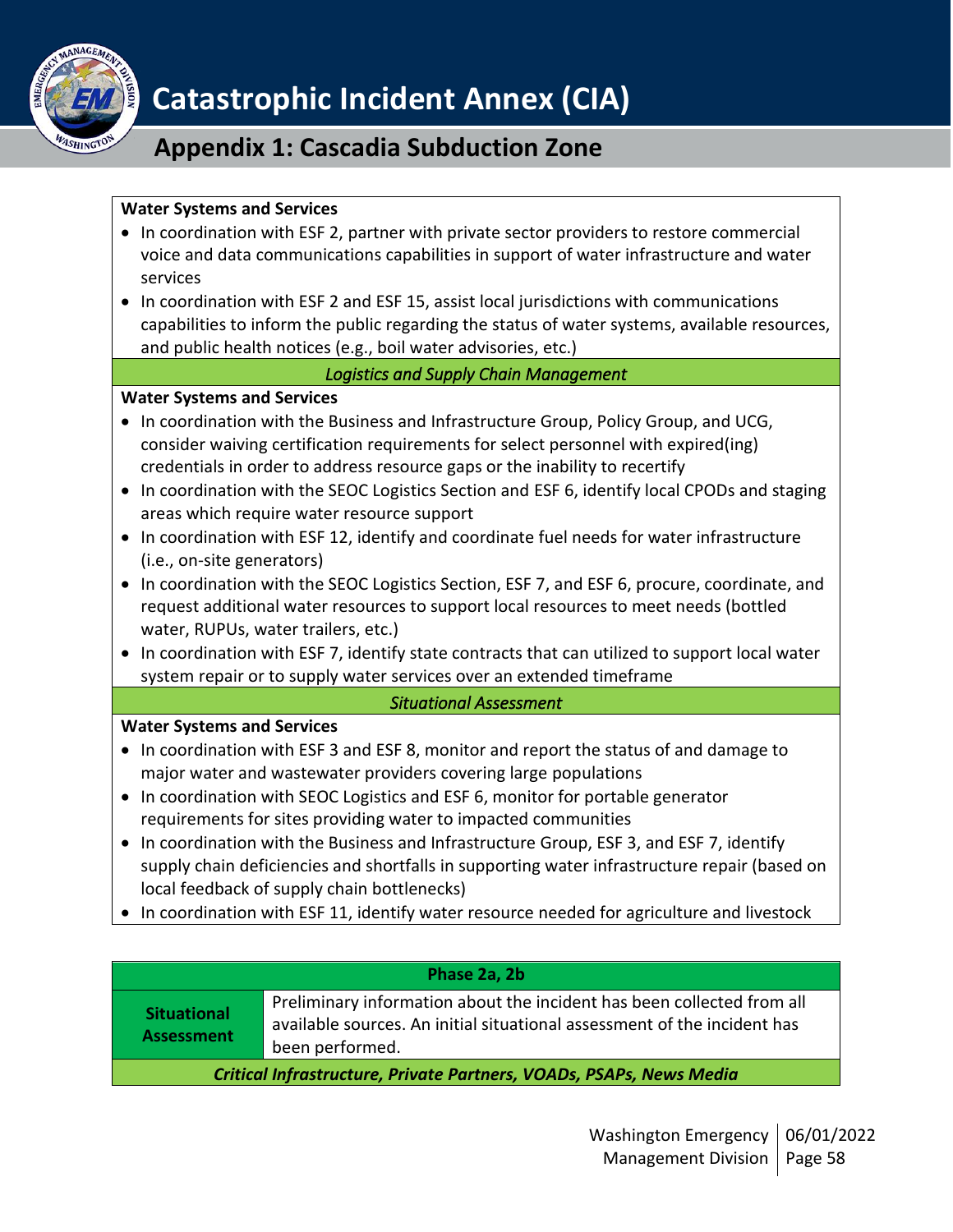

## **Appendix 1: Cascadia Subduction Zone**

• Provide information through appropriate state agencies, local partners, or the SEOC to inform response conditions (e.g., damage reports, 911 calls, Windshield Survey's, Field Reports, and Witness Information)

### *Local EOC*

- Provide updated local response information through the SEOC Representative
- Identify Community Lifeline status and barriers or limitations for reestablishment
- Establish and sustain local jurisdiction situation reports to the SEOC

### *Situation Unit*

- Collect data from local jurisdictions and state agency partners
- Analyze data from local jurisdictions and interpret Community Lifeline status (if not already completed)
- Include Community Lifeline status and analysis in Situation Report
- Provide Community Lifeline analysis to the Geographic Information Unit.

### *Geographic Information Unit*

- Display data that is relevant for Community Lifeline statuses to aid in situational awareness and decision making
- Spotlight areas with significant disruption to Community Lifelines
- Display HLS Regional damage and impact assessments
- Display significant resource deployments
- Inquire about non-standard GIS needs

### *SEOC*

- Collation of information into the Community Lifeline Senior Leadership Briefs.
- Sharing and dissemination of information to local jurisdictions, state agency partners, federal partners, and the Unified Coordination Group and Policy Group
- In coordination with ESF 15, translate Community Lifeline statuses and updates for public consumption

### **Phase 2a, 2b**

|                     | Deliver essential commodities, equipment, and services in support of      |  |
|---------------------|---------------------------------------------------------------------------|--|
| Logistics and       | impacted communities and survivors, to include emergency power and        |  |
| <b>Supply Chain</b> | fuel support, as well as the coordination of access to community          |  |
| <b>Management</b>   | staples. Synchronize logistics capabilities and enable the restoration of |  |
|                     | impacted supply chains.                                                   |  |
|                     |                                                                           |  |

### *Phase 2a*

- Activate any applicable memorandums of understanding (MOUs)/memorandums of agreement (MOAs) for chosen logistics sites
- Initiate assessment of logistics sites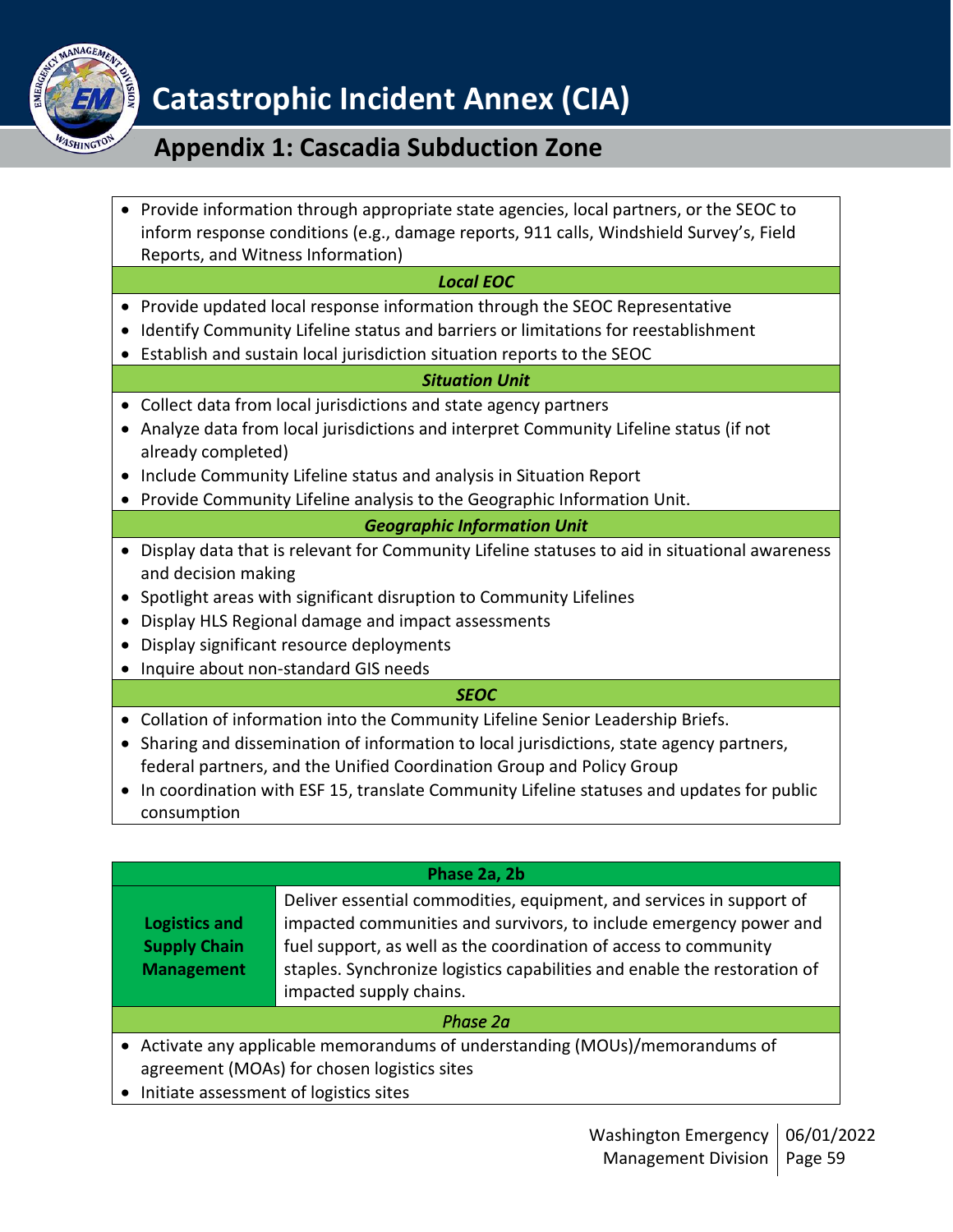

## **Appendix 1: Cascadia Subduction Zone**

• Establish and staff all logistics sites

### *Phase 2b*

- Provide a joint expeditionary capability to rapidly assess, establish, repair, and operate SSAs within and outside the affected area
- In coordination with the UCG and the Policy Group establish objectives and priorities for resource allocation
- In coordination with ESF 13 and ESF 20, determine need for and request security for movement and staging of resources
- In coordination with ESF 7, maintain coordination with the private sector to identify logistics shortfalls which the private sector can fill.
- Site managers continue to maintain food, water, dumpsters, hand-washing stations, portable toilets, and fuel distribution sites at ISBs, FSAs, and RSCs.
- In coordination with ESF 1, ESF 6, ESF 7, ESF 11, and ESF 20, identify resource requirements and support the transportation resource requirements for the evacuation of people, service animals, and household pets.

| Phase 2a, 2b                                                                                                                                                                                                                                                                                                                                                                                                                                                                                                                                                                                                                                                                                                                                                                                                                                                                                                                  |                                                                                                                                                                                                                                           |
|-------------------------------------------------------------------------------------------------------------------------------------------------------------------------------------------------------------------------------------------------------------------------------------------------------------------------------------------------------------------------------------------------------------------------------------------------------------------------------------------------------------------------------------------------------------------------------------------------------------------------------------------------------------------------------------------------------------------------------------------------------------------------------------------------------------------------------------------------------------------------------------------------------------------------------|-------------------------------------------------------------------------------------------------------------------------------------------------------------------------------------------------------------------------------------------|
| <b>Operational</b><br><b>Communications</b>                                                                                                                                                                                                                                                                                                                                                                                                                                                                                                                                                                                                                                                                                                                                                                                                                                                                                   | Ensure the capacity for timely communications in support of security,<br>situational awareness, and operations by any and all means available,<br>among and between affected communities in the impacted area and<br>all response forces. |
| <b>SEOC</b>                                                                                                                                                                                                                                                                                                                                                                                                                                                                                                                                                                                                                                                                                                                                                                                                                                                                                                                   |                                                                                                                                                                                                                                           |
| • Identify communications requirements for internal and external stakeholders, local<br>jurisdictions, and other response partners across the whole community.<br>Rebuild and/or reestablish EMD networks post-incident.<br>$\bullet$<br>Restore EMD system data from established backups.<br>Restore communication for the SEOC with established or backup network providers.<br>Coordinate the assessment of local jurisdiction communication status.<br>$\bullet$<br>Deliver information on the current status of SEOC communication systems to local<br>jurisdictions<br>o If direct communication to the local jurisdiction EOC is unavailable, assess the utilization<br>of Public Safety Answering Points as a relay for communications.<br>Provide communications capabilities for SEOC Representatives and other Field Forces.<br>Prepare demobilization and transition plan to ensure restoration efforts continue. |                                                                                                                                                                                                                                           |

*Alert & Warning Center*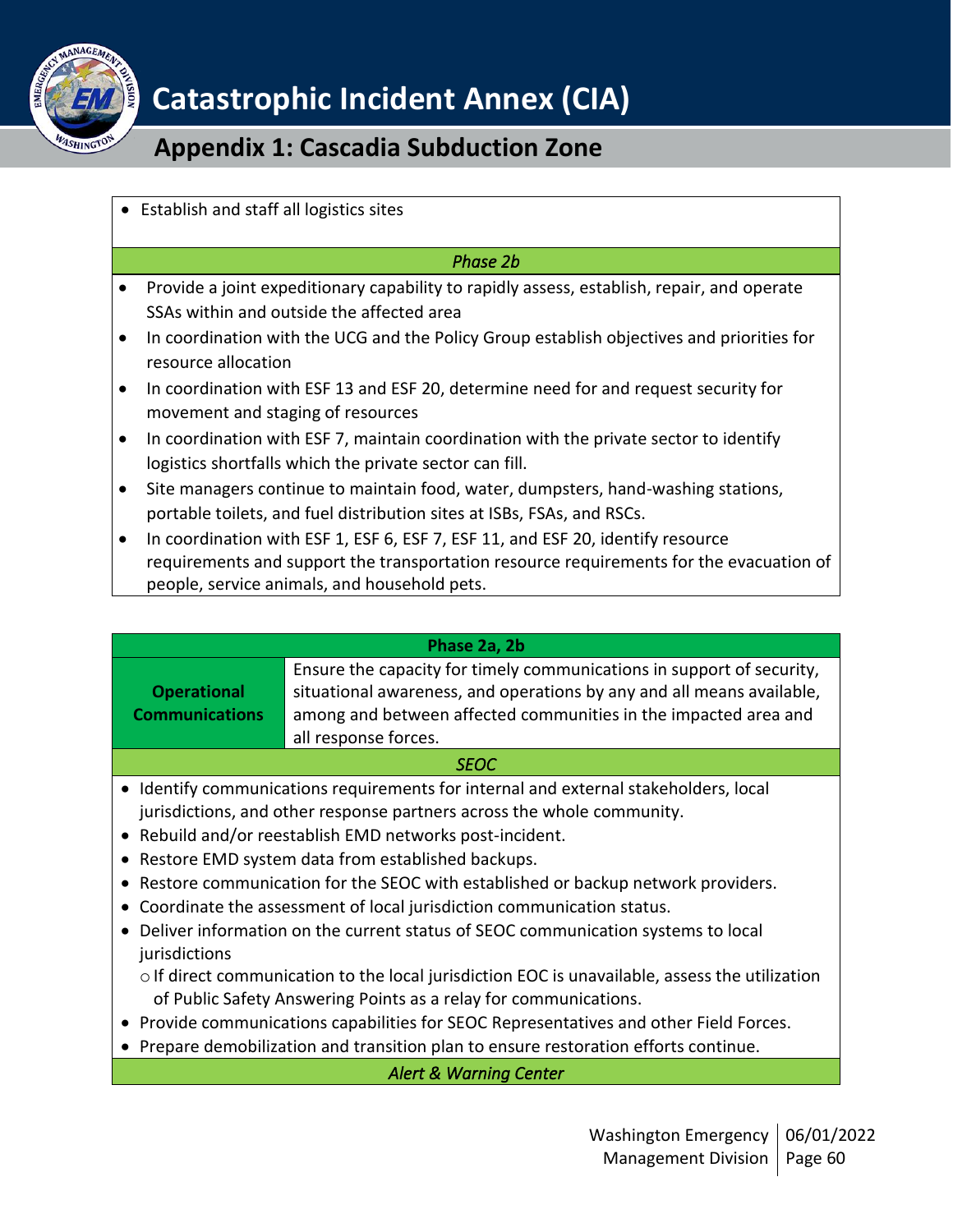

## **Appendix 1: Cascadia Subduction Zone**

• If necessary, relay the status of the SEOC PACE communications status to the local, regional, or city PSAPs so interoperable communication can occur.

*ESF* 2

- Setup and test portable network devices to provide communications between sections and ESF partners, policy group and elected officials.
- Assess potential field personnel and facility communications requirements
- Source mobile communications capability for isolated communities and other state identified priorities.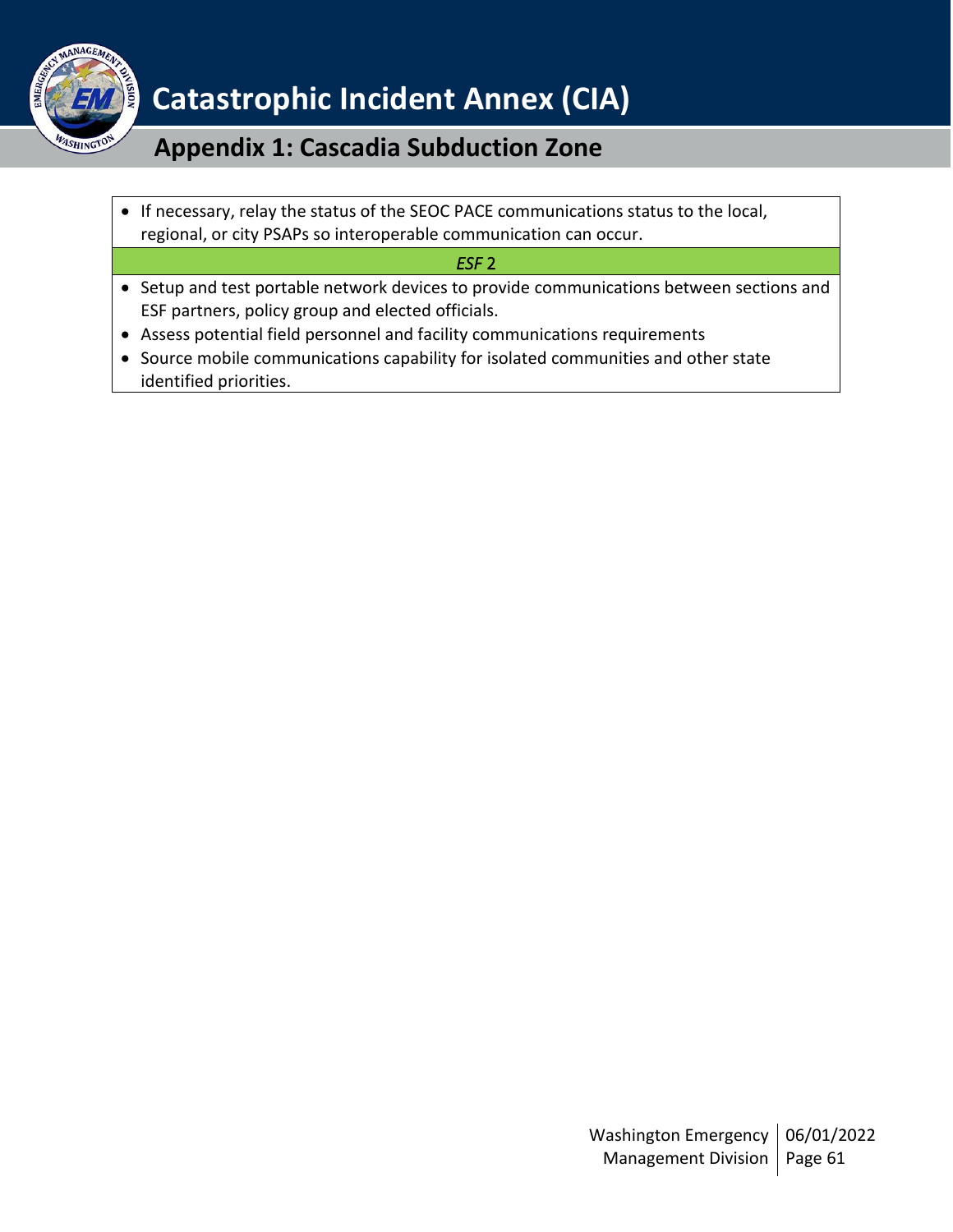

**Appendix 1: Cascadia Subduction Zone**

### <span id="page-61-0"></span>**Terms and Definitions**

### **Ad-Hoc Shelters**

Unplanned or independent congregate facilities established, without coordination with local emergency management, by groups who historically have not participated in community disaster congregate care planning and/or who have not previously held a traditional disaster sheltering role. These shelters may provide surge capacity for large-scale disasters and as public accommodations must comply with applicable laws

### **Cascadia Subduction Zone**

A 1,000 km long dipping fault that stretches from northern Vancouver Island to Cape Mendocino California. It separates the Juan de Fuca plate and North America plates.

### **Community Lifeline**

Priority issue areas that provide indispensable service that enable the continuous operation of critical business and government functions, and is critical to human health and safety, or economic security.

### **Congregate Shelter**

Generally provided in large open settings that provide little to no privacy in facilities that normally serve other purposes such as schools, churches, community centers, and armories.

### **Critical Consumers**

A person or organization that produces a commodity or enables a service vital to a community's safety, security, and public health.

### **Critical Infrastructure**

Critical infrastructure includes those assets, systems, networks, and functions—physical or virtual—so vital to the State that their incapacitation or destruction would have a debilitating impact on security, economic security, public health or safety, or any combination of those matters.

### **Limiting factor**

A condition that either temporarily or permanently impedes the accomplishment of a mission. (Examples include a disruption of a transportation network, lack of facilities or resources, extreme climatic conditions or distance, etc.)

### **Non-Congregate Shelter**

Provides alternatives for incidents when conventional congregate sheltering methods are unavailable or overwhelmed, or longer term temporary sheltering is required. Typically, facilities that are used provide a higher level of privacy than conventional congregate shelters, hotels, and cruise ships, other facilities with private sleeping spaces but possibly shared

> Washington Emergency | 06/01/2022 Management Division | Page 62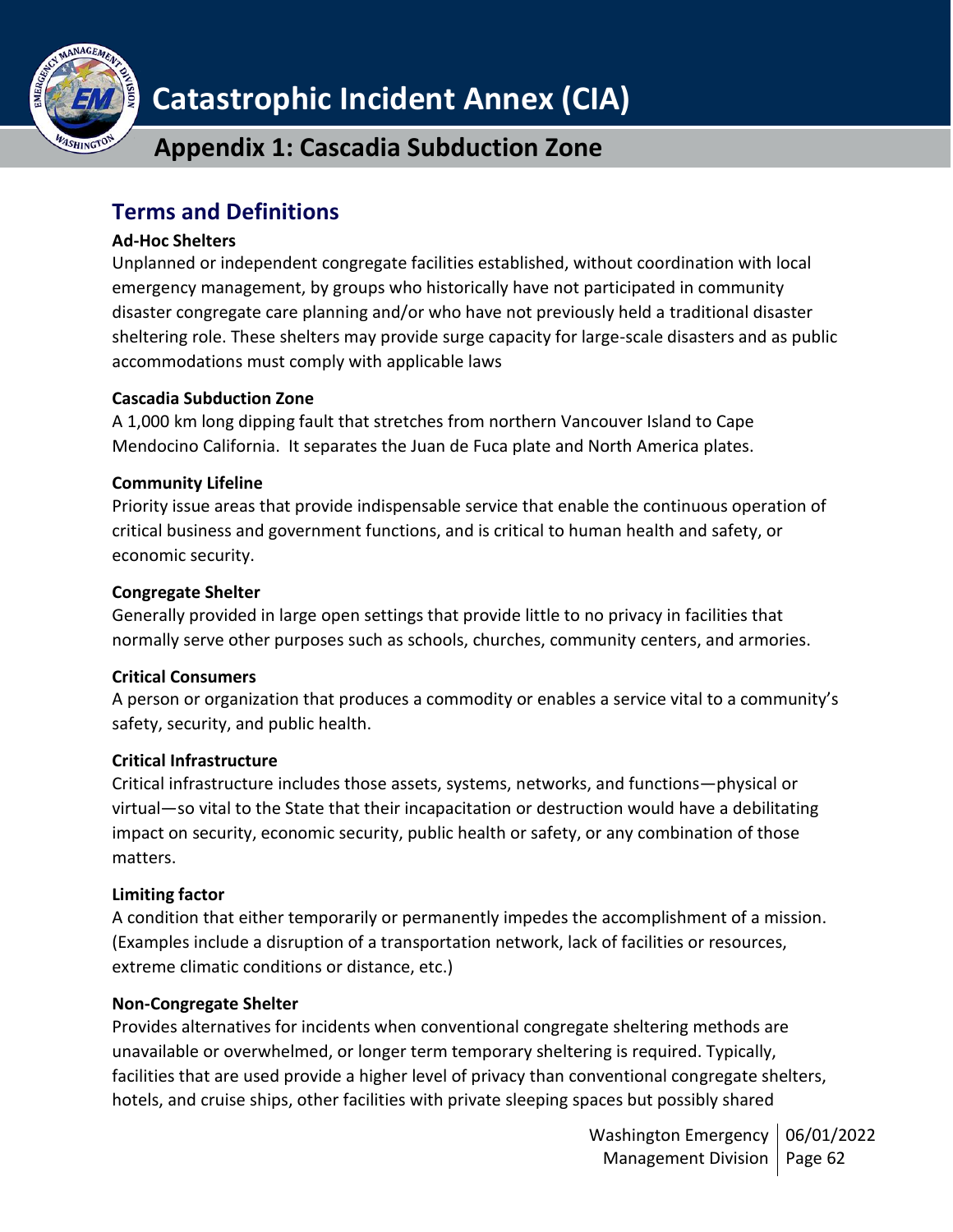

bathroom /cooking facilities, dormitories, and/or converted buildings, or staying with friends/family.

### **Nonconventional/Transitional Shelters**

Facilities not traditionally used for congregate care activities— ships, tent shelters or temporarily constructed accommodations, mega shelters typically in large-scale venues, etc., are considered to fall under this category. These shelters may provide additional capacity for large-scale disasters and as public accommodations must comply with applicable laws.

### **Rapid Needs Assessment**

An assessment of the current situation immediately after a disaster to determine what resources are necessary to conduct life-saving and life-sustaining operations.

### **Reunification Services**

Services that provide mechanisms to help displaced disaster survivors, including children, reestablish contact with family and friends.

### **Seismic Lifeline Corridor**

The Pacific Northwest section of I-5, the I-5 Urban Corridor, extends from Eugene, Oregon to the Vancouver, Canada. The State, county and cities in the Puget Sound area have a 10-year plan for seismic retrofitting for emergency response and economic recovery to build a usable route around the I-5 section through downtown Seattle via SR 99 and I-405.

### **Senior Leadership Brief (SLB)**

A situational awareness product that discusses lifelines and the interdependencies between them. The goal of the SLB is to allow users at all levels to interact with each other to share and digest the most authoritative information on an incident.

### **Situational Assessment**

The process used to collect, process, and organize ongoing situation information; prepare situation summaries; and develop projections and forecasts of future events.

### **Situational Awareness**

The ability to identify, process, and comprehend the critical information about an incident. This requires continuous monitoring of relevant sources of information regarding actual incidents and developing hazards.

### **Shortfall**

Resource-specific limitations which can be determined by identifying the total requirement and subtracting available (organic, mutual aid, and external support) resources from that total requirement.